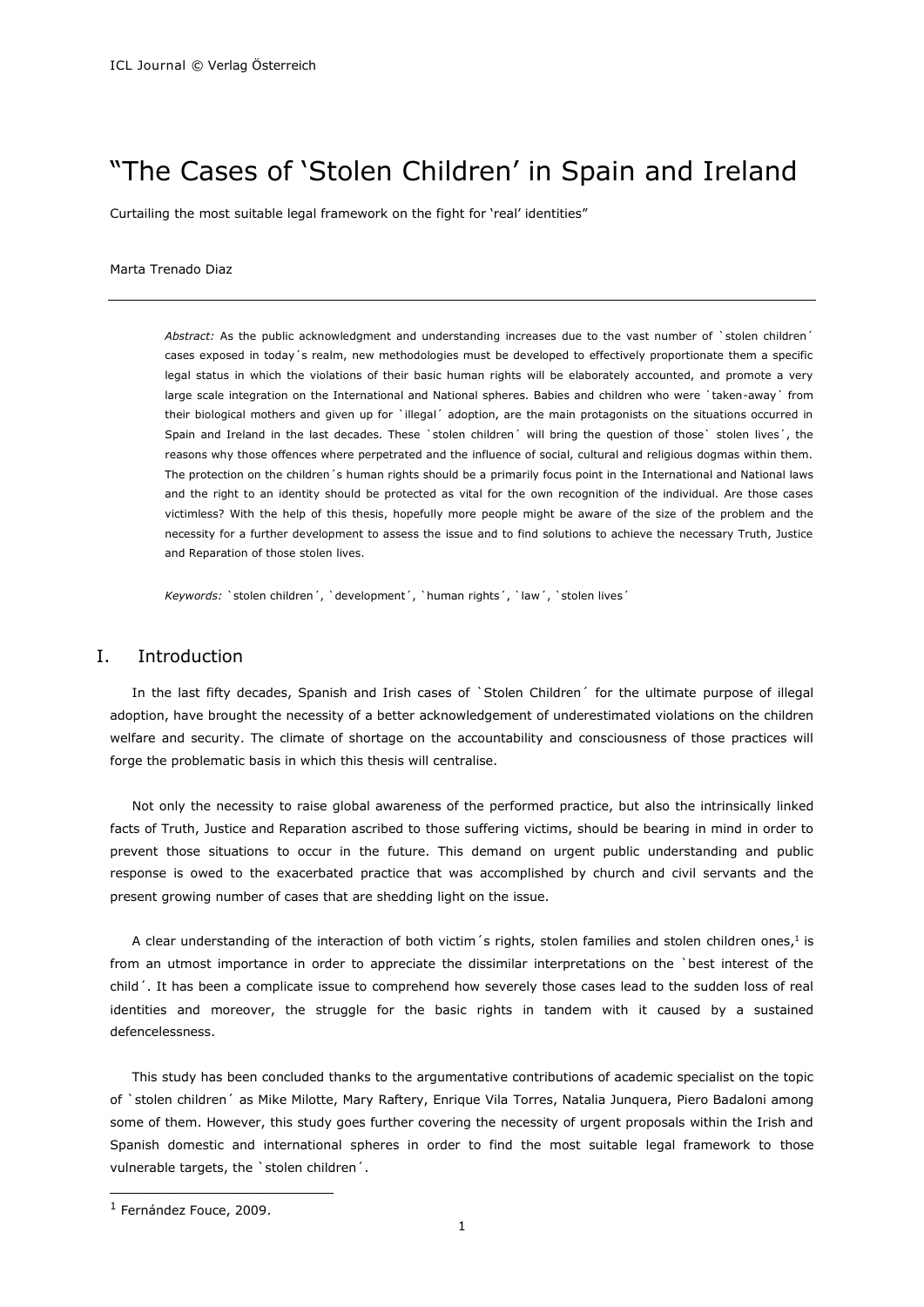#### ICL Journal © Verlag Österreich

Are those `Stolen Children´ victims of a proper trafficking crime as numerous documentaries and newspapers stated<sup>2</sup> ? Or are they considered only illegally adopted but through a purchase-and-sale act?<sup>3</sup>. Furthermore, does it worsen the situation the fact that civil and church servants perpetrated the offences? And the remained question of if it is the welfare of those children already protected and properly gathered in the national and international legislation? These mindful questions all have significant implications that should be taken into account for the better understanding of the size of the problem.

It is within the scope of this thesis, a clear attempt to provide answers to these questions always based on previous investigations and specialist thoughts on the matter; and in addition, to establish some hypothetical starting points for a many-years-to-come discussion on the legal consideration of those cases of `Stolen Children´. Nevertheless it is necessary to bear always in mind that these arguments are simply hypothetical solutions proposing further and deeply rethinking on the legal sources to prevent those situations to happen in the future; if not in those two countries, in others worldwide considered.

Unfortunately, it is beyond the scope of this study, due to time and resources constraints, a further investigation on those civil and church servants who were supposed to commit those offences and to deepen further in the psychological and social repercussions. However, it is hoped that the appraisal of this academic paper on the Spanish and Irish cases of `stolen children´ will emphasize the need to continue the investigation o[n](file:///C:/Users/c3221001/AppData/Local/Microsoft/Windows/Temporary%20Internet%20Files/Content.Outlook/G0O0U0UU/l%20%22page12%22) new ways to deal with these necessary principles of Truth, Justice and Reparation<sup>4</sup>, under the provision of the most suitable legal framework.

In the first Chapter of this study, there will be introduced a preliminary approach to the different crimes in which, according with the fundamental characteristics and circumstances of the illicit act, might be categorized the offence of those illegal purchase and sell of children by the means of adoption. In the second and third chapters, it will be proposed a further investigation on those Spanish and Irish cases respectively; meanwhile in the last Chapter, it will be suggested, after an analysis of the domestic and international legislations, hypothetical custom solutions in order to tackle those violations of human rights to prevent them from remaining in a limbo of non-legislated offences.

As the Doctor in Psychology José Guillermo Fouce Fernández stated " the victims are attended by not only the Law and Justice, but also by the necessity to reconstruct their truncated identities, their broken lives, the necessity to rip the acquired defencelessness, the impotence, the fear, the duplicated frustration, and so therefore they are attended by the necessity of being addressed and accompanied from a psychological and social point of view in their situation and in their biologic repercussions- psychological and social ones-that should be valorised in each pertinent case["](file:///C:/Users/c3221001/AppData/Local/Microsoft/Windows/Temporary%20Internet%20Files/Content.Outlook/G0O0U0UU/l%20%22page13%22) <sup>5</sup>

# II. Concerning a relatively new concept: drawing a nexus between human trafficking, smuggling and illegal adoption

"*Perhaps by retelling the story in these changed times its impact will be greater and the taboo on naming adoption as part of the spectrum of Church-State abuse will be broken. In the interest of all those who suffered- the children and their natural mothers- it is certainly to be hoped so."*<sup>6</sup>

ī

<sup>2</sup> Adler, Documentary GRTV 2011.

<sup>3</sup> Smolin, 2007 pp. 1-57.

<sup>4</sup> Amnesty International, 11 June, 2007; A/HRC/24/42 28 August 2013 Special Rapporteur.

<sup>5</sup> Fouce Fernández, 2009. ( Free translation of the author).

<sup>6</sup> Mike Milotte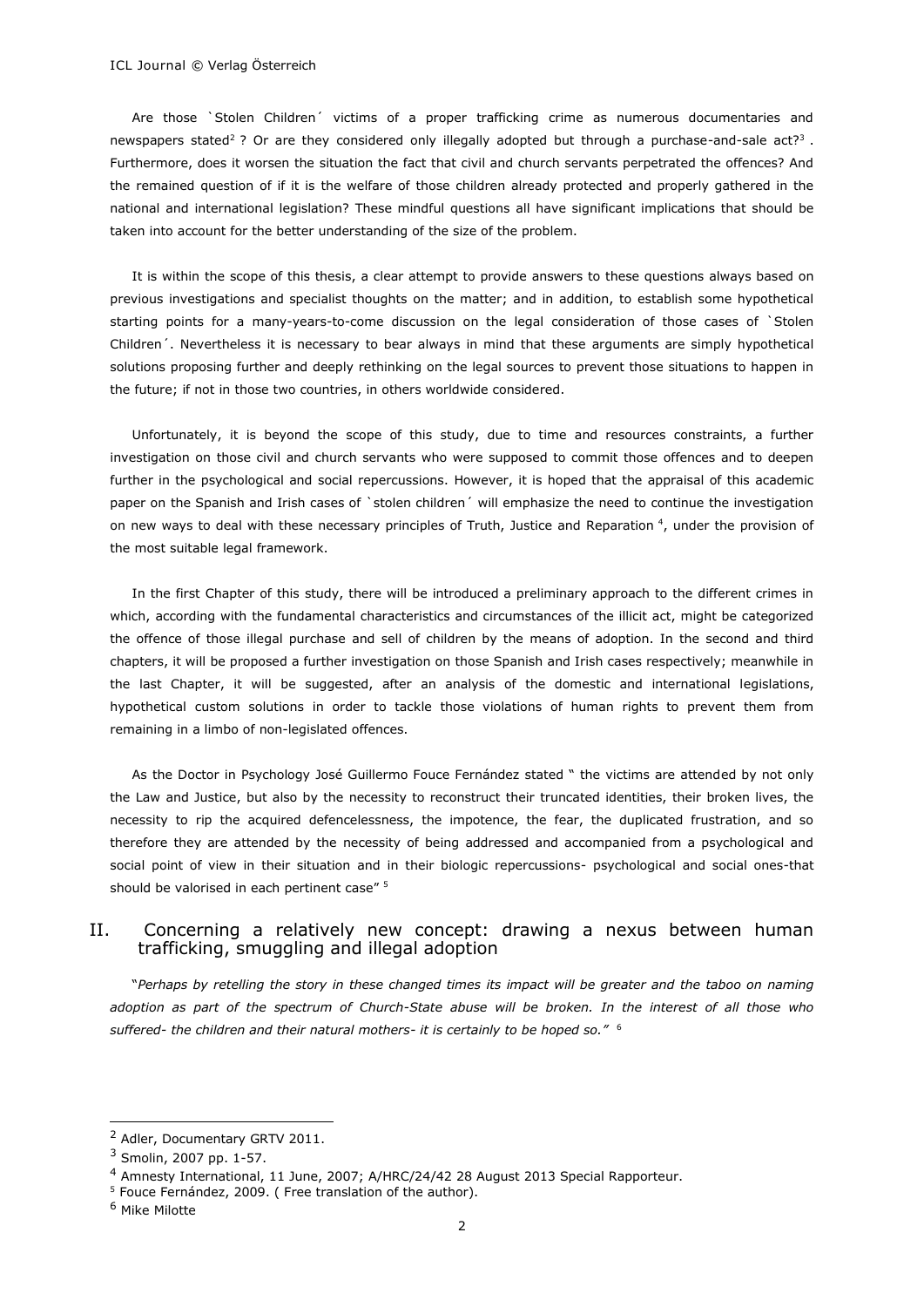### A. Highlighting the concept of "Banished Babies" and the International protectoral regulation on the Rights of the Child.

During the last century, offences against children welfare have resulted in being taken into consideration as one of the most vulnerable targets; they have been bearded in mind as "vulnerable victims" of specific crimes, such as Trafficking in Human Beings (hereafter THB), with the correspondent sexual or labour exploitation, and Child abuse crimes, but unfortunately slightly recognized within the huge scope of those crimes. Moreover, they have often been considered `easy scapegoats'  $^7$ , as for example, the illegal recruitment of children compelling them to join armed forces under certain age.

Equally significant, in comparison with the examples mentioned above, are the crimes regarding defenceless children under the age of one, who were taken away from their biological family, or mother, against their will. What is even more alarming is that they were ultimately sold or given to other unknown families, following accepted `*understandable*´ cultural, personal or monetary reasons which this thesis will examine in a greater detail in the coming chapters.

There is a need to clarify that within the forthcoming sections, I will introduce the Spanish and Irish cases as cases on `Stolen Children´. Due to the diversity of wording relating to this topic and the difficulty to qualify the offences accomplished, I will considered hereinafter in this chapter both `Banished Babies´ in Ireland and `Niños o Bebés Robados´ in Spain under the general wording of `Stolen Children´ in order to avoid any sort of misunderstanding as they both comprehend the final same reality.

It is enshrined in the Article 7 on the United Nations (hereafter UN) Convention of the Rights of the Child (hereafter UNCRC), and adopted by the Resolution 44/25, 20 November 1989 of the UN General Assembly (UNGA): "*1. The child shall be registered immediately after birth … and as far as possible, the right to know and be cared for by his or her parents …["](file:///C:/Users/c3221001/AppData/Local/Microsoft/Windows/Temporary%20Internet%20Files/Content.Outlook/G0O0U0UU/l%20%22page16%22) <sup>8</sup> .*Besides this, article 8 of the same UNCRC, sets forth "…the *right of the child to preserve his or her identity, including nationality, name and family relations as recognized by law without unlawful interference"* and calls for the protection of those who were" … *illegally deprived of some or all of the elements of his or her identity …"<sup>9</sup>* .

In addition to that, the article 9 of the UNCRC stresses a provision for defenseless children preventing them of being "…*separated from his or her parents against their will, except when competent authorities subject to judicial review determine …".*

Furthermore, it states in the third paragraph that there is a duty on the "… *respect the right of the child who is separated from one or both parents to maintain personal relations and direct contact with both parents on a regular basis* …". This statement, coupled with the article 11 of the UNCRC, illustrate the noteworthy duty of States to*"… take measures to combat the illicit transfer and non-return of children abroad. …".<sup>10</sup>*

Unfortunately, children under the age of one have not yet widely thought to be the sole holders of their inherent rights, despite the fact that they are taken into consideration as `innocenti'  $11$  victims. Consequently, there has been a nearly total absence of joint action in the process of appointing a global duty to respond, provoking the loss of a key piece in the whole puzzle. This situation called and keeps calling upon the *prima facie* necessity of highlighting the case law on banished babies or `stolen children´ perpetrated by Nuns and

 $7$  Milotte, 2012, Note in the updated and expanded edition xiv.

<sup>8</sup> Smith, 2007, Preface.

<sup>9</sup> UNCRC, 1989, Art.7.

<sup>10</sup> Ibidem. Art 8.

<sup>11</sup> Ibidem. Art 9 and 11.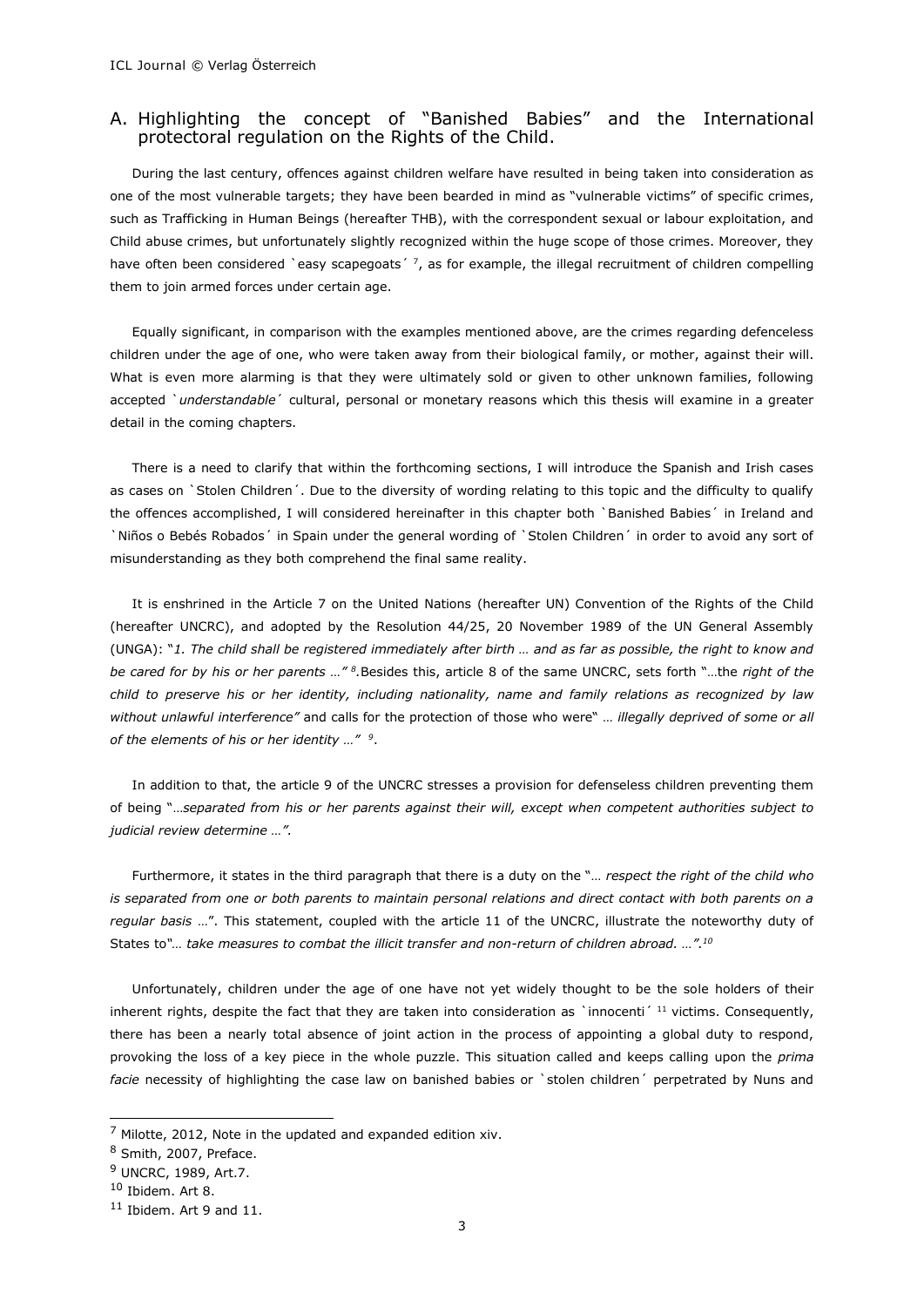Church-State institutions. However, there is still no gesture of compliance for the elucidation of a more comprehensive future definition and so, therefore, those cases still remain in the limbo of the underestimated sort of cases seeking for an utterly embedded recognition as such in the legal sphere.

It shall be from an utmost importance to start this analysis bearing in mind the article 35 of the UNCRC, which undergirds for the States Parties the obligation to"*… take all appropriate national, bilateral and multilateral measures to prevent the abduction of, the sale of or traffic in children for any purpose or in any form."<sup>12</sup>* It is essential to realise that all kind of sale of children should be considered illegal aside from the diversity on the sort of purposes that could lead the action of sale.

It is precisely to name that internationally, conforming to that article 35 UNCRC, exists the publicly recognised second Optional Protocol to the UNCRC named Optional Protocol on the Sale of Children, Child prostitution and Child pornography (hereafter OP-CRC)<sup>13</sup> and it is also primordial the work of the correspondent UN Rapporteur on those matters. Regarding the sale of children, the article 2 OP-CRC settles that "(…) *(a) Sale of children means any act or transaction whereby a child is transferred by any person or group of persons to another for remuneration or any other consideration"<sup>14</sup>*

Personally I believe that this Protocol contributes to guarantee the situations in which there is a primary abduction, sale or trafficking carried out, and an ultimate kind of exploitation (sexual or labour one); but it keeps failing regarding the sale of children based on other intentions different from exploitation, or at least, not exploitation understood as such in the OP-CRC. Though there is recognition of the cases of illegal adoptions within the Protocol, what about those cases in the midst that occur when adoptions are not even carried through but the sale is still perpetrated by profitable means? Could it be considered as another form of exploitation with still its same old self?

The concept on `Stolen Children´ can be encompassed into a phenomenon called by David M. Smolin as "*children laundering*". His work is centered on a different sort of exploitation in which children *"are illicitly obtained by fraud, force or funds, and then processed through false paperwork into "orphans" and then adoptees. Child laundering thus involves illegally obtaining children by abduction or purchase for purposes of adoption"<sup>15</sup>*

The prior interest nowadays should fall on the necessity of a certain and widespread legal concept with its correspondent legal framework in order to raise awareness and enlightenment. Thus, both will guide us finally into a rethinking of the actions already carried out; but first of all, there is a requirement to come to accept the past, to deal and face it, establishing a historical basement in which it is paramount to rely on those cases where the babies integrity and dignity were in play.

### B. Making a clean sweep from the past, rethinking previous concepts and promoting a rights reality

1. The possibility offered by the legal framework of Trafficking in Human Beings (THB)

Rethinking trafficking as Kevin Bales (2007) called, the `modern-day slavery´, help us to understand why Fitchelberg (2008) in his book highlighted that human trafficking is "*the third most profitable crime in the world*", after drugs and arm trafficking, and "*one for which there no easy solutions*" under the UN statistics; so therefore, it constitutes one of the massive violations of the inherent Human Rights. In addition, the

<sup>12</sup> See UNICEF Innocenti Office of Research.

<sup>13</sup> Cfr. Supra note 8, Art 35.

<sup>14</sup> OHCHR- Optional Protocol OP-CRC by Resolution A/RES/54/263 of 25 May 2000.

<sup>15</sup> Smolin, 2007, p.3.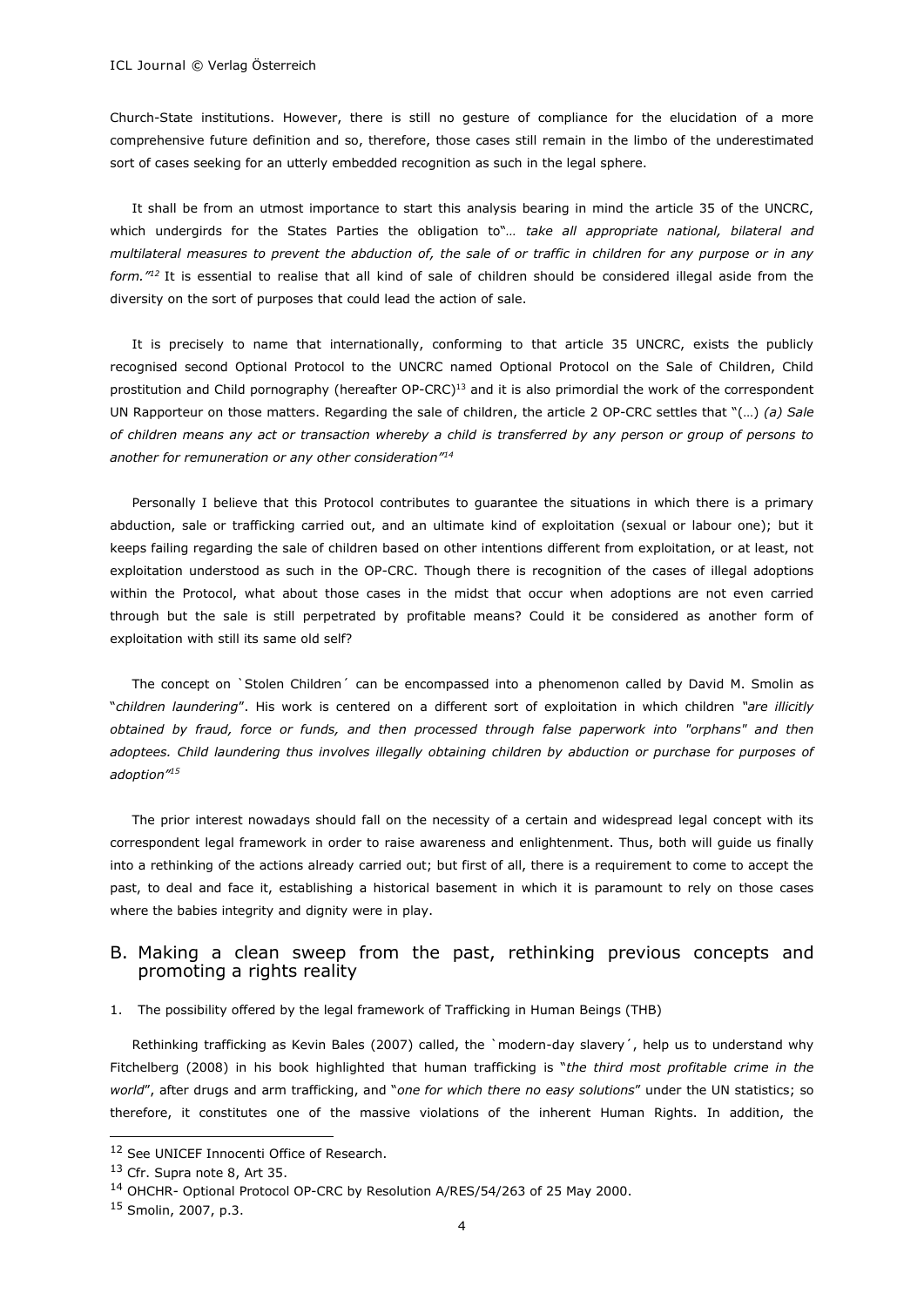Observatory on Trafficking of Human Beings (hereafter OTHB) stated that "*in the case of children, this phenomenon constitutes the worst violation of their right to grow-up free and in a safe and welcoming environment*" 16 .

The THB acts *"victimizing the most vulnerable of the global community- young women, children and young adolescents as well as boys and men from impoverished countries". <sup>17</sup>* The crime of THB can be spilt in three main parts: the process or the action, the method or the means and the final goal or objective. The OTHB and the Finding Freedom (2005) classifies the different assumptions sustaining on this three elements:

| <b>Method/Means</b> | Goal/            |
|---------------------|------------------|
|                     | <b>Objective</b> |
| Violence            | Sexual           |
|                     | Exploitation     |
| Kidnapping          | Labour           |
|                     | Exploitation     |
| Serious Threat      | Removal of       |
|                     | Organs           |
| Deception or        | <b>Begging</b>   |
| fraudulent act      |                  |
| Abuse of Power      | Forced Illegal   |
|                     | Activities       |
| Taking advantage    | Debt Bondage,    |
| of mental           | etc)             |
| disabilities/       |                  |
| vulnerabilities     |                  |
|                     |                  |

\*OTHB website – European Commission: Together against trafficking in Human Beings

The central treaty provided by the UN on this topic, the one which motivated the enactment of new or the rethinking of previous national laws on the purpose of criminalizing the trafficking on persons, was the `UN Protocol to Prevent, Suppress and Punish Trafficking in Persons´ more known as `Palermo Protocol´ on November 15, 2000<sup>18</sup> (attached to the UN Convention Against Transnational Organized Crime UN CTOC).

In the article 3 (a) of the Protocol, it is enshrined a definition on Trafficking in persons as: "*Trafficking in persons" shall mean the recruitment, transportation, transfer, harbouring or receipt of persons, by means of the threat or use of force or other forms of coercion, of abduction, of fraud, of deception, of the abuse of power or of a position of vulnerability or of the giving or receiving of payments or benefits to achieve the consent of a person having control over another person, for the purpose of exploitation. Exploitation shall include, at a minimum, the exploitation of the prostitution of others or other forms of sexual exploitation, forced labour or services, slavery or practices similar to slavery, servitude or the removal of organs. (…)"*

Not only have International Organizations, as the one for Migration (IOM) or the International Committee on the Rights of the Child, followed the provisions stated on the Palermo Protocol, but also a large number of known Non-Governmental Organizations (NGO´s) such as Amnesty International, Free the Slaves, La Strada International Association, Stop the Traffik, Human Rights Watch (HRW), Save the Children, etcetera…

Alongside with this treaty, we might find the `Trafficking in Persons Report´<sup>19</sup> of the same year stressed by the US Department of State, which, as Winterdyk, Perrin and Reichel (2012) stated, represents "a key

<sup>16</sup> Observatory on Trafficking in Human Beings OTHB website, European Commission.

<sup>17</sup> Winterdyk, Perrin and Reichel, 2012 p.8.

<sup>18</sup> UN Protocol to Prevent, Suppress and Punish Trafficking in Persons, 2000. Palermo Protocol.

<sup>19</sup> For further information: Trafficking in persons Report 2000.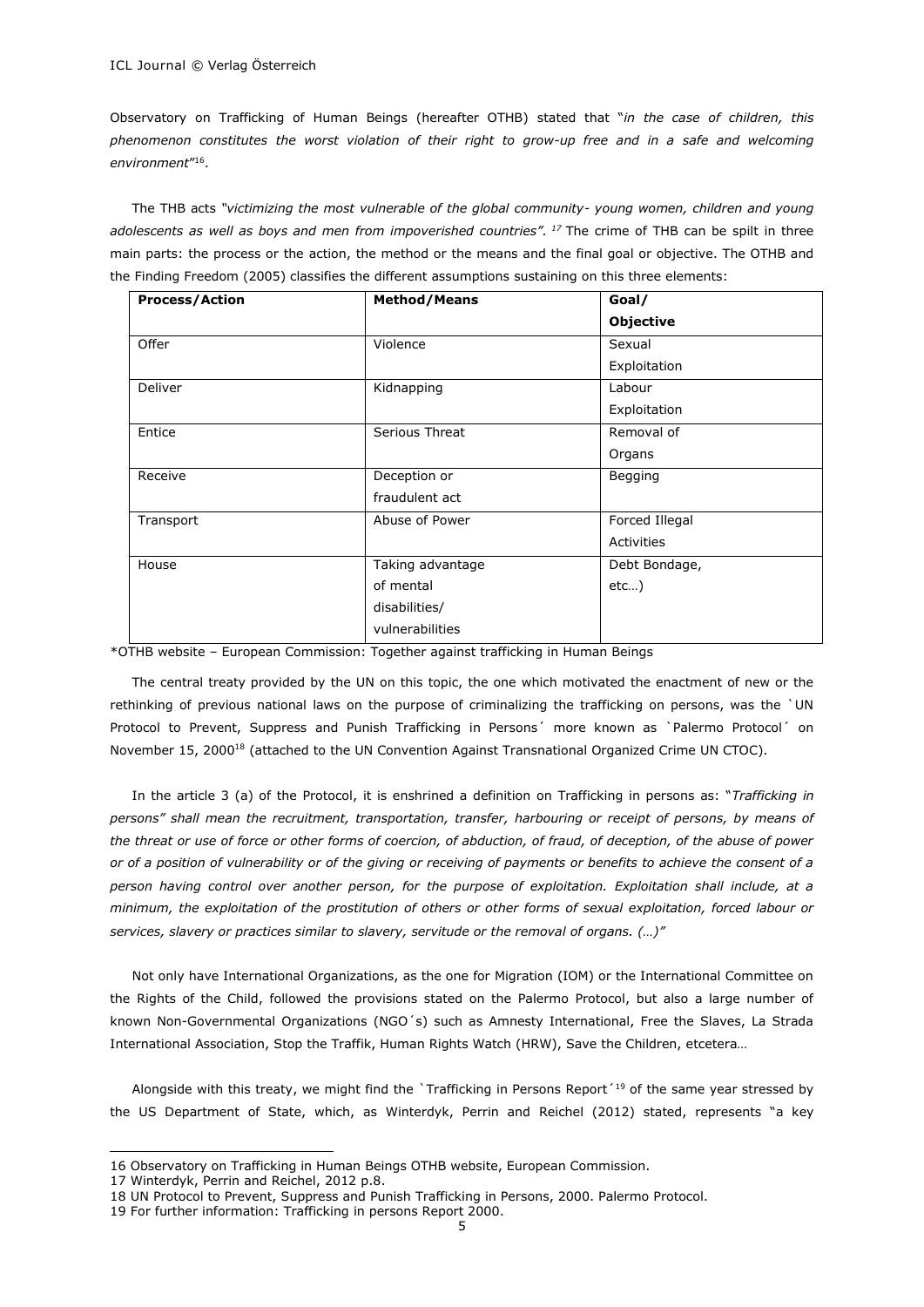document in the fight against modern day slavery"<sup>20</sup>. The UN Office on Drugs and Crime's Global Report on Trafficking in Persons (UNODC 2009) appeared as a response to some breaches in the transposition of the THB among the national laws in the matter of the conduction of anti- trafficking criminal proceedings.<sup>21</sup>

The so-called crime THB encompasses a paradigm known by the scholars as the four Ps (4Ps): "*Prevention,*  Protection, Prosecution and Partnership<sup>"22</sup> defined already in the Palermo Protocol<sup>23</sup> as well as in the European Union Council Framework Decision on Combating Trafficking in Human Beings. The Directive 2011/36/EU of the European Parliament and the Council on 5 April 2011 on preventing and combating trafficking in human beings and protecting its victims, replacing the framework Decision 2002/629/JHA, dedicate its own articles from number 13 to 16 to those children `innocenti' victims of trafficking.

Noticed by the Europol the existence of an increasing threat on the security of the European Union (EU), threat brought by the development of those organized crimes during the ultimate past years of worldwide economic crisis, it launched in 2013 a new European platform called SOCTA, `EU Serious and Organized Crime Threat Assessment´ to disrupt and finally eradicate the illicit act of THB. Herewith Europol, numerous efforts have come from Euro just with its `Strategic Project and action plan against Trafficking in human beings (TBH) from 2012 to 2016 and directly from the European Commission such as the project `THB: Coop to fight´ and its `European strategy towards the Eradication of trafficking 2012-2016´.

Among the various context in which this criminal typology is regulated, the prevailing document in the European arena, that brings some eloquence to the Europe´s legal framework is the "Council of Europe Convention on Action against trafficking in Human Beings"<sup>24</sup> that proposed a scope for the consideration of this Convention "…*whether national or transnational, whether or not connected with organised crime" <sup>25</sup> .*  Additionally, it sets up a monitoring system that relies on the creation of a Group of Experts on Action against Trafficking (GRETA: consisting on 15 independent and impartial experts) that evaluates the implementation of that specific legislation as a way to contribute to spread the knowledge of THB within the European context and the Committee of the Parties.<sup>26</sup>

By introducing the legal concept on human trafficking, it is relevant to emphasize that alongside with the previous mention of exploitation for mainly purposes of sex or labor, their definitions are not considered innately exploitative *per se*. Smolin ( 2007) also contemplated that consideration and replied in his article that "*when labor and sex are accompanied by the commodification of the human person, they become unjust uses of a person for the benefit of another"<sup>27</sup>* and that's the reason why they are considered `exploited´. But the notion of exploitation is structured in the base of three cardinal characteristics that also Smolin brought up in his text about `children laundering´; the injustice or the impropriety of an action, taking advantage of or abuse from its `innocenti´ condition in order to obtain any sort of beneficial compensation. <sup>28</sup>Therefore, there are still some less preponderant or less evident assumptions of human trafficking not enclosed in the definition proposed in the legislation or by the academia.

The International Labor Organisation (ILO) exposes in the article 3 of the Worst forms of Child Labor Convention (C183, 1999) that the sale and trafficking on children, along with child prostitution and child

l

26 THB: Cooptofight European Commission Project.

<sup>20</sup> Winterdyk, Perrin and Reichel, 2012, p.1.

<sup>21</sup> Ibidem, p.2; UNDOC. UNGIFT toolkit.

<sup>22</sup> Winterdyk, Perrin and Reichel, 2012, p.11.

<sup>23</sup> Ibidem, p.12.

<sup>24</sup> Council of Europe website (COE) Council of Europe Convention on Action against

<sup>25</sup> Ibidem, article 2.

<sup>27</sup> Smolin, 2007 p.12.

<sup>28</sup> Ibidem, p.11.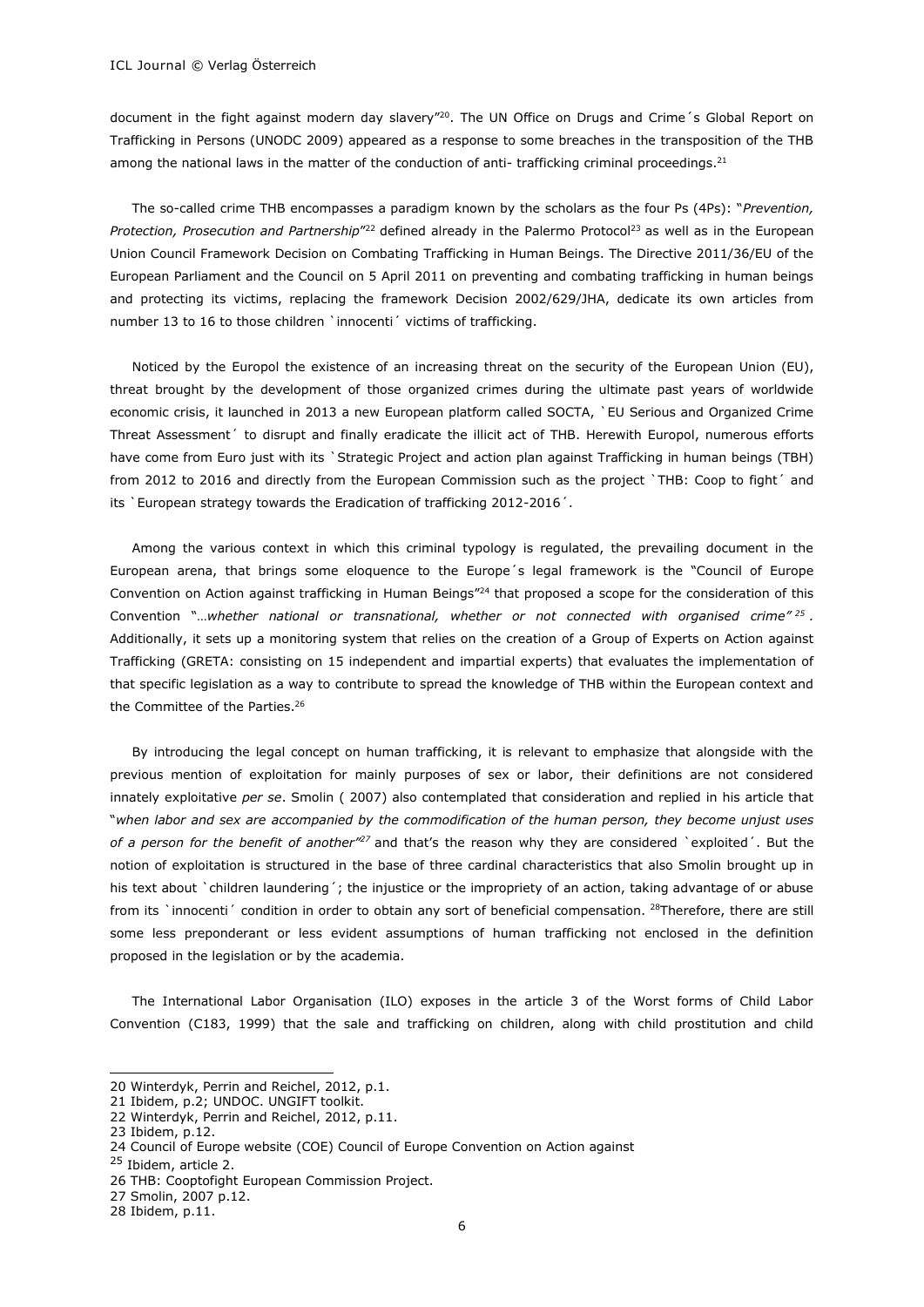pornography, are one of the most widespread among this inhuman category that describes to what degree those practices are prejudicial to the child´s capacity of development.

Despite the fact that all those International and European mechanisms were created due to the necessity of control and prosecution of the crime of trafficking on human beings, the reality fails into the huge breach brought by the lack of unanimity in the definition of THB and in the `protectoral´ measures proposed among the States, by the not-empowered legislation to enact<sup>29</sup>and by a clearly lack of cooperation between the parties which obfuscates any possibility of diffuse of information.<sup>30</sup>

Worse yet, problematic realm is that the majority of the victims "*remain "invisible" and unidentified*" <sup>31</sup> due to the existence of a broad assortment of prototypes in the scale of victims of trafficking and their refusal of being helped or even of being considered victims as such. Rather than global mechanisms, the need is for disposal, cooperation and empowerment and States should be willing to join efforts in order to expose those crimes in a more similar or identical way.

2. Providing a plausible nexus among international adoptions and human trafficking.

Regulating the adoption area, we encounter the article 21 of the UNCRC, enlightened above, and the `*The Hague Convention on Protection of Children and Co-operation in Respect of Intercountry adoption´* 1993 (the Hague Convention) as a reply to the must to prevent the children from abduction and sale based on purposes of adoption. As noted by Anna Ruzik (2008, p.2) the Convention "(…) *was the effect of reports and international concern on child trafficking and unofficial payments for the newborn babies."* So therefore, we have to ask to ourselves if it is included in The Hague Convention an implicit protection of those babies illegally adopted or abducted for the mean of adoption with an economic sum on exchange.

The foregoing analysis stresses the chance of an admissible nexus in the case observed by Smolin (2007, p.14) where "*if an individual literally kidnaps a child, taking the child without any consent whatsoever, and then sells the child for profit to an organization that will place the child for adoption, this constitutes an exploitative adoption*" . The tendency to discern the notion of adoption as a mainly "*act of kindness by selfless individuals towards unfortunate children*" <sup>32</sup> has brought the primarily consequence of the immanent qualification of adoption as `good practice for the child´ when we discuss about that matter.

Needless to say, that in disagreement with those scholars as Smolin (2007) or Siegal (2012) who believe in the necessity of considering the exploitative and harmful illegal adoptions as a part of the typology on THB, there are those, who trust in the possibility of studying those cases as equivalents; in a sense that, even though both lead to the birth of a new parental relationship (new family-child), it does not correspond with the reality.

Bearing always in mind that there is no place to an analogy `against reo' or `contra reo' 33 the interpretation rules should be miraculously careful or, when adequate, the cases could bring the chance to propose different legal reviews and reforms over those articles related to change of parental relations within their own national laws.

 $\overline{\phantom{0}}$ 

<sup>29</sup> Brysk; Choi-Fitzpatrick, 2011, p.81.

<sup>30</sup> Dandurand, 2012. See Section in the book of Winterdyk, Perrin, Reichel, 2012, p. 223.

<sup>31</sup> Copic, Simeunovic-Patic. See Section in the book of Winterdyck, Perrin, Reichel 2012 p.280.

<sup>32</sup> Milotte, 2012 p.xii.

<sup>33</sup> Email from Prof. Luz Puente Alba, Penal Law, University A Coruña (Spain) date: 26 May 2014. Free translation of the author.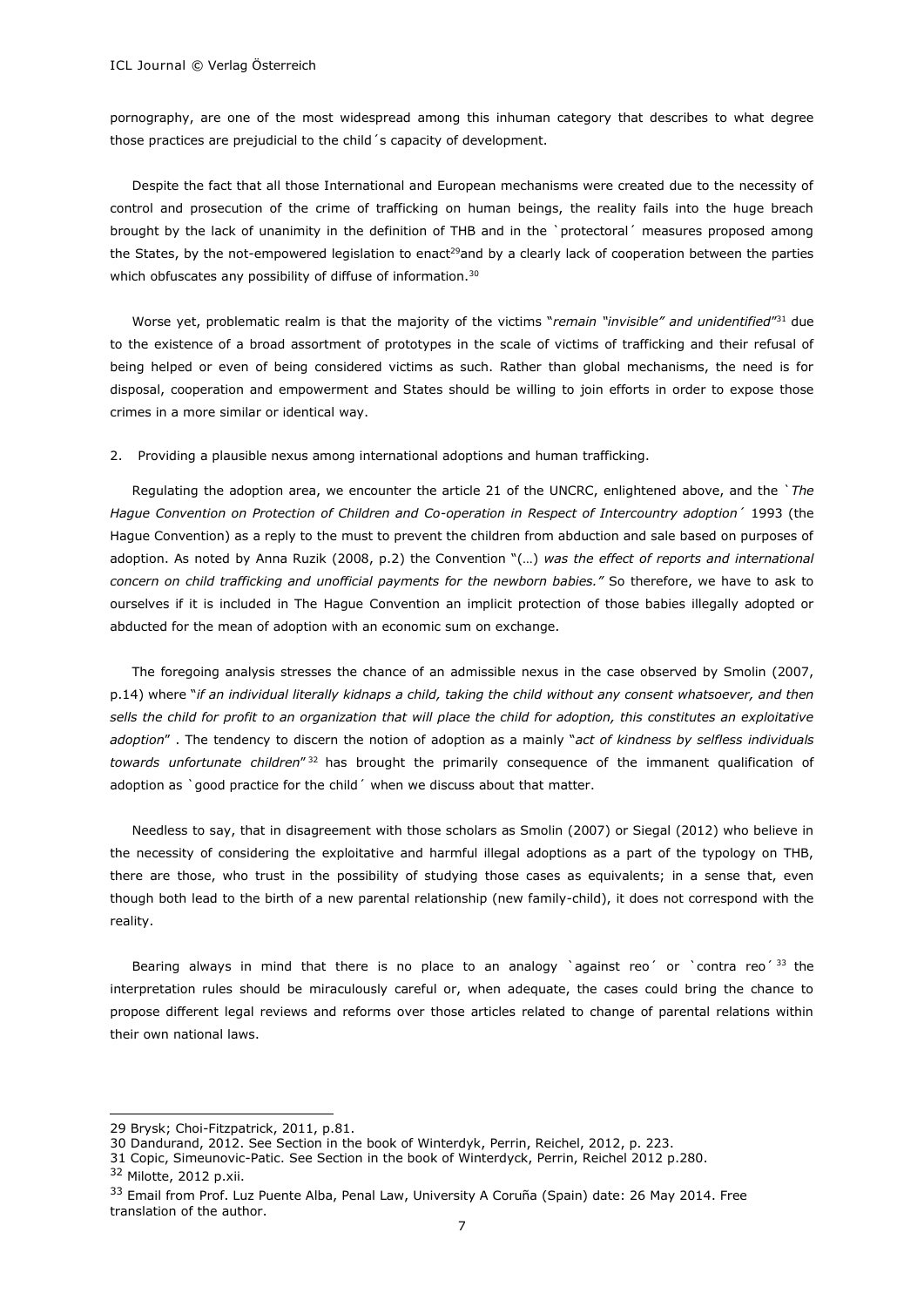As Michael J. Dennis observed in his text "*Newly adopted protocols to the convention on the rights of the child*" (2000, p. 793-794), the Article 4(c) (3) of the Hague Convention requires that an adoption within the scope of the Convention shall take place only if the competent authorities of the state of origin have ensured, inter alia, that consent has not been induced by payment or compensation of any kind.<sup>34</sup>

One of the biggest opponents to the establishment of such a nexus among the two concepts is the United States. In its Department appears a clear defence position of the fact that the sale of children based on means of adoption cannot constitute a child trafficking´s act, due to the fact that children are not exploited during the processes of creating a new parental relationship against their parent´s will or under their scarcity of knowledge. Furthermore, the US Department maintains that those situations do not constitute a`proper´ harm to their developing skills and their welfare.<sup>35</sup>

#### 3. The apple of discord: Smuggling vs Trafficking

While recognizing that both crimes contain different assumptions of facts, it often sets up a problematic dichotomy between the translation from English language to others such Spanish, that leads into the confusion of both legal frameworks, considering trafficking as `tráfico´ not `trata de personas´ and smuggling on migrants as `trata´ and not as `tráfico´.

Following the indications provided by the United Nations Office on Drugs and Crime UNODC Toolkit we may see the reasons why there is a realistic problematic in the differentiation of both crimes, either way, the perpetrator could be at the same time smuggler and trafficker, or the act of smuggling can ultimately lead to an act of trafficking when the mean of exploitation appears in the real situation and the difficulties that appear on the discern of the non-forced consent. Differences are summed up in this scheme of the UNODC Toolkit:

|            | <b>Trafficking in Human</b> | <b>Migrant</b>   |
|------------|-----------------------------|------------------|
|            | <b>Beings</b>               | <b>Smuggling</b> |
| Victims    | Below 18                    | Irrelevant       |
| Age        |                             |                  |
| Mental     | Intention                   | Intention        |
| Element    |                             |                  |
| Material   | Act: Exploitative           | Act:             |
| Element    | Purpose                     | procurement of   |
|            |                             | an illegal entry |
| Purpose:   | for financial or other      | for financial or |
|            | material benefit            | other material   |
|            |                             | benefit          |
| Consent    | Irrelevant; means do        | The smuggled     |
| of         | not need to be              | person consents  |
|            | established                 | to the           |
|            |                             | smuggling        |
| Trans      | Not required                | Required         |
| nationalit |                             |                  |
| у          |                             |                  |

<sup>&</sup>lt;sup>34</sup> Convention on Protection of Children and Co-operation in Respect of Intercountry Adoption, The Hague Convention. 29 May 1993; Murphy, Contemporary practice of United States, 1998, pp.734-735.

ī

<sup>35</sup> State Department, 2005 Trafficking in Persons Report; Smolin, 2007 p.2.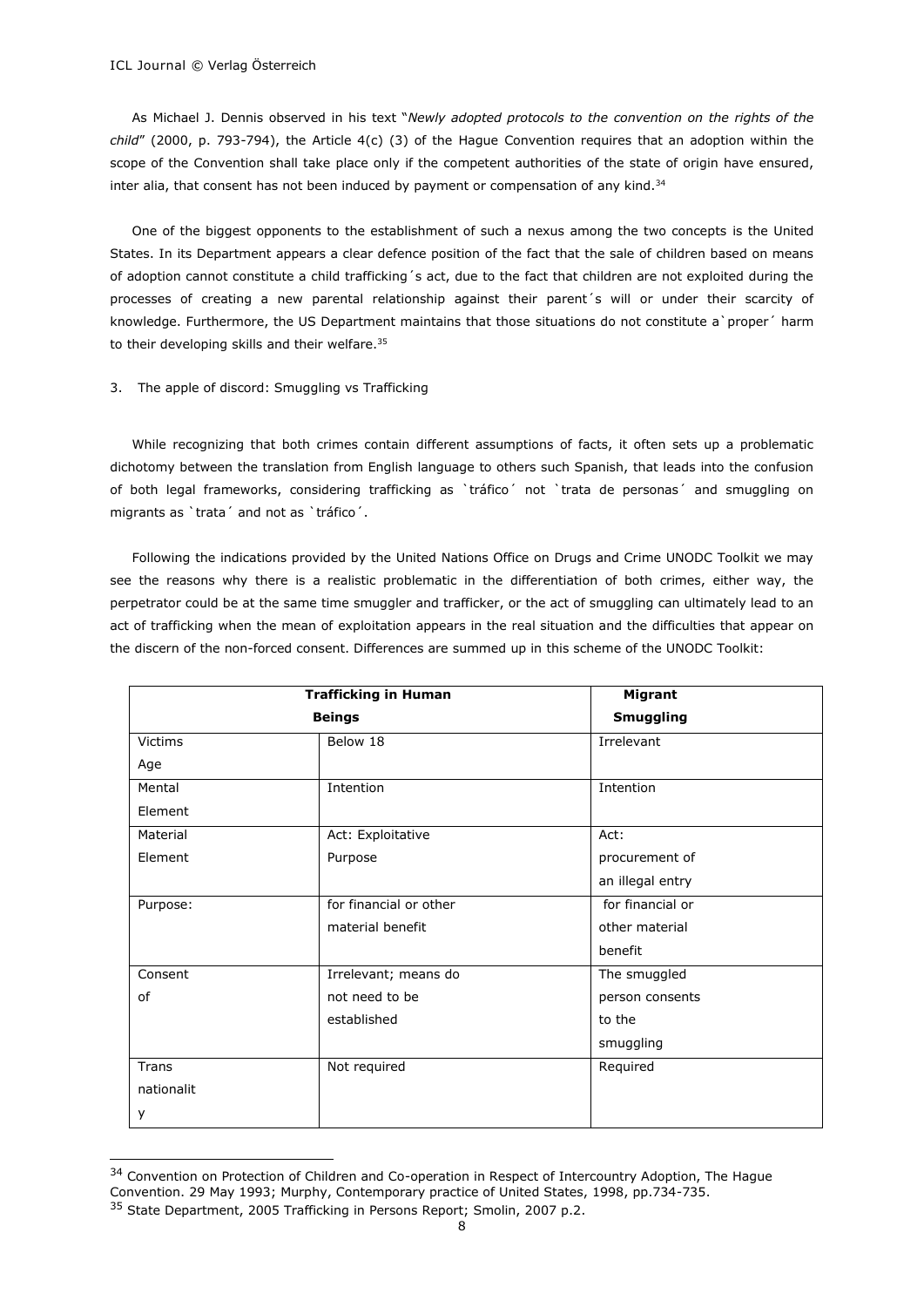| Involvem  | Not required | Required |
|-----------|--------------|----------|
| ent of an |              |          |
| organised |              |          |
| crime     |              |          |
| group     |              |          |

The legal framework of `Smuggling in migrants´ is stressed in the `UN Protocol against the Smuggling of Migrants by Land, Sea and Air´ 2000 and "(…) *shall mean the procurement, in order to obtain, directly or*  indirectly, a financial or other material benefit, of the illegal entry of a person into a State Party of which the *person is not a national or a permanent resident*" (UN 2000 article 3)<sup>36</sup> . While this crime establishes a violation of state sovereignty, the THB is a violation of the inherent and personal´s human rights (e.g. freedom or abuse of its dignity as human being). $37$ 

A wide range of documents for the fight against the entrance or irregular migration has been posed by European Organisations such as Frontex for the purpose of control the borders of the space Schengen, or the Single European Act (SEA) and numerous programmes have been launched in order to prevent and prosecute this crime nowadays in the European level.

# C. Conclusion

After the analysis on the possible legal frameworks existent nowadays, the paradigm is: Does out there exist a place for those cases on banished babies that remain unclear and not taking into such a prior consideration as the trafficking for other purposes? Is there a possibility of rethinking the legal framework of these three different crimes introduced above in order to create one, specific and unique, that dovetails perfectly with these suppositions of facts?; and if those questions are answered in a negatively manner, would it be any chance on the review of the parental rights law and filial relationships within its own national law where the cases have been perpetrated?

Is it really a victimless crime?

Hereinafter I will introduce an academic review on the cases of banished babies taken place in Ireland and Spain since the 60´s and as we shall see in the last chapter, there will be a comparative legal analysis of both situations along with a call-for-action in order to prevent them to remain unpunished.

# III. Facing- up to reality of the Spanish cases on "Stolen Babies": a real violation of Human Rights in the nearly beginning of the XXI Century

### A. Tackling some brief introductory considerations.

Different practices and stances have been taken into consideration in Spain since the wording `stolen babies´ was brought to light and, therefore, it has appeared an imminent necessity of shedding some light on an issue that relentlessly was and still keeps on being either one of the loudest parts of the Spanish history, or at least, one of the most dark and unknown pieces of it. An issue which unfortunately strove for making a place itself in the late forties and continued until the late nineties in Spain. So therefore, welcome to the Spanish fiction of the  $21<sup>st</sup>$  century.<sup>38</sup>

<sup>36</sup> Pearce, Hynes, Bovarnick. 2013 p.19.

<sup>37</sup> Joäo Guía, Conference on Human Trafficking (Coimbra) 11 April 2014.

<sup>38</sup> Vinyes; Armengou; Belis, 2003.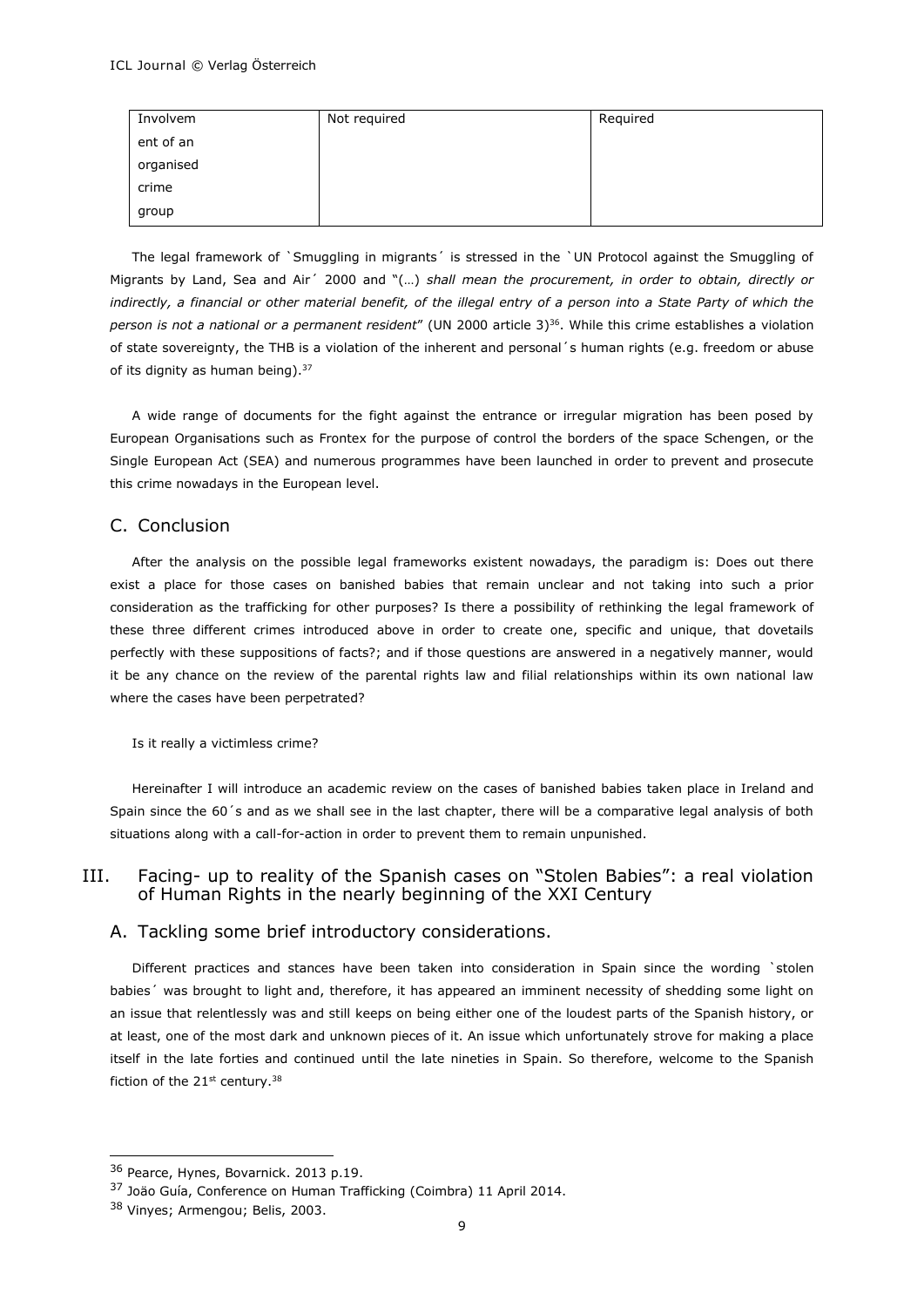#### ICL Journal © Verlag Österreich

We can understand that due to the fact of the tangible absence of acknowledgment by the victims that they were suffering those violations on their rights (until recently there were mere suspicions), or even given the lack of endorsement of those acts from the governmental side in the recent years, those cases on `*niños robados*´, as the Spanish wording refers to them, have not yet been weighed as a national global problem, but as a particular and isolated one. Fact that in my modest opinion, interpose a huge obstacle in the path for an ultimate expected reparation based on truth and justice.

The primordial fact to bear in mind in this chapter, is that thousands of new- born children<sup>39</sup> in Spain were stolen by fraud or deception from their biological mothers with means that are a long way from politicalideological ones from the years of the post-war era. These situations evoked huge traumatic experiences that forced separation normally brings up to novice mothers, and even if it also depends on the contexts in which the mother got birth and the conditions of the pregnancy, the final and total absence of that mother or parent´s figure provokes in those children (and now adults) an irremediably snaking suspicion of having lost their real identity.

As Luigi Contadini stated in his article "*the flow of disrupted lives based on lies and the desperate search for one's own relatives are represented*" <sup>40</sup> in books such as the ones written by the Spanish lawyer, and also victim of the conspiracy of `stolen babies´, Enrique J. Vila Torres (2010-2011-2012) or reports as the one brought by Natalia Junquera and Jesús Duva in 2011 as well as the one published by Piero Badaloni in 2012.

By introducing these cases taken place in Spain during the last 50 years, it is relevant to highlight that meanwhile there is need to believe that there were and regrettably still subsist some `bad apples´ in the Church, among the Lord´s servants (formed by nuns, priests, bishops etc..), and in the practices of the medical public-private services, it would be improper to stigmatize the entire institutions for the acts perpetrated by those who placed his or her own interests as primordial ones.

Although the exploitation of God´s name in order to obtain trust and commit this sort of crimes of baby abductions, with the ultimate purpose of adopting them illegally, should be penalized; most of the Catholic Church and numerous maternities still continue to do an immense amount of good and altruistic charity work and provide assistance worldwide to those in need of care without any other ultimate mean. <sup>41</sup>

The main issue here is that some scholars believe that a church who disrespect its own people has not to be respected. This feeling, provoked by the cover up during the past and still in the present, of those violations that happened beyond the reach of the public scrutiny and their active role independent from the judiciary, brings the necessity of enshrine that no one can be allowed to be above the law and especially when it comes to the abuse of the weak and minors.

These underestimated cases should be thoroughly investigated so therefore the pain that seems not to have an end for those `niños robados´, ultimately finds a way to proportionate them the truth about their origins, providing them the realization of their fundamental human right to have an identity, a real and truly one. Enrique J. Vila Torres wrote a book in which he calls himself, and enclose in this term all the similar cases to his one, as a mere "*bastardo*" and "*expósito*", a `bastard´, an `illegitimate son´<sup>42</sup>, branded for life as such due to the fact of get born as a result of those parents who succumb to the temptation, and as he stated "maybe too premature for being accepted by the hypocritical society"<sup>43</sup>

ī

<sup>39</sup> Dunbar, Daily Mail UK, 16 October 2011; Esteso Poves, 2012 p.35

<sup>40</sup> Contadini, 2014 p.119.

<sup>&</sup>lt;sup>41</sup> Comments to the Documentary GRTV 8 November, 2011.

<sup>&</sup>lt;sup>42</sup> Free translation of the author.

<sup>&</sup>lt;sup>43</sup> Vila Torres, 2010 p.20. Free translation of the author.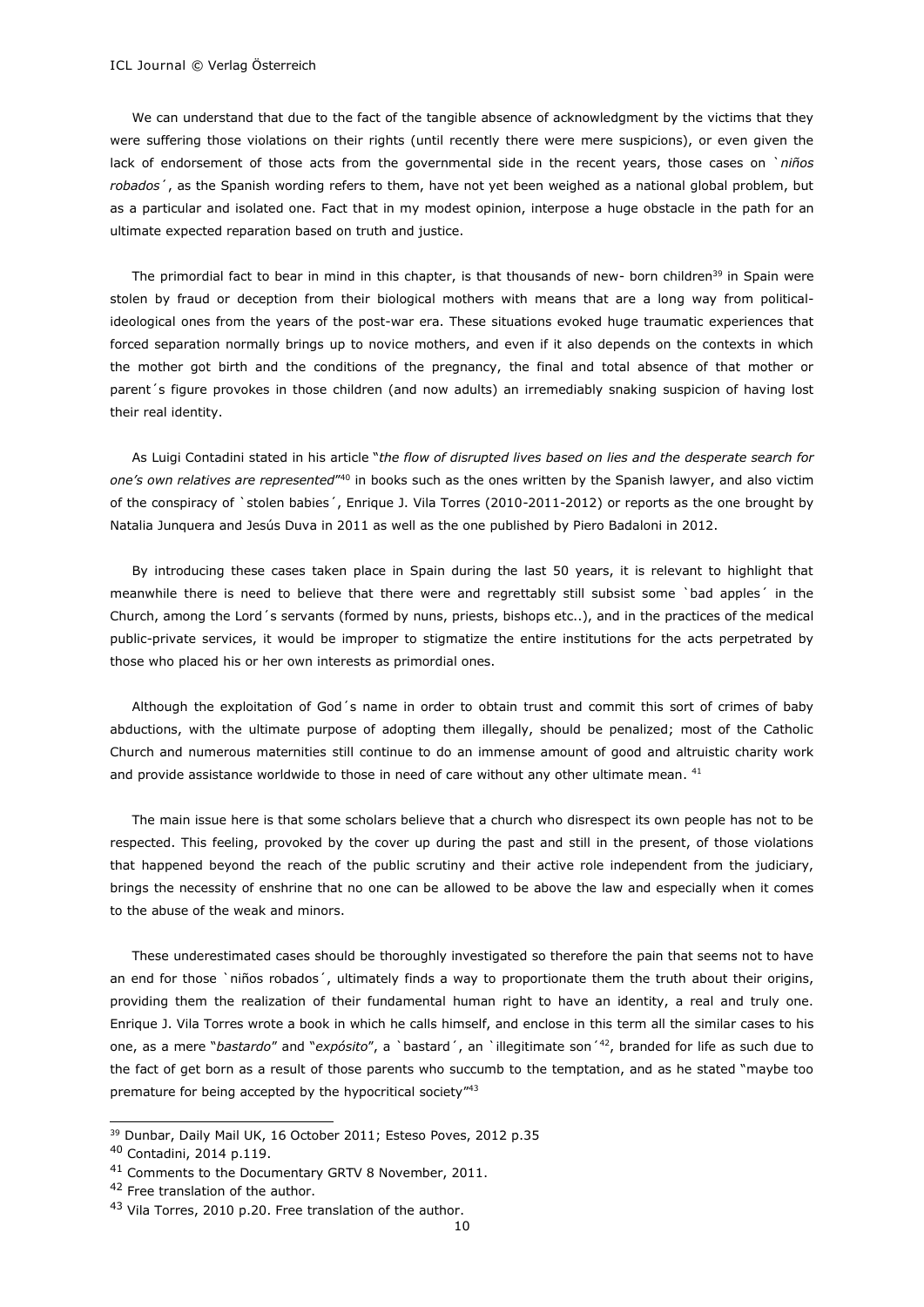### B. From the roots of the illicit and sinful gain: First step in covering up a crime on forced disappearances and abductions of minors.

"The nationalist not only does not disapprove of atrocities committed by his own side, but he has a remarkable capacity for not even hearing about them" (George Orwell, 1945)

The starting point of the misappropriation of children or, most of the cases, babies, by others, different from their own families or biological lineage, bring us the necessity for a backward glance to the early years right after the Spanish Civil War ( 1936- 1939). In these years the fascist doctrine of General Franco became, as a matter of fact, widely spread; and a totalitarian regime as such, grounded on numerous models given by the one of Hitler in Germany or Mussolini in Italy, lead into a Francoise- ultraconservative perception of race and identity.<sup>44</sup>

The violations of inherent and basic human rights, as vastly the majority of totalitarian dictatorships, were events that repeatedly succeeded under the Francoist regime. There was a plot, a conspiracy perfectly hatched, a work widely coordinated and arranged neatly compounded by: the legalized abduction of children, the necessary sell of babies from republican mothers, the `required´ change of identities, illegal adoptions covered under the assumption that nothing would stop them to act with complete impunity and they will even brag about how great it is.<sup>45</sup> The Spanish society became at some point, a State of `fear', frightened by any retaliation from the Government if they were failing to comply with the rules exacted.

By introducing these practices, it is relevant to highlight that those repeated performances were recognized and legally covered by the General Franco and his government from the 40's and ahead up. The 'endemic' problem of the `gen rojo´, politically talking, the `red gene or Marxist gene´*<sup>46</sup>* ( that enclose Marxists, republicans, socialists and communists), was in need to be solved, in the climate of opinion of those affiliated to the regime, such as militaries, falangists, the well-off and upper-class people, and the police alongside with all the government's sympathisers. 47

The repatriation and subsequent adoption of children of republican mothers, was brought about with the excuse of their `good faith´ of protecting them from the devastating war but with the ulterior motive of promoting forced separations from their biological mothers in order to prevent them to be `infected´ by that red gene that it was considered by those supporters as one of the worst illnesses in that time, a gene that should be eradicated in some way.<sup>48</sup>

Those children, those babies, posted abroad to other `friendly with the regime´ countries by means of adoption, were considered undoubtedly legal ones by the Order of March 30<sup>th</sup>, 1940 and later on with the approval of the Law of December 4<sup>th</sup> 1941 for the inscription of Repatriated and Abandoned children in which expressly it appeared the possibility of changing the names and surnames in the Civil Register of the children of those massively and systematically imprisoned, exiled or executed by firearms, without necessity of any sort of consent from the biological mother or relatives.<sup>49</sup>

So therefore, those new-born were adopted after being `taken away´ from their mothers because they deemed to be politically harmful to the regime's future plans<sup>50</sup>, and, subsequently, a bunch of new filiation

<sup>44</sup> Vallejo Nájera, 1937; Gónzalez Duro, 2008.

<sup>45</sup> Fouce Fernández,2009.

<sup>&</sup>lt;sup>46</sup> Free Translation of the author.

<sup>47</sup> Badaloni, 2012 pp. 82-84; Esteso Poves, 2012, pp.23, 24.

<sup>48</sup> Duva; Junquera, 2011 p.13.

<sup>49</sup> Vila Torres, 2011 p 32-33; `Orden de 4 Diciembre de 1941´(BOE n. 350 de 16/12/1941, pág. 9819-9820).

<sup>50</sup> Dunbar, Daily Mail Online 16 October 2011.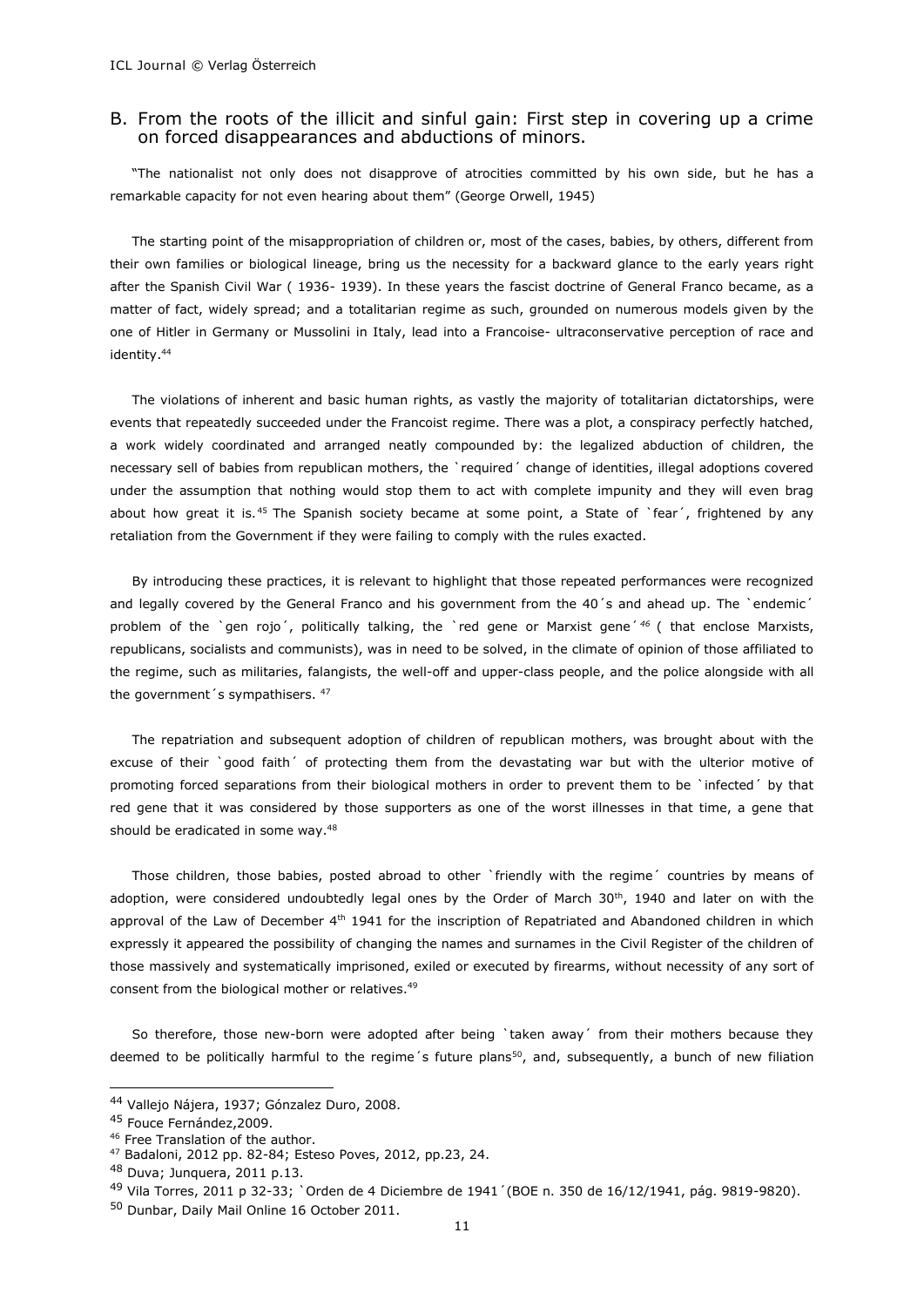proceedings were created by new adoptions from `more adequate´ families; relationships in which those newborn were registered with a different surname and occasionally with different names due to prevent the biological mothers to search for them in the future.

The documents as a result of the forgery, considered legal during that time, allowed civil servants and to religious servants to get the assumption of the guardianship of those children and babies who were born in prisons and institutions under the mandate of the Catholic Church, always accepted and recognized by the Regime.<sup>51</sup> "Every political regime sustain themselves in ideological precisions or ideas that give meaning to everything they do. One of the most important bastion of the Francoist regime was the Catholic Church, institution that proportionated a religious foundation to all the regime (…)"*<sup>52</sup>*

These forced disappearances and abductions from the biological mothers were far from economic reasons at first sight; the primary purpose in that time, which lead into those actions, was a political and ideological one, based in the certainty that they were doing a good job in the "race cleansing"<sup>53</sup>, as any fascist dictator would have promoted. However, the doctors, lawyers, civil servants and members of the Catholic Church who perpetrated these `legal´ acts, were also moved by economical `help´ from the Regime.<sup>54</sup>

In addition to this, all the legally binding plot of forced disappearances, legal abductions and adoptions, were strongly supported by the theories of the psychiatric Antonio Vallejo-Nájera " Eugenesia de la Hispanidad y Regeneración de la Raza" 1937(" Eugenics of the Hispanic feeling and the Regeneration of the Race"). His theory was centered in the "segregation of individuals since their infancy that might release the society from a fearsome plague"*<sup>55</sup>*

The forced disappearances, as a method of terrible repression against those Republicans who did not support the fascist regime, can be considered rooted under the Spanish `Law on Politic Responsibilities', in which, the offence of forced disappearance was enshrined as a licit act.<sup>56</sup>These forms of francoist repression should have been taken into consideration, as Miguel Angel Rodríguez Arias (2008) highlighted, as proper "crimes against humanity".

Following his view, it is established in the Art.5 of the United Nations (hereafter UN) Convention for the Protection of all Persons from Enforced Disappearances (hereafter ICCPED) that "The widespread or systematic practice of enforced disappearance constitutes a crime against humanity as defined in applicable international law and shall attract the consequences provided for under such applicable international law".

It is from an utmost importance to bear always in mind that as the article 2 of the ICCPED enshrined "enforced disappeared" is considered the "(…)**abduction** or any other form of deprivation of liberty by agents of the State or by persons or groups of persons acting with the authorization, support or acquiescence of the State, followed by a refusal to acknowledge the deprivation of liberty or by concealment of the fate or whereabouts of the disappeared person, which place such a person outside the protection of the law"57. This is the precise framework on which the cases of "niños robados" under the fascist regime could be allowed to have a proper space of recognition and could be enclosed.

<sup>51</sup> Idem.

<sup>52</sup> Esteso Poves, 2012 p.23. Free translation of the author.

<sup>53</sup> Vallejo-Nájera, 1937. Free tranlation of the author.

<sup>54</sup> Cfr. Supra note 49, p.44.

<sup>55</sup> Duva; Junquera, 2011 p.14. Free translation of the author.

<sup>56</sup> Esteso Poves, 2012 p.17.

<sup>57</sup> OHCHR International Convention for the Protection of All persons from Enforced Disappearances 20 December 2006.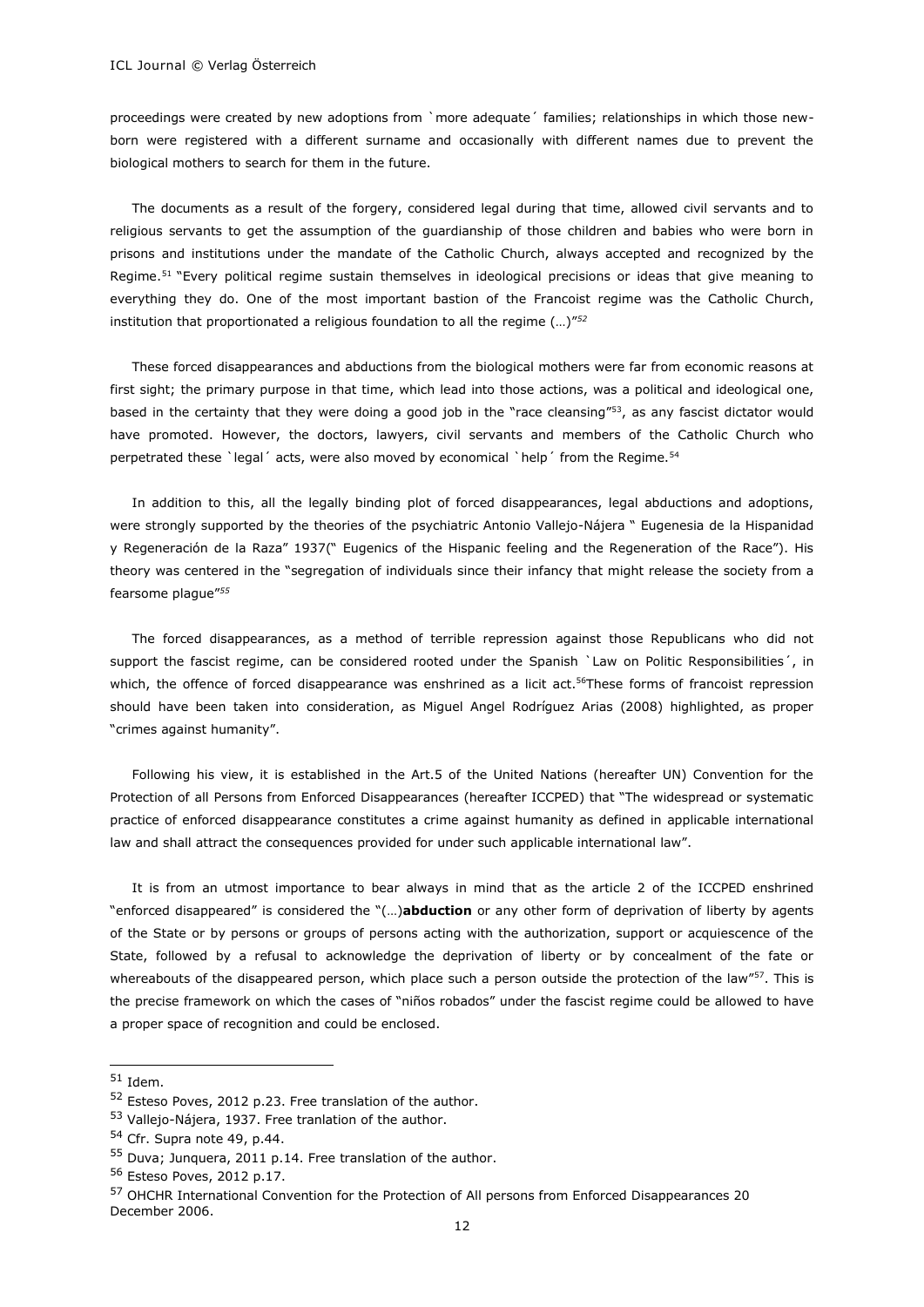1. Has the State recognized the cases of "niños robados" as forced disappearances in this first stage (40´s to 70´s)? Different reaction in Argentina: The Grandmothers of the Plaza de Mayo´s reply.

Unfortunately in Spain, these important cases have been slightly recognized in the *Ley de Memoria Histórica*  de España (Law on the Historical Memory of Spain)<sup>58</sup>, but this law neither enshrine the importance of the `Right to Know´ nor propose an exhaustive research for the truth as a deep concern. The `*Amnesty Law*´, the `prescription of the violations´ and the `Principle of legality´ became the most inalterable obstacles for achieving some judgment on these cases.<sup>59</sup> Furthermore, the European Court of Human Rights has rejected the suits as invalids due to the belated lodging of the suits.

Although the Resolution 1736 of the European Council in March 17th 2006 <sup>60</sup>reaffirmed its importance and condemned all these cases during the Franco regime, it still calls upon Spain to grasp the hand offered by this resolution and urges the State to act according to its obligation as such in a transparent and committed way. However, until now, the Spanish Government has not yet recognized the rights for Truth, Justice and Reparation<sup>61</sup> of the victims of those crimes; additionally, the State remains uncommitted, failing in its duty to pursue those goals, provoking an era of impunity ( against the Statute of Rome, Preamble).

"*That investigation, opened by a magistrate, Baltasar Garzón, may pull down the wall of silence over this painful subject*" <sup>62</sup> The proposal by Baltasar Garzón came up as the result of a great deal of effort; after years of hard work and joint action with the victims, the magistrate brought to the National Audience , in October 2008, a proceeding with more than 30,000 cases, against the violations of human rights pursued in the Franco regime alongside with the request of the removal of the mass graves. The National Audience refrained itself to investigate, and declared itself incompetent in favour of the territorial jurisdictions.<sup>63</sup>

He highlighted that *"when the justice forgets about the victims, it ceases of being justice"*. <sup>64</sup> The effort was in vain as the result consisted in shelving the presented cases. The sentence given by the Supreme Spanish Court in February 27<sup>th</sup> 2012, (STC 101/2012)<sup>65</sup> denied any sort of competence for the Spanish judges or magistrates to investigate about those crimes, claiming for a lack of legal foundations for considering it as a crime against humanity and the prohibition of no retroactive nature of the laws.<sup>66</sup> Baltasar Garzón ended up accused for breach of trust or corruption, charged and suspended from his magistracy.

Among the various States where those cases have been openly admitted under the Principle of Universal Jurisdiction, in Spain still there is a lack of will for any prompt strategy to enquire in order to verify the existence of those `lost children´, due to the fact that the courts provide an alibi, sheltering themselves in the exercise of the right of declaring not to be competent to act for clarifying those cases.<sup>67</sup> Those reactions have turned into an endless `merry-go-round´ and the situation calls upon a long-standing engagement that still is inexistent.

For instance, the formal speech given by the First Minister Kevin Rudd in the Federal Parliament (2008) about the Stolen Generation cases occurred in Australia, show us a clear example of an official apology as a

ī

<sup>58</sup> Free translation of the author.

<sup>59</sup> Amnesty International, June 2013. Free translation of the author.

<sup>60</sup> Rodríguez Arias, 4 December 2011.

<sup>61</sup> Cfr. Supra note 56.

<sup>62</sup> The Economist, 25 September, 2008.

<sup>63</sup> Amnesty International June 2013.

<sup>64</sup> Badaloni, 2012 p.40. Free translation of the author.

<sup>65</sup> STC 101/2012 Supreme Spanish Court 27 February 2012.

 $66$  Idem.

<sup>67</sup> Cfr. Supra note 60.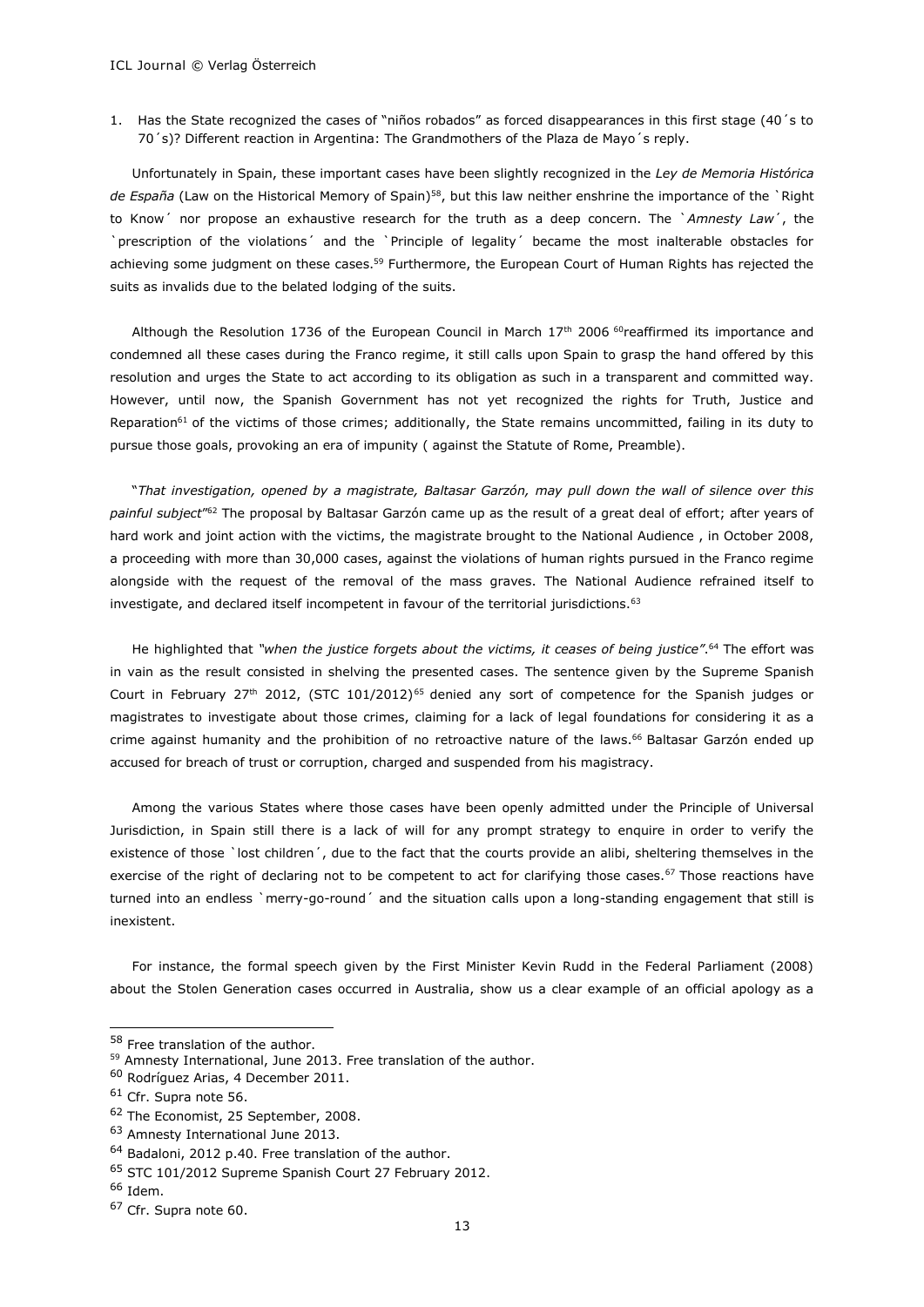first step to deal with the past and to reach the truth; as he stated, "*We apologise for the laws and policies of successive parliaments and governments that have inflicted profound grief, suffering and loss on these our fellow Australians"<sup>68</sup>*

The examination stemming from the Argentinian cases of those forced disappearances of children "niños robados", due to the strength of political reasons throughout the years of the military national Reorganization movement of General Videla (1976- 1983), emphasizes the idea of the creation of a national association as the well-known "Grandmothers of Plaza de Mayo" (`Abuelas de la Plaza de Mayo´) as a mean of willingness to achieve the covered truth, justice and reparation. These Grandmothers (hereafter GM) worked for the ultimate and necessary creation of a National Bank of Genetic Data of families of those disappeared children. <sup>69</sup>

Even when, in the early beginning the cases which the GM brought to the court, were rejected, they kept on doing an enormous effort to prevent those cases to remain unpunished and not recognised. The GM were trying to accomplish a process of `reconstruction´ based on historical facts "*that consists on the recovery of the identity*", a "*Restitution as an act psychically foundational, based on the articulation of a nexus among the truth and justice which its comprehensive sense is simply to cease being disappeared*" *70*

In May 1987, the DNA Genetic Data Bank was created as one of the new methods for preventing the impunity to be longer protected by law. The GM were able to include, after an infinite number of useless attempts, in the UN Document Declaration on the Rights of the Child, the right to have an own and real identity that belongs to them, to their individual stories, to a family life and the right to a revealed truth in the articles 7 and 8. <sup>71</sup>

The primary difference of those Argentinian solutions, is that in Spain there is no protection laws for that Public Genetic Data Bank, so therefore, as Mar Soriano ( Coordinator of the platform S.O.S Bebés Robados)<sup>72</sup> transmitted to me, there is a huge climate of distrust in those who have the obligation of that important protective duty. Is there any intention or will on reparation?, but what is irrefutable, is the urgent need to understand the sense of identity as something inalienable, inherent to every single human being.

Recently the daily journal `La Ley´ has included the declarations of the Director of the State Agency for Data Protection, José Luis Rodríguez Álvarez, that stated "*the competencies of his department are very `limited´ in order to enshrine the right to information for the affected victims on the `stolen children ´ cases, due to the fact that the spheres in which the associations wants to investigate , are far from the application of the law that admits the access to that information"<sup>73</sup>* . This spheres will include the birth and death certificates, hospital and church congregations files, among others.

In the wording of Miguel Angel Rodriguez Arias "(…) *alongside with the violation of the human right to a*  familiar life of all these persons who are still waiting for their lost member to come back and from which still *nothing have been said, and with the violation of other articles of the European Convention of Human Rights, it is being perpetrated a degrading and cruel treatment towards the family members (…) and also a `cruel, inhuman and degrading´ treatment to those lost children who are living deprived of a name and an identity (…)"<sup>74</sup>*

<sup>68</sup> National News Australia, Kevin Rudd Speech. 13 February 2008.

<sup>69</sup> Golombek; Penchaszadeh Genetics Videos Abuelas Plaza de Mayo.

<sup>70</sup> Arditti; Brinton Lykes, 1997.

 $71$  Ídem; UNDRC GA 44/25 Art. 7,8, 29 November 1989.

<sup>&</sup>lt;sup>72</sup> Interview in Spanish Mar Soriano (Coordinator of the Platform SOS Bebés Robados) 7 April 2014; Esteso Poves, 2012 p.135.

<sup>&</sup>lt;sup>73</sup> Diario La ley 78903/2014 3 April 2014 (Free translation of the author).

<sup>74</sup> López Arnal, 2009, pp. 133-143 . Interview to Miguel Angel Rodríguez Arias.(Free translation of the author).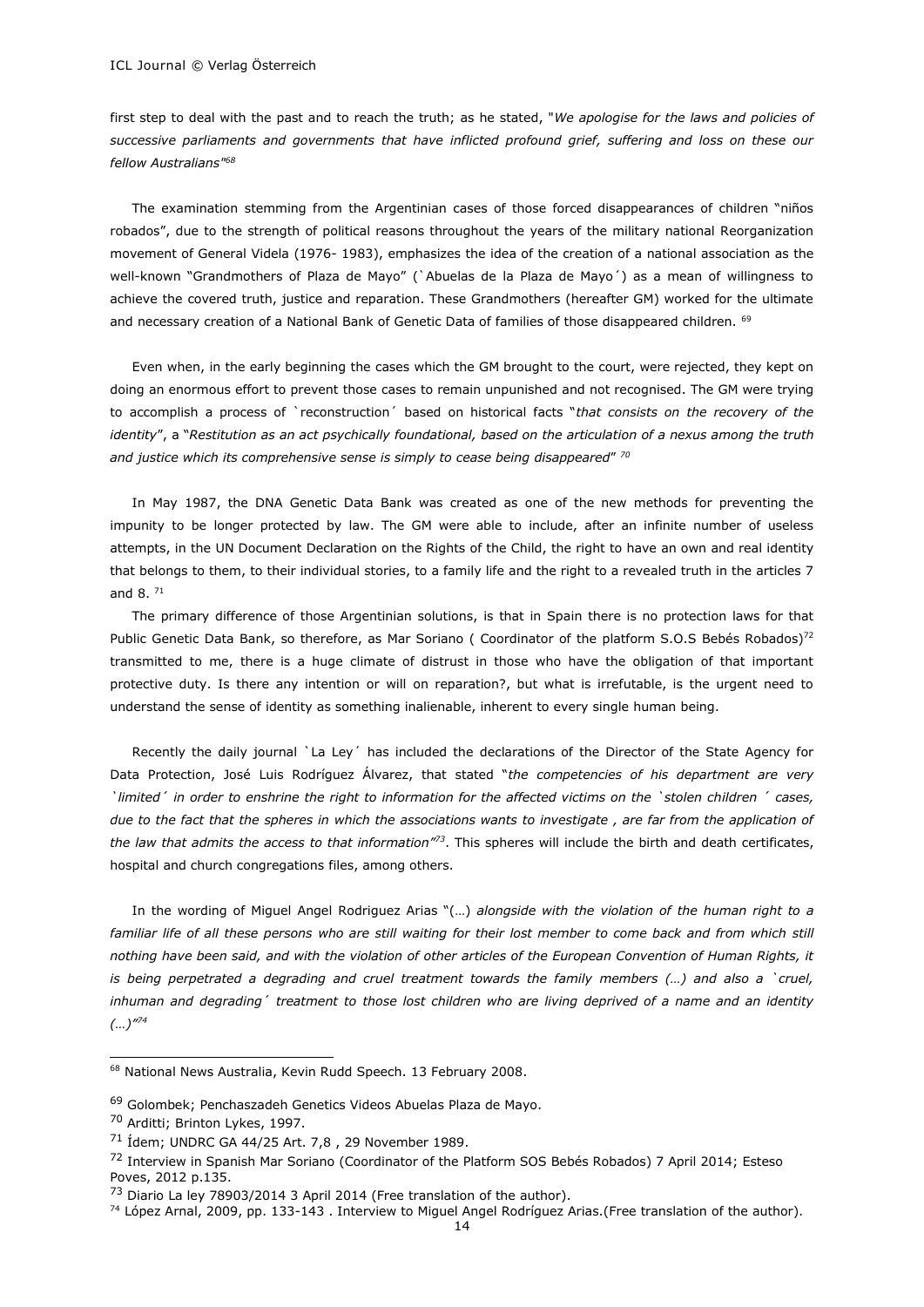### C. Preservation of the Status Quo: a terrible truth in the last years of the XX century that causes an undoubted effect nowadays.

The majority of the cases of "*fictitious identities*" <sup>75</sup> as Roberto González Garcia (March 2011) referred to, were carried out between 1963 and 1970 meanwhile the fascist regime still operated in a commonly-held basis. Those thefts of identities, should be considered still imprescriptible rights until those identities will be retrieved in a hopefully near future.

In contrast to those previous `legal´ crimes that in the early beginning were gestated exclusively for political and ideological reasons, the situation seemed to be about to cease, since the 70´s- 80´s due to the fact that Spain was already introduced as a democratic society. Rather, those offences turned into acts committed taking advantage from economic and social inequalities; turning the necessary call of aid from ones into a lucrative business of others. It is not a political repression anymore, it is a mere question of stronglyrooted social, cultural and economic interests in play.<sup>76</sup>

The fact that it keeps being repetitive in both periods of time, is the presence of the Catholic Institutions in which those `bad apples' devised a rule.

1. Two modalities towards the same ultimate goal: to rectify "the God's Crooked Penmanship"<sup>77</sup>

The challenge of this thesis, rather than the difficulties that the compilation of information can bring, was how to distinct academic impartiality and detachment from individual embitterment towards the reaction of the judiciary facing those cases, a mixture of great disillusionment with personal indignation. All the historical and factice information enclosed in this section has been gathered together from the different investigations realized by Enrique J. Vila Torres, Natalia Junquera, Jesús Duva, M.José Esteso Poves and Piero Badaloni, alongside with the numerous documentaries already filmed about the topic.

The fate of unmarried women who got pregnant in those years was further ahead of their time; whether if they descended from a high-status, accommodated and wealthy families or if they did not, their future would never be the same after those institutions came to their assistance.

In one hand, there were the cases in which the biological mothers, from the lowest status of the society, with an evident lack of resources, easy to handle due to the fear, resorted to those institutions basically catholically rooted created in Spain in that period of time in order to have a place to give birth owing to their scarcity of supplies.<sup>78</sup>

Those mothers could consent to give up their child for adoption after being suffering different sorts of pressure and coercion applied by the morality of that time, by those catholically rooted institutions and even by their own families, who considered them at some point as `impure´, coercing them with fake hypothesis of a future stigmatization from the society. They ultimately considered themselves not enough deserving, not dignified enough to rear a child.

Young, unmarried women or prostitutes who became pregnant, were pleasantly sheltered by benign people in who they used to trust and who inspired them confidence due to the respect aroused by that authority or their faith in determined religion or ideology. As those future mothers were in a helplessness situation, they used to pay their stay working for the institution created at that effect, and within those cases some mothers

ī

<sup>&</sup>lt;sup>75</sup> Free translation of the author.

<sup>&</sup>lt;sup>76</sup> Interview in Spanish with Antonio Barroso (President of ANADIR) 31 March 2014.

<sup>77</sup> Odette Canivell , Review 1982.

<sup>78</sup> Duva; Junquera, 2011 p.17.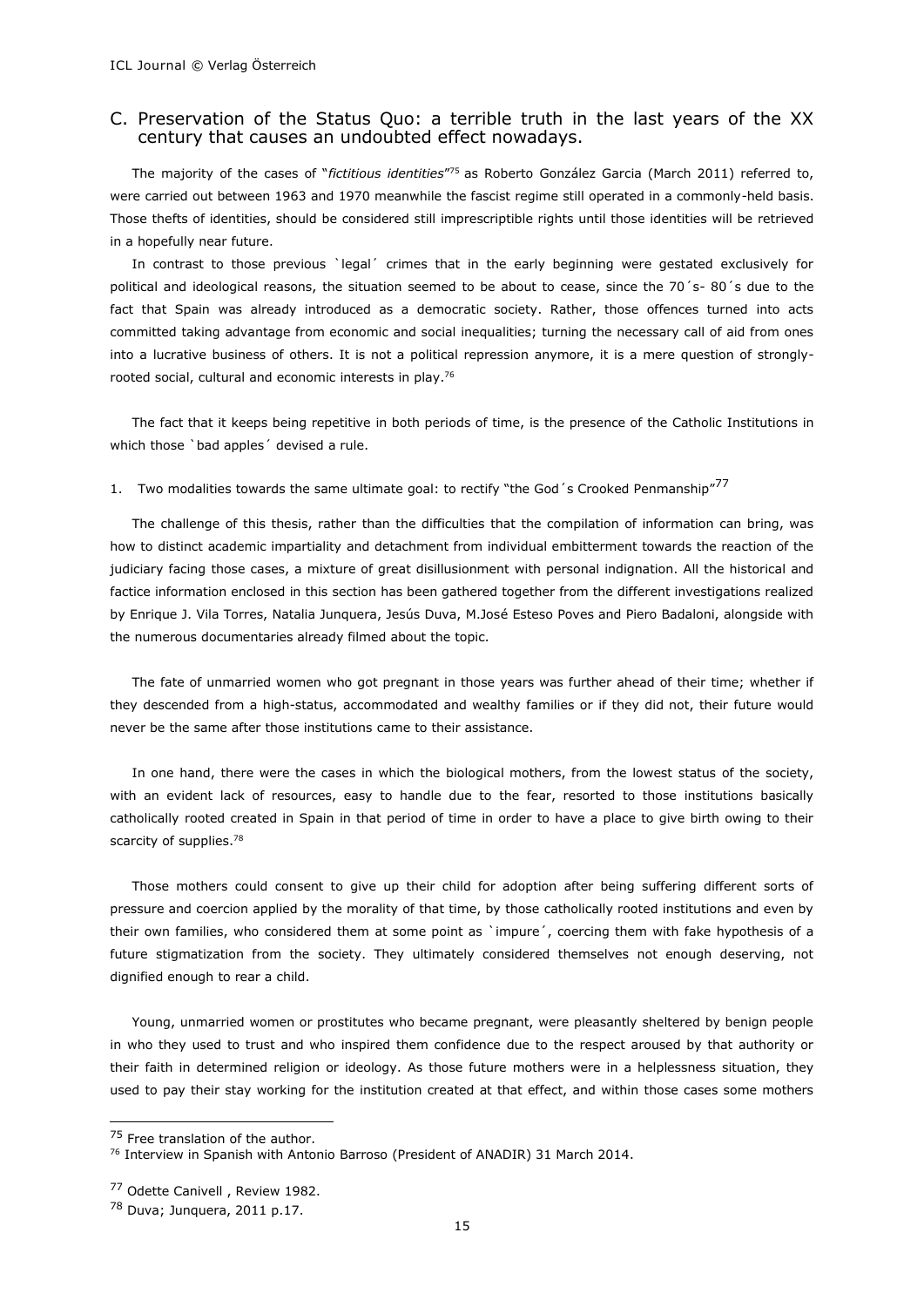ended agreeing and consenting the adoption, after the early and proper "mind-washing", convincing them that the new-born will only provoke a disgrace to their lives if they do not give those babies in adoption.<sup>79</sup>

On the other hand, there were other cases in which the mothers from the middle-high status of the community were considered as a scourge in their well-known families due to the fact of expecting a baby without being married, for succumbing to the temptation. The parents concocted a plot in which, joining action with those `*cradle-homes*´ <sup>80</sup>(Casas-Cuna, as the one in Valencia or Tenerife), the children were given in adoption with or without the consent of that biological mother and the adoptive papers were fulfilled *ex profeso* in order to prevent the biological mother to search for them in a near future. $81$ 

One of the most known cases of these baby-homes,`pisos-nido´ as they were known in Spain, was the one established in the northern part of the Peninsula, in Bilbao, and it was run by a woman called Mercedes Herrán de Gras throughout the foundation called `Mother Mary´. During their stay, if the mother could not pay the outrageous high fee monthly, she asked the mother to work for her, being in charge of the maintenance and housekeeping of the place. If, at the moment of give birth, the mother refused to give her children on adoption, they were kicked out of the establishment, "*You have not seen anything, you do not know anything, don't talk!"<sup>82</sup>*

But the most bloodcurdling cases in Spain, were the ones carried out into the Maternities wards and clinics, such as the ones in Madrid, Clínica Santa Cristina and Clínica San Ramón, in which some Catholic-church servants, alongside with a number of well-known doctors and nurses, were hatching a plan to `steal´ those new-born children, making the mothers to believe that they had died during the childbirth.<sup>83</sup>

Those authorities, respected and trusted by those parents who came to their establishments, blindly believe that they were doing a role of a good Samaritan, `taking away´ those babies from their biological mothers and given to rich and infertile couples providing them a proper amount of money in exchange of their service. Woefully, that perception has been seen as a clear misunderstanding of the meaning of the word charity.<sup>84</sup>

Unfortunately, those couples in visible need of a new-born in their lives, were not even aware of those purchases and selling on babies; hence, their only thought was that they were just handing over that ridiculously big amount of money in order to cover all the expenses of the childbirth. They were told that the mother abandoned the baby or she didn't want to bring him up so as a charitable solution they processed the paperwork for the adoption.<sup>85</sup>

Uncountable journalistic investigations have reached the necessity to highlight a realm in which those practices were accomplished. Without prior notice, the mothers were told that their babies had died owe to `incomprehensive´ complications after the birth, causes such as epidemics of otitis, malformations, respiratory insufficiencies, etc… However, in any of the cases, neither a death certificate was delivered in order to verify that death presumption nor a dead body was returned to their biological parents for a private and particular burial. 86

<sup>79</sup> Ibidem. Exnun Mercedes Sánchez p.45.

<sup>80</sup> Free translation of the author.

<sup>81</sup> Duva; Junquera 2011 pp.53-57.

<sup>82</sup> Duva; Junquera, 2011 pp.57; Esteso Poves, 2012 p.47. Free translation of the author.

<sup>83</sup> Duva; Junquera, 2011; Esteso Poves, 2012; Vila Torres 2011; Badaloni, 2012.

<sup>84</sup> Duva; Junquera 2011 p.43-47.

<sup>85</sup> Ibidem pp.65, 98-99; Esteso Poves, 2012 pp.96-98.

<sup>86</sup> Duva; Junquera, 2011, p.149; Esteso Poves, 2012 pp. 45,46, 63, 83,84.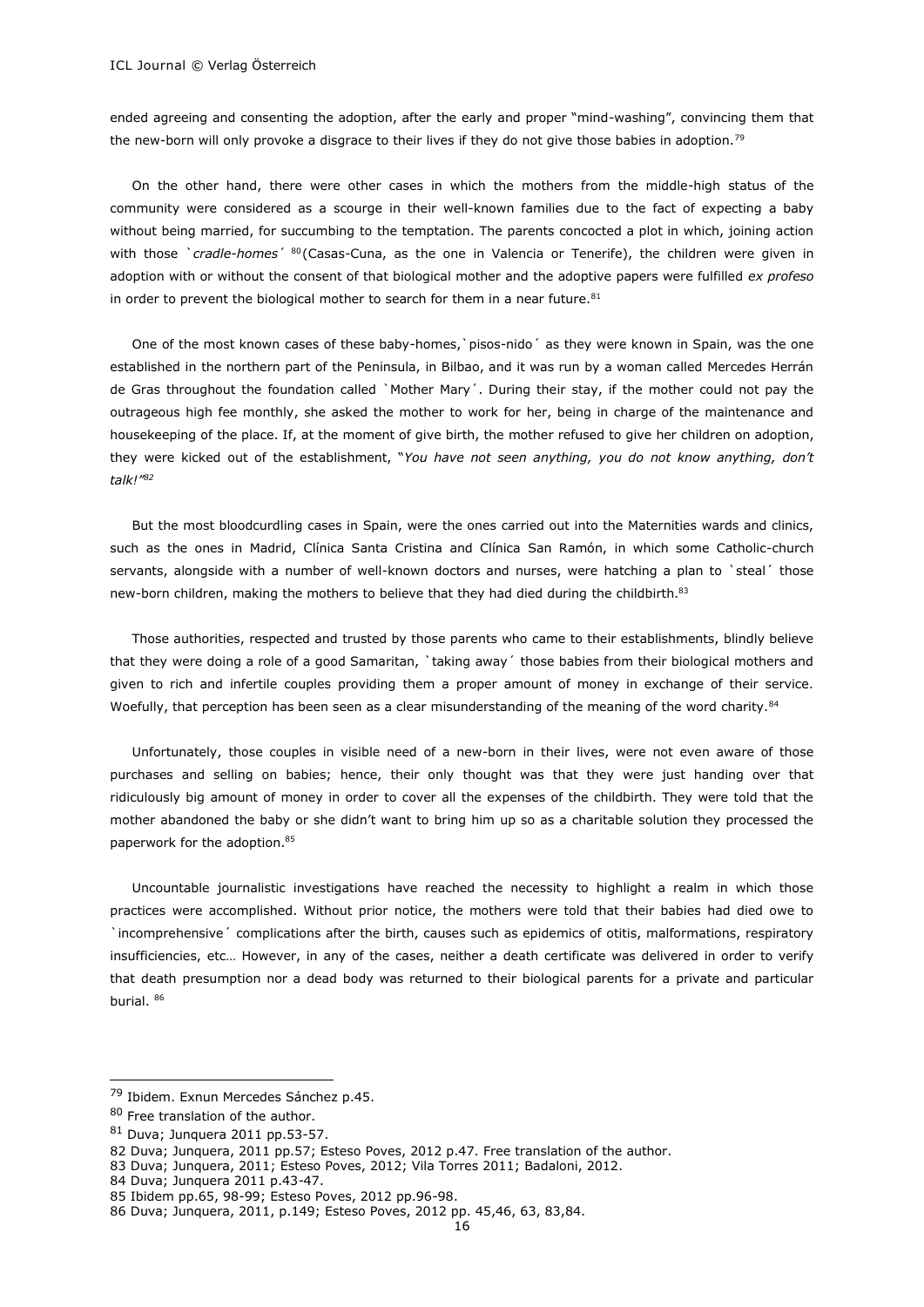Thanks to the conversation and the facts provided by Mar Soriano, who is the present Coordinator of the platform S.O.S Bebés Robados and also the sister of one of those `stolen babies´, I could realize that those epidemics caused by otitis were used in a vastly spread manner as an excuse for numerous parents who were told that their children had died for that medical reason.<sup>87</sup>

In the hard research of her own stolen sister, Mar Soriano has discovered that, as María José Esteso Poves describes in her own book, in base on the opinion of the pediatrist María José Santos Muñoz, "*in any case the otitis can be the cause of death. A death cannot have that justification. Another thing is that the otitis bad treated can degenerate in an infection that could end up becoming meningitis, but the cause of the death would*  had been that, not for otitis. The death caused by otitis is pretty strange."<sup>88</sup>

But what was the reaction of those inexperienced mothers when suddenly received the news of the prompt and unexpected death of a baby that apparently was utterly healthy the day before? The denial of such a painful possibility is the first reaction of those novice mothers, who, confused still by the dozens of feelings petted against each other, agreed to let the clinical doctors and other church servants "to be in charge of everything", including the death certificate and the burial expenses.<sup>89</sup>

When they realized about their wrong decision it was far too late, they had been deceived; after so many years, it was discovered that a proper register of the death of those babies was totally inexistent, but, on the other hand, it was found out that a new process of filiation was created, by means of illegal adoption, with the name of the mother as `unknown´ in the part of the signature: the same date, the same new-born baby, different families and different lies told to each one.<sup>90</sup>

As affirmed by Maria Antonia Iglesias in her journalist report in the Interviú Magazine in 1981<sup>91</sup> and supported by the photographs taken by Germán Gallego, to those mothers who insisted in seeing the baby at least once, before those peoples in charge of `everything' take the new-born to an unknown destiny, the medical and church servants would show them a dead baby, but not a normal new-born baby with its warm colour as it could be still expected to have. The skin, cold as ice, it brought to think that there were not possibility to match with the same baby that had died some hours before: it was taken from the cold storage unit of the clinic. It was the same frozen new-born baby for every novice mother, it was used as a `test-tube frozen baby´. So therefore, the questions are, what happened with those babies who were still alive? and whose funerary remains are buried then in the place where those babies should had been buried?

Not only those people yield a profitable business based on the research of a tender and desperate mother, as a perfect victim to `help´, but also those perpetrators were in charge of the market research for the `perfect accommodated and catholically educated´ family. It was an authentic "baby-factory"<sup>92</sup>

Those `niños robados´ possess their birth certificates in a Civil Register in which are stated the names of women who never gave birth, but affirmed to be their biological ones, with no signal of legal adoption meanwhile. The conspiracy was facilitated by easy pickings strategies in which the same day of the childbirth, in two adjacent clinical rooms, there could be found the pregnant woman in one and the adoptive in the other,

<sup>87</sup> Interview in Spanish with Mar Soriano ( Coordinator of the Platform SOS Bebés Robados) 7 April 2014.

<sup>88</sup> Esteso Poves, 2012, p. 53. – Free translation of the author.

<sup>89</sup> Duva; Junquera, 2011, p. 95.

<sup>90</sup> Esteso Poves, 2012 pp.119, 130; Duva- Junquera, 2011 p.134.

<sup>91</sup> Interviú Magazine 1981 Maria Antonia Iglesias; cited by Esteso Poves p.42, 49 and by Montero, 26 May 2012.

<sup>92</sup> Duva, Junquera 2011 pp.67-73.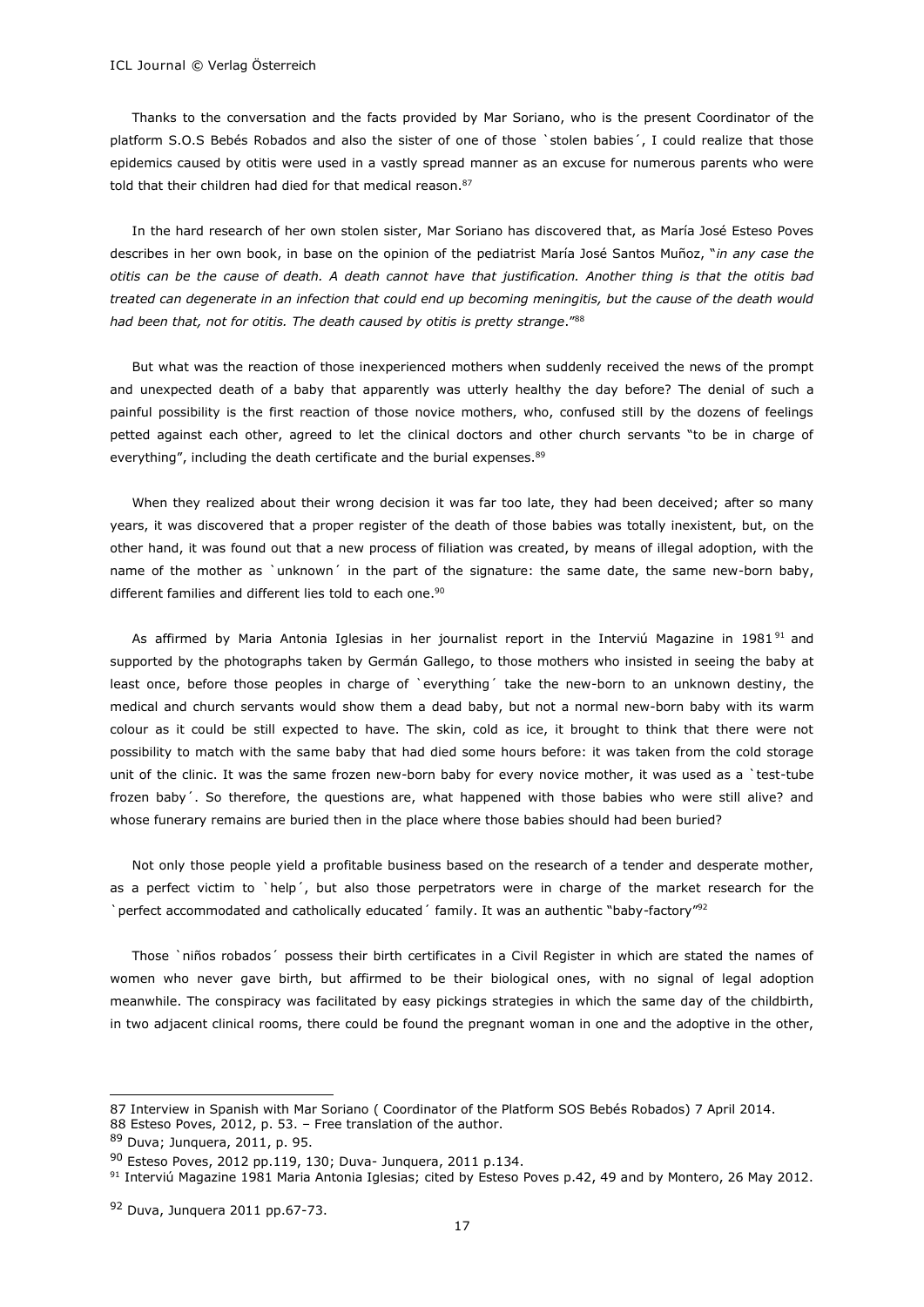in pretty much unison, waiting for the same baby; ones waiting for their wished biological son or daughter, others waiting for that gift that the nuns promised them.<sup>93</sup>

It is equally significant to clarify that those adoptive mothers were "captured" by those clerical servants and enlisted after having been approved the arrangement, after passing an appropriate interview and having fulfilled all the requirements for becoming an enlisted couple. In any of the most known cases, the adoptive mother was unaware of the commitment of this crime, they were barely informed about the sum paid to cover the childbirth expenses but not conscious of the rest of the unprecedented plot.

In other cases, additionally, those adoptive mothers were taught by those `bad apples´ to pretend a fake pregnancy.<sup>94</sup> *"Inés Pérez, 89, has confirmed that a priest and a doctor in Madrid encouraged her to fake a pregnancy so she could be given a child due to be born at the city's San Ramón clinic in 1969*" 95

The net of illegal adoptions throughout the act of `taken away´ those babies was in an inter-communitarian system; reliable nuns were obliged to pick up those babies from other autonomous community's maternities, as they were dispatching any other sort of merchandise, with the formal and superior banning of asking any questions about it. The mother had renounced to the baby, there is no need to know more information about it; however, any document was entrusted or accompanied the 'delivery of the baby'. 96

In a State where the lack of sexual education was tangible, where the reputation and honor were predominant in the social life, and the fear to be marginalized prevailed in the ethics of the period, it could be considered even likely the fact that all the mothers who are registered as the ones who consented adoption were `unknown mothers´ that abandoned them. Until the promulgation of the Reform on the Adoption law of 1978 in which the contraceptive pill is taken into account as a safe method of birth control and the Reform of the enacted law about `Parto Anónimo´ (`Law on Anonymous Birth´) in 1997 ( 21/1997)<sup>97</sup>, there still existed a right which was from an utmost importance to protect, the right to the mother´s anonymity, right to her privacy, allowing her (or them in charge of her fate) not to provide her real identity.

Although the investigation on the issue of `Stolen babies´ is considered as fairly reasonable one, still fails in the act of attainment in front of the National Audience, who already declared itself incompetent to know about the cause. The research is at a standstill due to the scarcity of documents provided by those maternities or hospitals; institutions that excuse themselves in the loss of documents on provoked fires or which were destroyed under the orders of their `superiors' who want them to disappear<sup>98</sup>. Why would they do that if there were doing nothing to feel ashamed or to feel guilty about?

Names as the one of Doctor Eduardo Vela Vela, José Botella Llusiá, and the ones of the nuns Sor Juana Alonso (baby-home Tenerife) and Sor María Gómez Valbuena (Santa Cristina-San Ramón) were pretty wellknown by a wide range of professionals of that time. The nun Sor María was finally brought to the Court in the past year by a denounce posed by the General Public Prosecutor ( Fiscalía General) , but she sheltered and protected herself under the umbrella that proposes the principle of the right of silence based on the presumption of innocence, that has to be respected. This nun, who was first charged for implication in the plot

ī

<sup>93</sup> Esteso Poves , 2012 pp. 43,44.

<sup>94</sup> Duva, Junquera, 2011 // Esteso Poves, 2012 // Vila Torres, 2011// Badaloni 2012.

<sup>95</sup> Tremlett, 27 January 2011, The Guardian.

<sup>96</sup> Esteso Poves, 2012, pp 47, 54.

<sup>97</sup> Interview in Spanish Mar Soriano 7 April 2014. Free translation of the author.

<sup>98</sup> Duva, Junquera 2011 pp.72,73.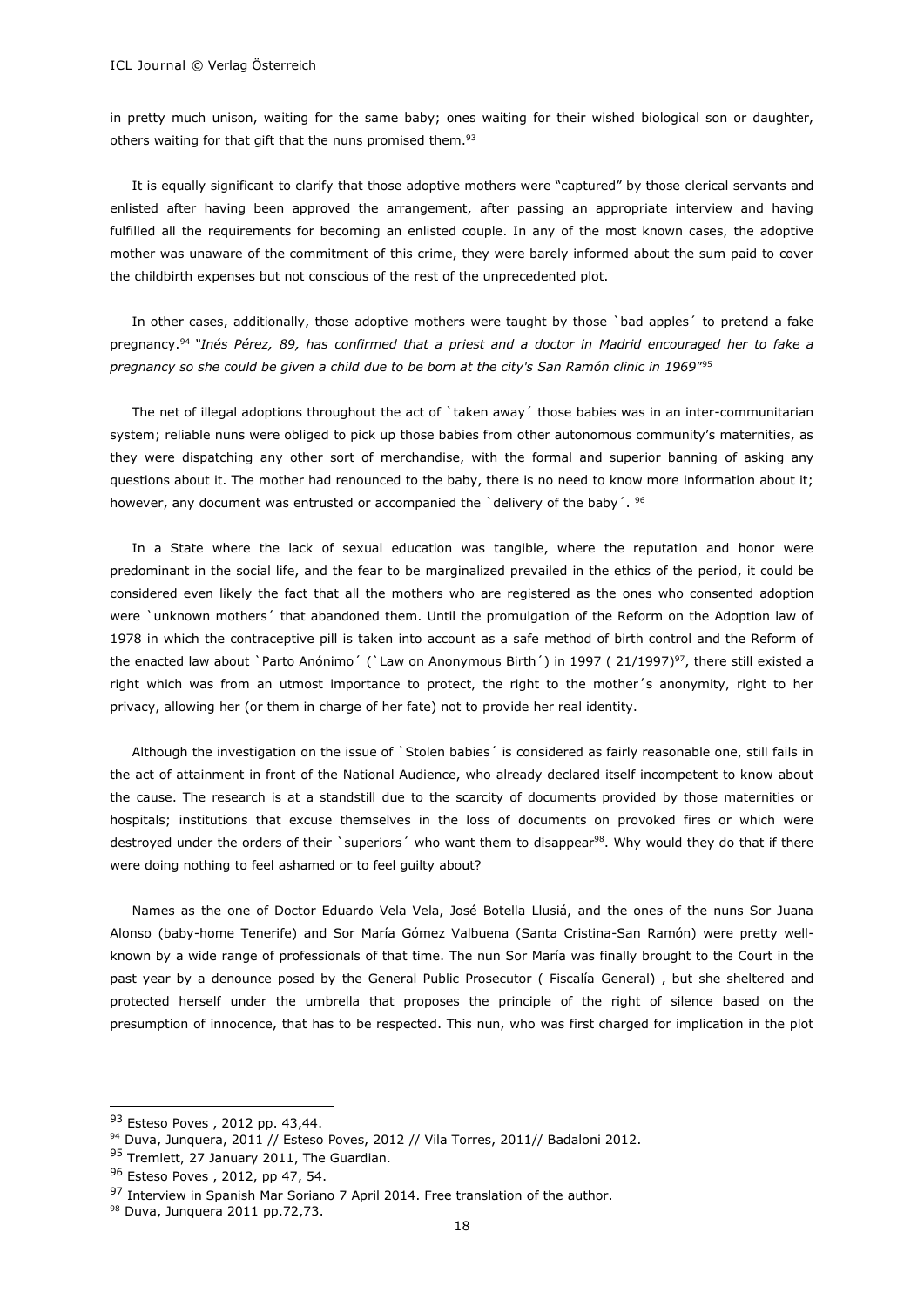of `Stolen Children´ and after that, for illegal detentions, meanwhile she allegedly disclaim to have been played a significant role of the conspiracy, died in 2012 with all the remained unanswered questions.<sup>99</sup>

#### 2. Conclusions and Future Retrospective

As we shall see in the legal analysis of the facts in the IV Chapter, these cases could be considered as `abduction of minors´ or `steal of minors´, but as the Spanish Penal Code was not reformed until 1995, the old ones dating from 1944 and 1973 had nothing to say about those crimes.<sup>100</sup> The crimes of presumption of childbirth or fabrication of evidence could be rejected as proofs due to the declaration of the prescription of the offence. But the possibility of considering the crime on forced disappearances of those `stolen children´ as illegal detentions, avoiding therefore the frustrating prescription, or prolonged abduction or illegal adoptions (recognized internationally) joining action with others as the fabrication of evidence, bring us a hopeful light over all this darkness of an inexistent legal framework that would cope with those cases, more than 1,500 already denounced.<sup>101</sup>

Numerous associations have been created, calling for an action, such as "ANDAS" ("Association for the recognition of right to know") "ANADIR" ("the National Association of the Affected persons for Irregular Adoptions")<sup>102</sup>, or "SOS Bebés Robados", or "Plataforma Afectados Clínicas de toda España : Causa Niños Robados"; also a large number of TV programs such as the one presented by Paco Lobatón `¿ Quién Sabe Dónde?´ ("Who knows where?") and different documentaries from newspapers as Diagonal ( 2009), from TV as the one of the BBC (This World: Spain's Stolen Babies) or the Global Research TV in 2011 (Spain's Stolen Babies: Catholic Church Caught Child Trafficking ) or the one of Richard Vynes in 2002(" Los niños perdidos del franquismo").

As the testimony of one of the victims Liberia Hernández stated, "*they were treated as a purchase-selling contract in where the consent of the mother was unlikely to appear"*. 103

M.José Esteso Poves 2011 also stated in her book that the explanation for the commission of such illegal act is justified for those perpetrators in the promise of a `*greater good´,* the one of the salvation of the new-born, sorting them from a wayward family, 'better' than the biological one.<sup>104</sup>

The lawyer Carlos Jiménez Villarejo admitted that under his opinion "*the Amnesty law is not applicable to*  the cases of the stolen children"<sup>105</sup>. But still there is a need of recognition of that Right to Identity, enclosing those crimes as part of the historical memory, to fight for their recognition as a crime against humanity in the international sphere, the prescription would ended up disappearing as an obstacle if it is finally determined and prosecuted as an organized crime and not only as individual and private isolated cases.

There's no point crying about and condemning the past if we are not going to treat human beings with basic respect and dignity today. A vast number of mothers have already died without knowing that their children are still alive, or even being aware of that fact, without the possibility of finding and meeting them again. Nowadays is not enough with a mere declaration of intentions.

<sup>99</sup> Esteso Poves, 2012 p.155 Diagonal 16 March 2012.

<sup>100</sup> Plataforma Afectados Por Clínicas de toda España. Causa bebés robados.

<sup>101</sup> Esteso Poves 2011 p. 156; Junquera 27 Junio 2012 El País.

<sup>&</sup>lt;sup>102</sup> Free translation of the author.

<sup>103</sup> Duva, Junquera, 2011 p.37. Free translation of the author.

<sup>104</sup> Esteso Poves, 2012 pp. 18,19, 125. Free translation of the author

<sup>105</sup> Ibidem pp. 90,91. Free translation of the author.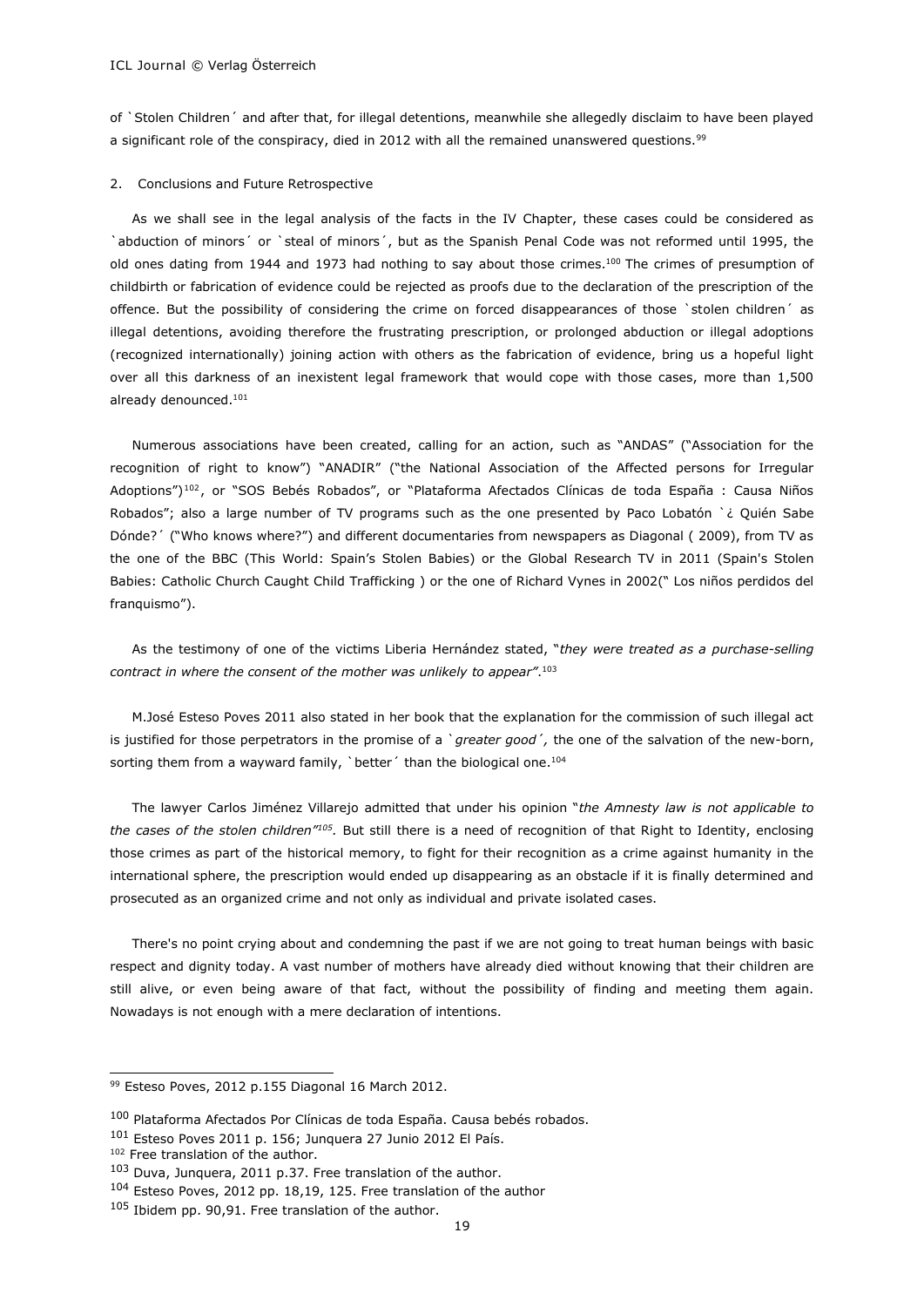On January  $27<sup>th</sup>$  2011, the reckon by the General Public Prosecutor of the joint demand (260 cases) presented, supposed for those families and those `niños robados´a big step forward. So therefore, it is irrefutable, the importance of the imputation of the nun Sor Maria Gómez Valbuena for the cases until the 80´s and the consequent reopening of the archived cases.<sup>106</sup>

Recently, after the recall made by the UN Committee on the Rights of the Child in February 2<sup>nd</sup> 2014 for the recognition of the abuses carried by the Catholic Church, the President of the Spanish Episcopal Conference, Ricardo Blázquez, has recognized openly to the public scrutiny, the existence of those crimes and the necessity to investigate. *"I reject the grave immorality that suppose the fact that the children were snatched from their parents without their consent" sharing "the pain and the suffering of all the victims affected"<sup>107</sup>*



Table of the conspiracy in the Spanish Cases on Stolen Children, Jesús Duva , Natalia

Junquera 2011 p.160. Free translation of the author.

# IV. Cases on the so-called "Banished Babies" in the last century of Ireland´s history; Considered as a shameful realm to deal with?

*"Injustice anywhere, is a threat to Justice everywhere"* Martin Luther King, Jr.

### A. Tackling some brief introductory considerations

In this chapter, the differences between the Spanish cases to which we referred in the last second section of this piece of work, will be highlighted; but further on, it will be extoled with empirical evidences, that we are talking about the same sort of illegal act stemming from alternative systems of methodology. The final touch, which is paramount to address in both cases, Spanish and Irish ones, is the `illegal sale´ and forced separation of those vulnerable human beings from their own mother, the lack of interest on the matter to remain accountable and the no light provided at the end of the tunnel.

<sup>106</sup> Público/ EFE 24 January 2013.

<sup>107</sup> Daily Journal LA LEY 120368/2014, 24 May 2014.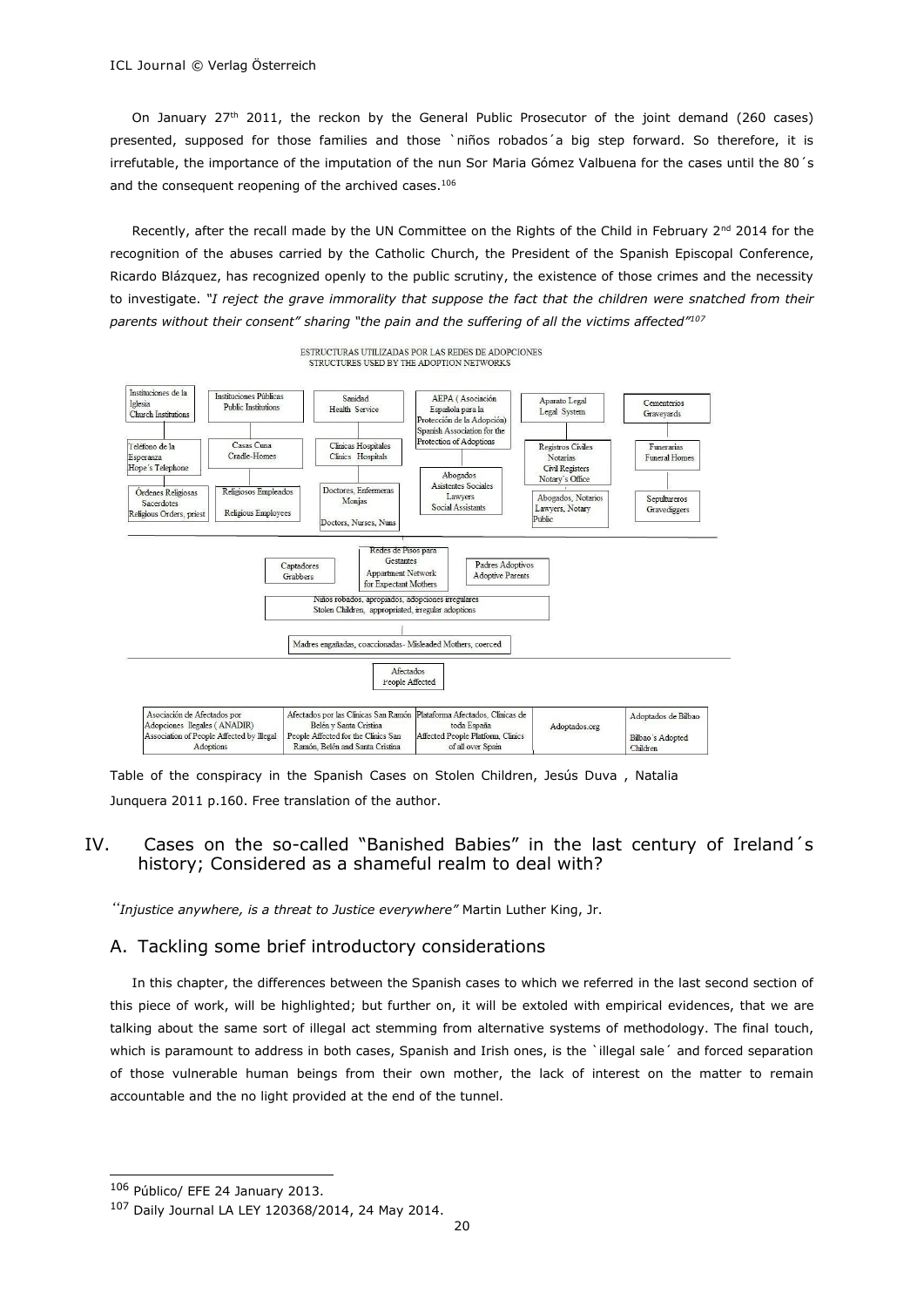#### ICL Journal © Verlag Österreich

From this point forward, it called upon the need to underscore the barely publically known `dark side´ of the destiny of Irish children in the past century. Based on a supra catholic-moral code exacted in the Irish population and society, those `illegitimate´ children as they were called, were victims of massive violations on their human and basic rights since they were born. These cases, unfortunately, emerged up to the public scrutiny not before the late 90´s.

Regardless of whether the current policy on protection on Irish children is now taking the precise steps to achieve an accountability that lacked within the Irish legislation, numerous texts as the `Child Care Act´ (1991- 2001), the ratification of the UN Convention of the Rights of the Child and the creation of a bunch of Associations related to family rights (naming Tusla, for Children and Family Agency or FTAI, Family Therapy Association of Ireland)<sup>108</sup>; from the moment when it comes the controversy that entails to face the alleged truth of those events occurred in Ireland in the past forty decades,<sup>109</sup>the basic social welfare for those children seems to me that gets blurred and disappears into an underrated gap in the security of those vulnerable targets.

First to name that one of the biggest differences between both situations Spanish and Irish one, was the fact that the `banished babies´ plot, as how it was known the removal of Irish babies that provided the main source of `legal´ adoptions in Ireland was in its vast majority resulted on transnational adoptions to United States (hereafter USA) $110$ ; as a matter of fact, both the Catholic Church Institution and the Government ( represented by the Minister of Foreign Affairs in these topics) were fully conversant with the existence of all those apparently `legal´ adoptions. Furthermore, they tolerated and eased those practices for the considered `well-being´ of the children.

The two pillars in which the Irish state has always laid its foundations, naming the successive Irish Governments and the Irish Catholic Church, have been working alongside in the last century to pretend giving some legality to those acts by the enactment of the Adoption Act in  $1952;^{111}$  but what about those nonregulated adoptions carried before that specific date in 1952? Under which scope and until which extent should be them taken into consideration?

The ancient Catholic roots and the peerless powerful figure of the Catholic Church within the Irish State makes conspicuous the transcendental esteem that the successive Irish Governments have had towards its influence. However, the recognition of the acts performed by both pillars in the detriment of those vulnerable human beings during the past century should not be forgotten. The creation of a conspiracy were those newborns were taken away from their `libertine<sup>'112</sup> mothers, and afterwards given into adoption miles away from them without a proper and licit consent, should not be concealed anymore. It is time for recognition and will of reparation for the damage caused by their moral-based mould.

Further, in Ireland, those unmarried mothers arrived to those mother-and-baby homes, well-known institutions run by the Catholic Church, whether as their only possibility of survival after being condemned by the society or as a result of being forced to do so by their own families, feeling already repudiated by them. As it is going to be enshrined further on, those mothers were coerced and pressured by those in charge of the Institution to give their children up for adoption, children who were later declared "orphans" and who, of course, most of them they were not.<sup>113</sup>

 $\overline{\phantom{0}}$ 

<sup>108</sup> Citizens Information Ireland Website.

<sup>109</sup> Milotte, 2012 pp.7, 204.

<sup>110</sup> IrishCentral Staff Writers. 5 February 2013.

<sup>111</sup> Irish Adoption Act 1952.

<sup>112</sup> Foucault, 1990.

<sup>113</sup> Milotte, 2012 p.7.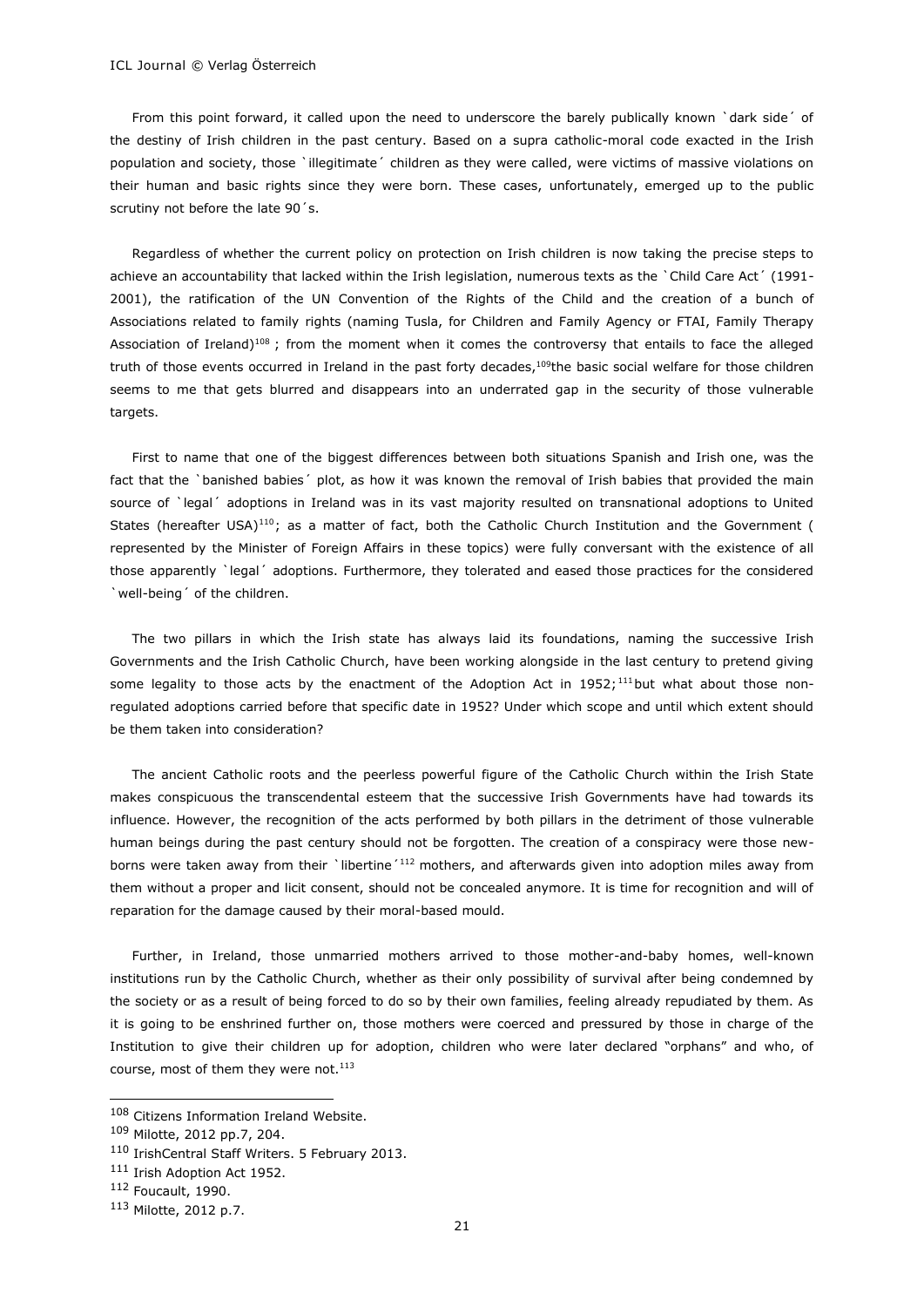"*Women slaved away, unpaid, bullied, often underfed, and basically unappreciated. This because they had children out of wedlock, or were prostitutes or girl children considered `at risk´- their families couldn't control them or didn't want them- and first offenders were sent to laundries rather than reformatories. Many lived and died there in these institutions unmourned, relatives never notified, buried in unmarked graves*."<sup>114</sup>

Although there were matching contexts and circumstances within the Irish cases and the ones occurred in Spain, it is precise to point out that in the Irish State, it was more obvious the previous acknowledgment of the commitment of those `legal´ adoptions by the Irish Government and the Church Institutions. That attitude of `laissez-faire´ towards the offences accomplished demonstrates that in more or less all aspects of the Irish life were imbued by those catholic roots.<sup>115</sup>

Bearing in mind the attitude showed by the Irish authorities when it came the time to admit and recognize such offences accomplished, Austin Currie, Junior Minister responsible for the care of the children stated " *that no official records exist of Irish Children who were sent abroad for adoption in the past as no such records were required to be kept by public authorities"<sup>116</sup>*and demonstrates that still there were no will and a total absence of means in disposition of those mothers or babies (now adults) who keep seeking for information from whichever hint they find in their research.

The junior Minister said "*I do not see how it would be practicable at this stage to conduct an investigation into a practice which was widely known at the time and which does not appear to have been considered unacceptable"<sup>117</sup>* .The secrecy of those acts in the past and the reluctant attitude over the public scrutiny in the near present, showed the defensive positions ( e.g Mary Hanafin and her Non- Fatal Offences Against the Person Act 1997)<sup>118</sup> and the ongoing refutation that they still claim even when currently most of the evidences have been proved and undisputed.

As numerous scholars such as Mary Raftery, Eoin O´Sullivan, Mike Milotte, and other specialists on the topic such Susan Lohan have noted, I came to the conclusion that not only has Ireland had a reprehensible behaviour towards children in the legality of intercontinental adoptions, fact that this thesis pretends to address properly; but also the Irish state along with its indissoluble catholic-moral during the past century has been accused of `whitewashing' some other abusive performances that massively violated the children rights and held unaccountable.<sup>119</sup>

Numerous and worse charges were engaged to those religious institutions, from sexual abuses and sexual harassment, exploitation and forced labour to starvation in the Industrial Schools, have been brought to public scrutiny in the recent years. These horrible situationsin which those `illegitimate´ children were treated as mere objects for some means, being casted aside the society and so therefore, relinquished of any kind of right as human beings. All these crimes had overcloud the importance of the trade and sale on new-borns in Ireland over the past forty years.<sup>120</sup>

Presently there have been protests against the covered up testing on babies from the mothers-and-baby homes in Ireland with mottos like `Born to a poor family or born with disabilities or born to a protestant mother

<sup>114</sup> Jones, 14 October ,2011 National Catholic Reporter.

<sup>115</sup> Milotte, 2012 pp.19-21.

<sup>116</sup> Ibidem, p.206.

<sup>117</sup> Ibidem, p.207.

<sup>118</sup> Irish Statute Book - Non- Fatal Offences Against the Person Act 1997.

<sup>119</sup> Raftery, O´Sullivan 1999 p.3-10 June 2001.

<sup>120</sup> Vatican crimes website 30 May 2013.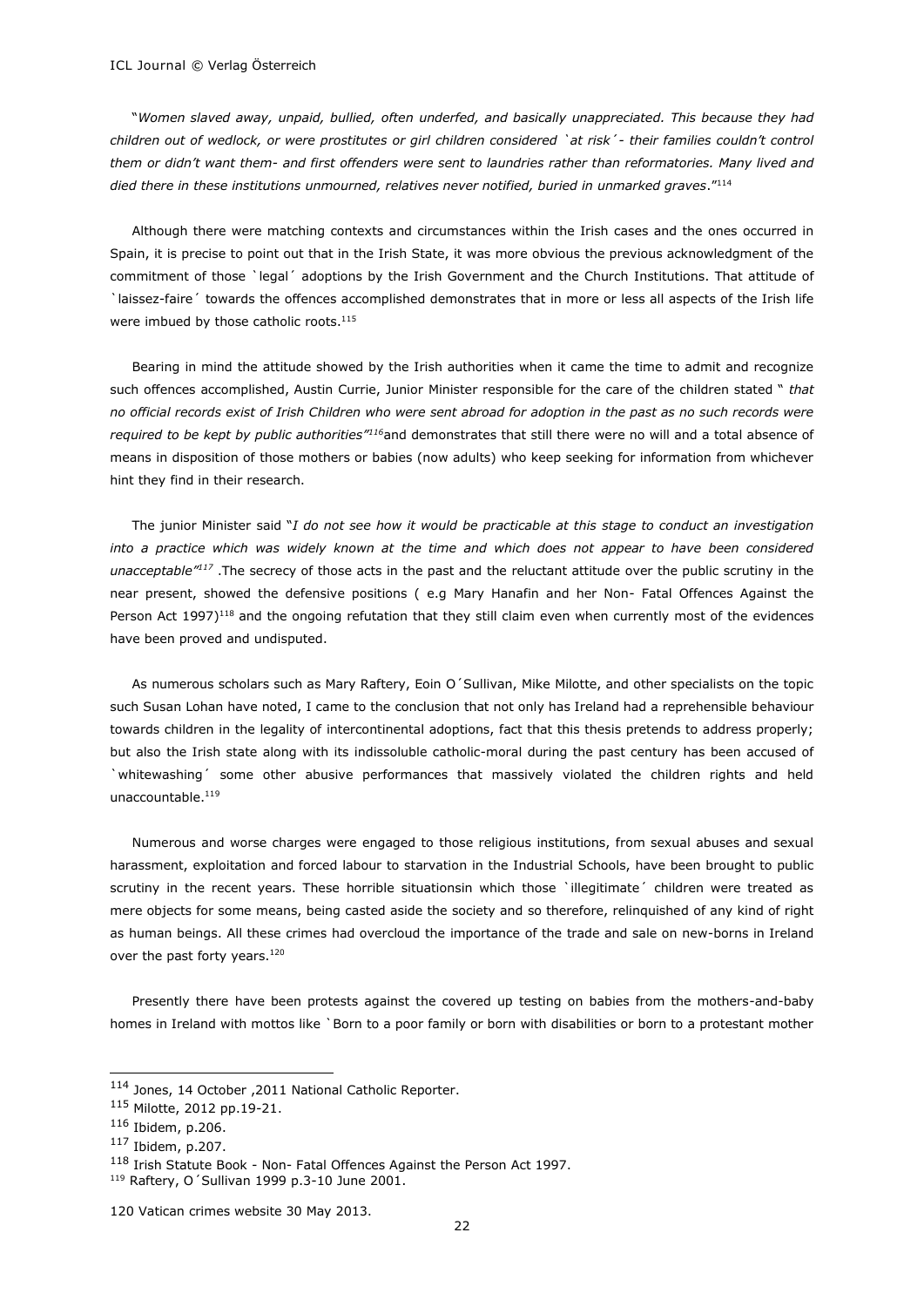- no labels justifies violence´. The medical research conducted on children was allowed meanwhile the mothers were powerless<sup>121</sup>against it as we shall see in the forthcoming sections.

Furthermore these recent days, at the beginning of June it came up the case of the `Tuam Babies´ in which according with Amnesty International "*Disturbing revelations about an unmarked "mass grave" of up to 800 babies and children found in Tuam, County Galway, must prompt urgent answers from the Irish Government about the wider issue of past child abuse in religious-run institutions"<sup>122</sup>*

*"Their babies were neglected, crowded into communal nurseries where infection and disease ran unchecked. The result was a shamefully high death rate, with measles and dysentery killing hundreds*" declared Martin Sixsmith in a Special Report the last June 7<sup>th</sup> 2014 for the Daily Mail UK.<sup>123</sup>

This poem about the latest occurrence encompasses one, among other more, of the biggest burdens that the Irish State and the Irish society carry when it comes to debate the fact of facing the hard past and to learn how to deal with it:

#### *"800 I was born*

*Breathed my first breath. And cried like everybody ever born . Harsh voices, my mother's tears. My hunger to be held as tightly and as warmly as the womb I had just departed from. I wasn't held, even though I screamed.*

*Constantly crying, my body shaking from exertion.*

*No, I was placed in a cold cot, in a cold room. Among others, just as alone. Doomed to their fate.*

*I didn't get to know my mother nor see me. I was untouchable. I was a crime. I never saw a smile nor felt the warm embrace a loving touch could bring.*

*Endless hours, spent lying in filth.*

*Clothes thread bare, my body constantly cold and hungry. After that I didn't cry, it was futile.*

*I became weaker by the day.* 

*Bones visible through skin for all to see.*

*Fingers swollen, constantly gnawed. Constantly staring, caught in a miserable trance. Eventually, my heart gave out and I breathed my last breath.*

*There was much less noise going out of this world than coming in. Less people too.* 

*I was ever alone, cold, hungry and deprived of a loving touch. Deprived of dignity. When I passed out of this world my year old body was taken*

*Thrown into a septic tank, like the rubbish I was to that cold heartless place.* 

*There in that dank dark hole I lay, among other criminals.*

*The starved, the sick, the broken. My crime?*

*I was born."<sup>124</sup>*

*"The 'Tuam babies' case is another example why the Ryan Commission did not go far enough. It highlights the need for Ireland to deal comprehensively with its past, and, where, institutional human rights abuses are found, provide victims with truth, justice and reparation"* said Colm O'Gorman author of Beyond Belief and creator of the NGO 'One in Four'.<sup>125</sup>

 $\overline{\phantom{0}}$ 

<sup>121</sup> Documentary "Anatomy of a Scandal" 10 June 2014.

<sup>122</sup> Amnesty International website 5 June 2014.

<sup>123</sup> Sixsmith, Daily Mail UK, 7 June 2014.

<sup>124</sup> O'Meara, Posted poem Justice for Magdalenes.

<sup>125</sup> Cfr. Supra note 115.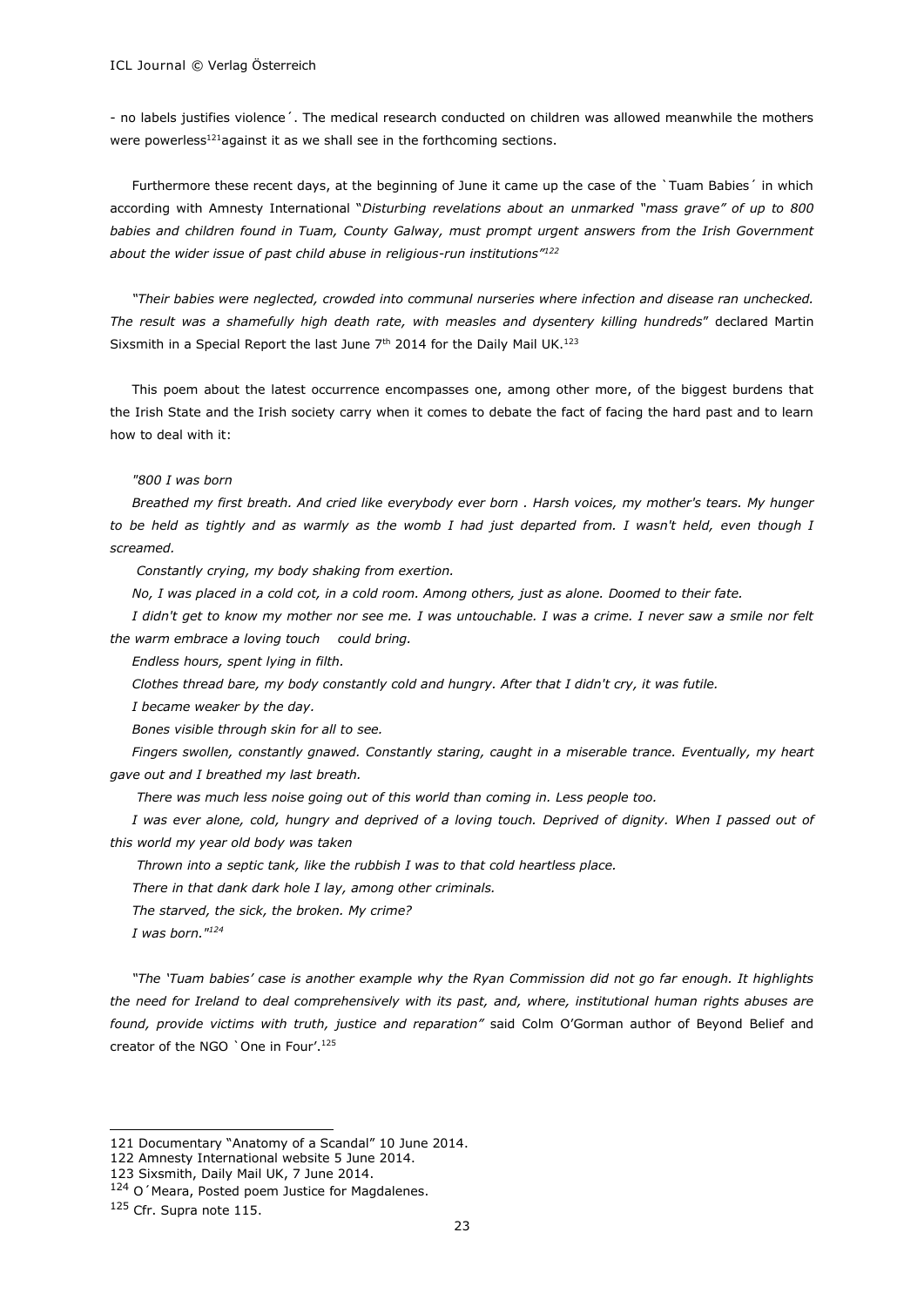Already considered by some scholars, such as Conall O´Fatherta as `the secret baby trail´ to America, those practices constituted a method of erase, as a "*punitive remedy"*<sup>126</sup> to those `illegitimate´ members from a `legitimate´ and `pure´ roman catholic-based society. But were they already guilty before their birth and be considered such as an `illegitimate son or daughter´? They were not given the chance to choose, as, unfortunately, neither were their mothers.

Different sides of the evident cruelty of the system: ` There is NO option to keep your baby'

"*When daughters became pregnant, they were ostracized completely*," stated the local historian and genealogist, Catherine Corless for the Washington Post "*Families would be afraid of neighbours finding out, because to get pregnant out of marriage was the worst thing on Earth. It was the worst crime a woman could commit, even though a lot of the time it had been because of a rape." 127*

1. Out of sight, out of mind: The Magdalene Laundries and Mother-baby homes as places of confinement of `wayward women´.

The Magdalen laundries as James M. Smith, an associate professor at the English department and Irish studies program at Boston College, explains in his book `Ireland´s Magdalene Laundries and the Nation´s Architecture of Containment', were actually those `workhouses' where a few too many of the so-called `fallen women´ resorted to. The old-fashioned term referred precisely to those women "*who had lost their good reputation by having sex with someone before she is married"<sup>128</sup>*. Considered as such by those in charge of the educational and social frame of the Irish society, they were confined in those `homes´ as a pre-emptive integral solution of the menace that their sexual libertinage could instigate in the morally-caste society.

Agreeing with all the helpful information provided by Susan Lohan, Coordinator of Adopted Illegally Ireland<sup>129</sup>in our interview, she led me to think that those women were locked away because for some reason, they were thought as something that would contaminate the Church community.

Baptised as Magdalen's within an oppressed nation, owe to the `Bible's redeem prostitute' Mary Magdalene<sup>130</sup>, those `sinners' were compelled to be locked away in such institutions as Tracy Clayton stated "*both as a punishment for becoming pregnant out of wedlock and to spare their families the shame of an*  illegitimate child"<sup>131</sup>. Those women sent to them were mostly "incarcerated against their will at the request of *family members or priests for reasons such as prostitution, being an unmarried mother, being developmentally challenged or abused. Even young girls who were considered too promiscuous and flirtatious were sometimes sent to the Magdalen Asylum"<sup>132</sup>*

Among the various decades during which those Institutions were run by different orders of the Roman Catholic Church, these Magdalene Laundries proliferated and bear an obvious and vast spread message with the later objective of enforced reformation and rectification, getting those women sorted out all around the Irish State, as they were mere mistakes of the society. What is even more alarming is the fact, that the cultural wounding was so deeply rooted, that entailed the prolongation of the practices carried out on those institutions of confinement (counting ten main ones within the territory), startling jails for those defenceless girls and women, until they ceased in September, 25 of 1996.<sup>133</sup>

 $\overline{\phantom{0}}$ 

<sup>126</sup> See website www.irlandando.it Attualitá 4 June 2014.

<sup>127</sup> McCoy, the Washington Post, 3 June 2014.

<sup>128</sup> Cambridge Advanced Learner´s Dictionary and Thesaurus. Definition Revised: June 2014.

<sup>129</sup> Interview with Susan Lohan (Coordinator of Adopted Illegally Ireland) 12 May 2014.

<sup>130</sup> Cooper, The Telegraph 4 February, 2013.

<sup>131</sup> Clayton, BuzzFeed news 3 June, 2014.

<sup>132</sup> Abandoned Ireland documents website. Revised May 2014.

<sup>133</sup> Ídem.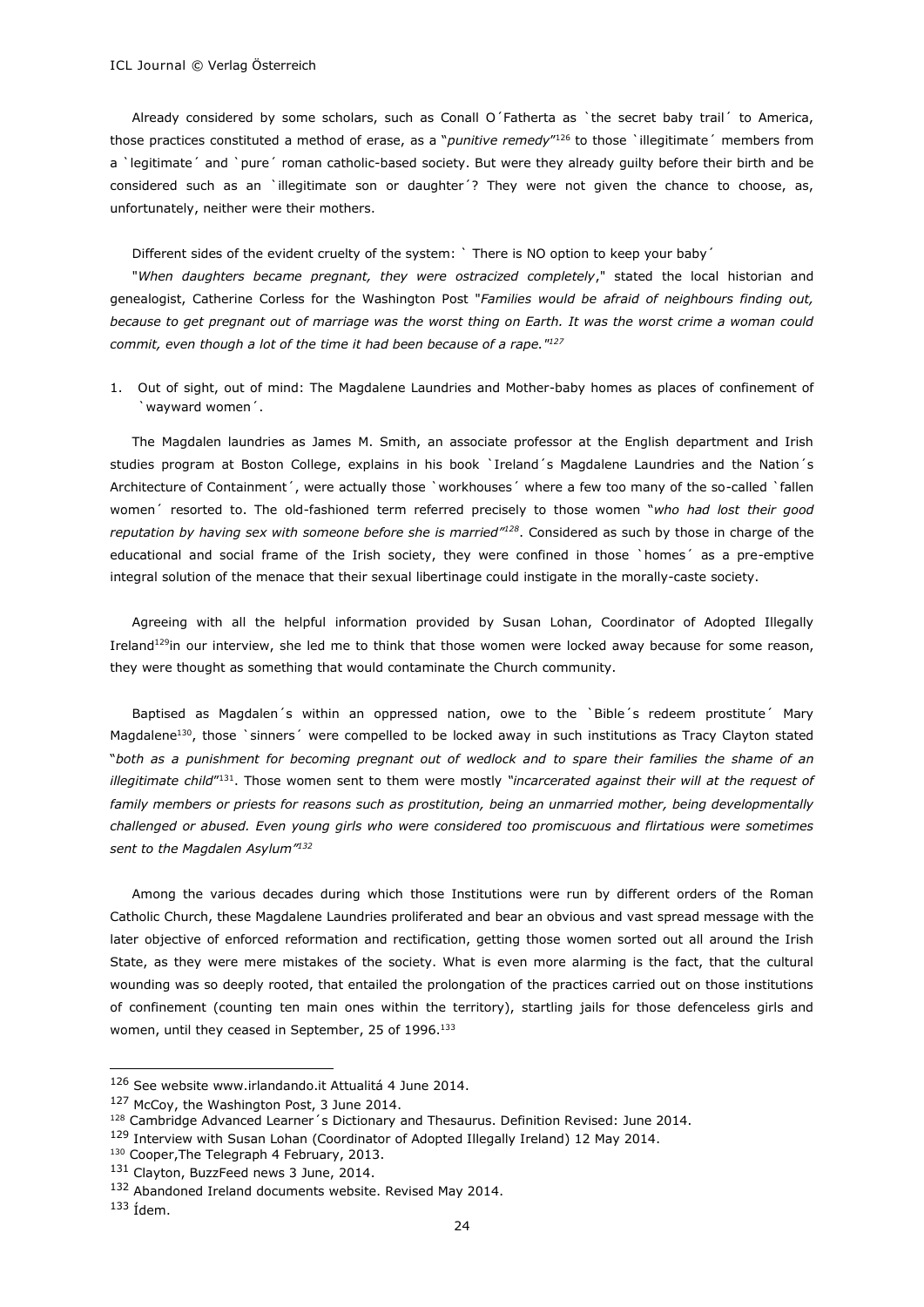#### ICL Journal © Verlag Österreich

By that time, the orders of nuns who once run and were responsible of some of the most well-known Institutions in the country had already got rid of those Convents and buildings in favour of the largely State´s property, so therefore, there were no record retained nowhere to look at or investigate at as start point of the violations which were carried out behind those walls.<sup>134</sup> This act of property transfer, called upon the need to address these situations of the women placed in such institutions on the occasion of the shocking disgrace brought to light in that time in which "*the remains of 155 inmates who had been buried in unmarked graves on the property were exhumed*" <sup>135</sup> and deeded into a mass grave.

Their crime was to stand against the Constitutional-religious basis of the concatenated motherhoodmarriage status (as stated in the Carrigan Report of 1931 and the Criminal Law Amendment Act of 1935); just tended to be labelled as sinners for being sexually active instead of behaving following the pattern of caste and morally pure women. Furthermore, their crime was to result victimized of sexual harassment and rape by men who remained innocent, out of the punitive sight.

Among the testimonies of the personal undergoing of those `fallen women´, some point converged in the description of their unpaid forced and hard labour on washing laundry in cold water under deplorable conditions and using heavy irons, of their restraining contact with the other women who were sharing the same fate, and the fear, the despondency that used to bring the unlikely possibility of escaping from those places in their near future.<sup>136</sup>Some of them suffered physical punishment in the case they placed themselves out of the lawn.

Besides this, those women considered as `moral-standards transgressors´ who were jailed inside those institutions were vastly deprived of their rights, their name (as they were just known by their imposed codename), their identity, their basic human dignity for those orders who count with the large support of the State´s public judicial, legislative and financial representatives.

By introducing the Magdalene´s laundries, it is relevant to highlight the importance of the Mother-and-baby homes, which were run alongside with those primary institutions. Even though both were places of confinement of those `fallen women´, the most noticeable differences between the two Institutions are that, contrarily to the Magdalen´s laundries, they were run by the nuns (orders such as the one of Sisters of Mercy or Sacred Heart ones) but regulated and inspected by the State; and the work for the religious institution accomplished by those `sinners´ had nothing to do with commercial means.<sup>137</sup>

Behind the walls of the Mother-and-baby homes, women were forced to work while they were pregnant in order to cover the payment of their stay in the Institution and they were released for a forward `illegal' adoption or sale of their babies when they got birth. They worked as `asylums´ for those `fallen women´ who were convinced to be a burden and a shame for the catholic- moral society in which they were born, and who were already judged for the sorrow and the burden of their sin.

One of the most piercing life-experiences in the Mother-and-baby home of Bessborough in county Cork, is the one narrated by June Goulding in her book "The Light in the Window", she was told during her stay that *"all the girls in here are first offenders and they are very lucky to have such a place to come" <sup>138</sup>* The rules established in those places were appalling for the unlucky women who were sent or came there in research of shelter, they were taught not to complain and to hear with approval the reproach of their sins.

 $\overline{\phantom{0}}$ 

<sup>135</sup> Smith, Book Description 28 September 2007.

<sup>134</sup> Smith, 2007.

<sup>136</sup> Cooper, The Telegraph 4 February, 2013.

<sup>137</sup> Sawyer, The Huffington Post 30 December, 2013.

<sup>138</sup> Goulding, Edition 2006 p.24.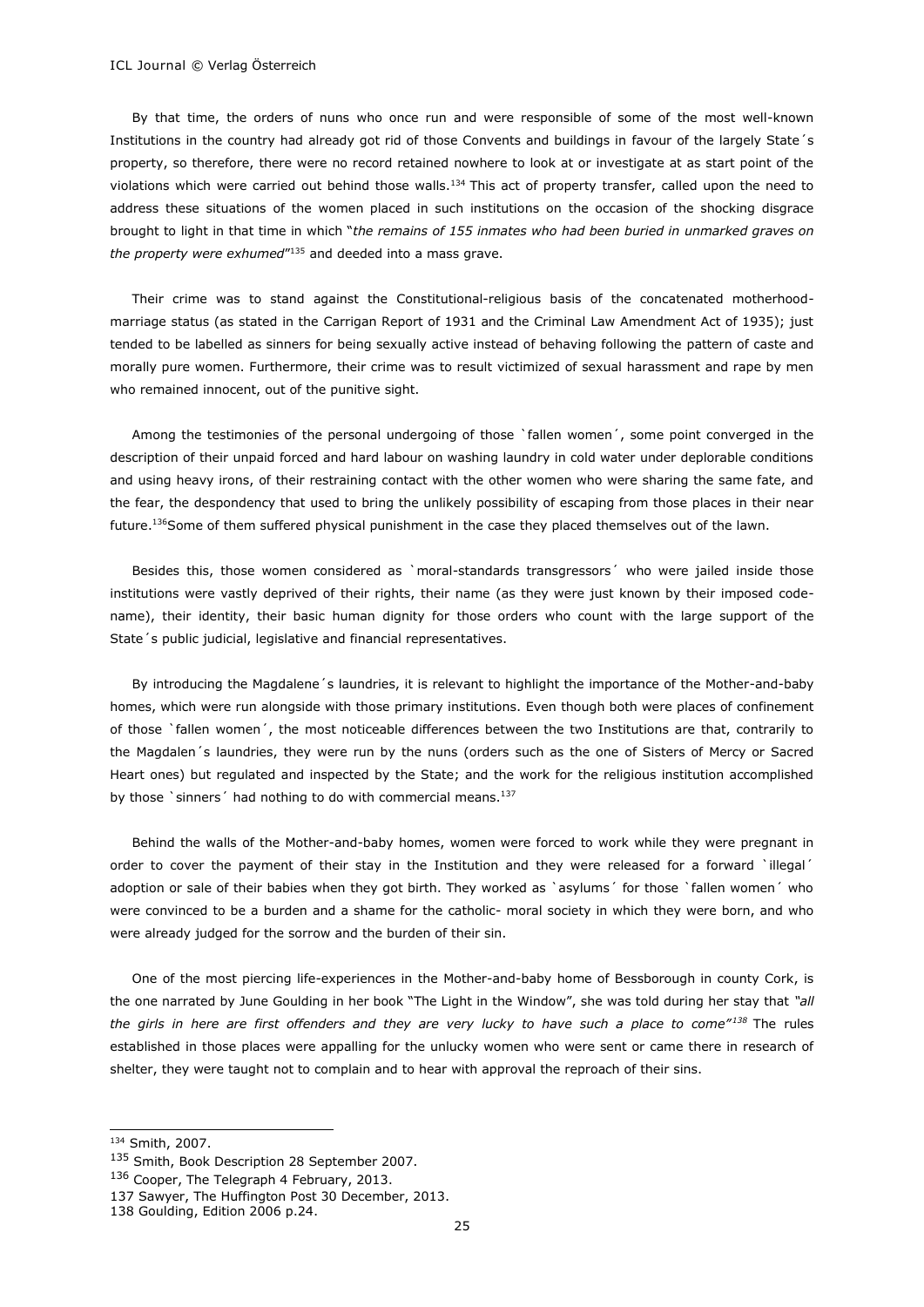The instructions in those homes were utterly limpid to the nurses and the nuns who worked there "*You are not to get familiar with any of the girls and you most certainly will never post a letter for them*" 139

Those women lived terrified, with an unceasing fear to disappoint those domineering superiors who accepted them under their care, leading them to think they owe those superior nuns their submissiveness and their dignity, obliged to believe that their own salvation was on play. They were not allowed to have access at any kind of antibiotics or painkillers for the infections acquired during their stay, not even during the childbirth to appease the pain or at least to reduce the suffering during the interventions; they were sinners, so therefore, they learnt that they should tolerate the inhuman soreness without any complaint in this regard.<sup>140</sup>

"*The most well-known 'Homes' were located in places such as Bessborough in Cork, Castlepollard in Westmeath, Stamullen in Meath, St Patricks in Dublin and "Sean Ross" abbey in Roscrea*" 141

Silent lives as penitence, in which the motto was to comply with the rules without complaints as it was what they truly deserved, neither visits nor contact with the outside were authorized by the nuns. Their reproachful rules had clearly exacerbated these practices over those institutions.

*" (…) By the early part of the century unmarried mothers who were pregnant for the first time began to be catered for in a harshly run, large mother-and-baby institutes administered by religious orders, and designed to isolate them in anonymity from society at large. Those with second pregnancies or `fallen women´ were placed in even more severe closed religious institutions or asylums. Widows were left to their own devices and were expected to take employment to support their children in contrast to unmarried mothers who were expected to leave the country or give their children away and stay at the home. The development of mother-and-baby homes was one of the responses to the 1906 report on Poor Law Reform" <sup>142</sup> .* Is it plausible that those Institutions have been supported by the Government and the society for nearly a century?

Far from reality, some of the children who were brought up in those mothers and baby homes until the age of three were subjects in medical trials for testing new vaccines against the illnesses that were appalling the society in those years. As Mary Steed, one of the children who was sent to America for adoption, stated in the Documentary of the RTE "Anatomy of a Scandal", that even those in charge of the trials didn't have the children´s medical background or even seek for the mother´s permission or consent on those practices. Following the data reported by that documentary, between 1960 and 1973, there were considered 200 children $143$  as vulnerable targets for the trial.

Even there was a Commission Inquiry into Child Abuse for those practices, the professors who were performing those investigations for the enterprise GlaxoSmithKline through the trials on the `orphan´ children, remained unpunished as those practices were considered as non-constituent of child abuse. Unfortunately, also some of their little dead bodies were used as part of anatomical science without any sort of consent.<sup>144</sup>

2. `Illegitimate´ children: Enough condition to be sold under the means of adoption?

Following the pattern enshrined by the `The Pauper Children (Ireland) Act´ of 1902 where the attribute of `Illegitimate´ were given to a wide range of children, the `Illegitimate Children (affiliation orders) Act´ in 1930 pointed out in its first section called Definition stated "—*In this Act— the word "mother" means any of the* 

<sup>139</sup> Ibidem p.19.

<sup>140</sup> Ibidem p.28.

<sup>141</sup> O´Brien, The Sunday Times 17 November 2013 (cited by FTAI Family Therapy Association of Ireland) <sup>142</sup> Lewis, 1997 p.76

<sup>&</sup>lt;sup>143</sup> RTE Documentary : Anatomy of a Scandal 10 June, 2014.

<sup>144</sup> Idem.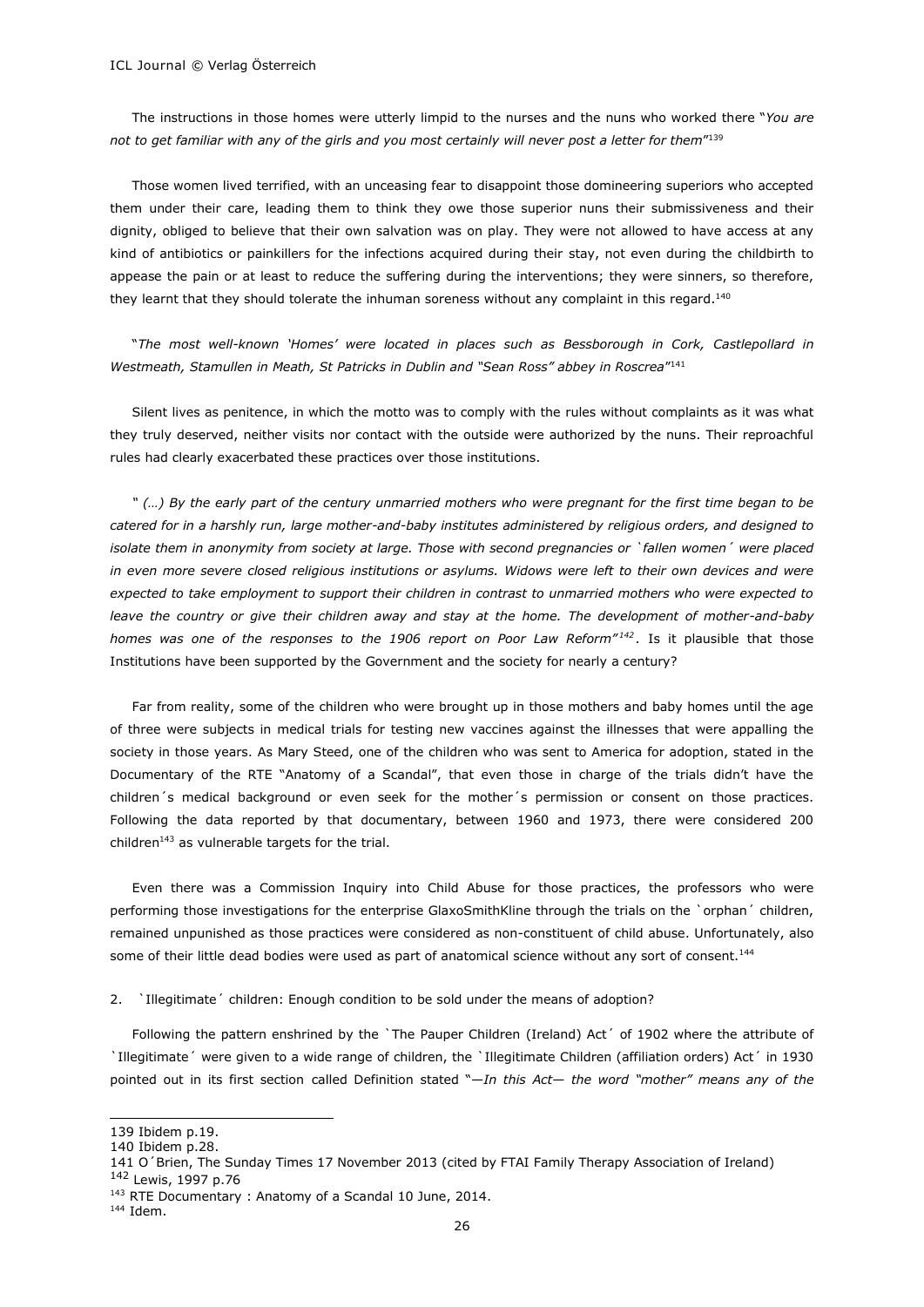*following persons who is with child or has been delivered of an illegitimate child, that is to say, any single woman or any widow, or any married woman living separate from her husband, and includes any married woman not living separate from her husband who before her marriage was delivered of an illegitimate child; and the expression "putative father" means a person adjudged by an affiliation order made under this Act to be the putative father of an illegitimate child"*.145

Illegitimate children were noticed as a real scourge to the society by the national and religious authorities. This wording remained until 1982 with the `Report on Illegitimacy' of the Law Reform Commission when this nomenclature was finally abolished.

In 1951, in the mother-and-baby home of Bessorbourgh, the hard-and-fast rules were that "*all babies were reared until they were three and then separated from their mothers if they could not come up with 100 Pounds to have them adopted after ten days*".<sup>146</sup> Taking and delivering babies in the closest airport to let them start their journey for adoption by devoted American unfertile couples, was considered by those in charge, as their duty, always acting in `good faith´ and `on behalf of the child´ $147$ ; the disseminated moral conformity was that those babies delivered to America were the `lucky ones' to have been able to do so.<sup>148</sup>

*"These women stayed in the Home after the birth and worked there until their babies were three years old. The children were then fostered and the mothers were free to go*" <sup>149</sup> Yes, they definitely were `free´ to go back to a home where they were once repudiated, now that those institutions had taken charge of the `burden´. Those pregnant `fallen women´ arrived to those centres either forced by their `caste´ family and their feeling of rejection or by their own resolution, marked, in the majority of the cases, by the fear of the society's reproach.

According to the readings I performed, I did, come to the conclusion that the Irish system, on cases of illegal adoption of babies and children was clearly divided in two possible tendencies according to the mean of carrying their `lucrative´ network and to perform those `banishment of babies´.

The first tendency comprised the situations in which newborn babies were adopted and delivered to America depending on the demand of those unfertile American couples. Regarding this first tendency, the documents recording the births, in most of the cases were inexistent, and in some cases the name of the adoptive mother was intentionally placed as the one of the legal biological one, so therefore, the falsification on the information written in official documents was a common practice for those adoptions in which the infants were considered as `orphans' by the adoptive parents.<sup>150</sup>

On the other hand, the second tendency comprehended the situations of those children who they were brought up in those Institutions until the age of three, maximum age considered to give them into adoption; after that age, if they have not been given up for adoption, those `illegitimate´ children were sent to the Industrial Schools and were considered as `orphans´.

In this second kind of tendency, the passports for those children until the age of three, were deliberately issued from the Ministry of Foreign Affairs and obtained by the future adoptive parents, with the permission of

l

149 Goulding, 1998, p.16.

<sup>145</sup> Illegitimate Children (Affiliation Orders) Act, 1930 – Irish Statute Book.

<sup>146</sup> Goulding, 1998, p.59.

<sup>147</sup> Ibidem p.65.

<sup>148</sup> Scott, cited by Abbie Jones, Chicago Tribune 7 April 1996.

<sup>150</sup> Moffett, 31 December, 1998 Pittsburgh Post-Gazette ; Milotte, 2012 p.63.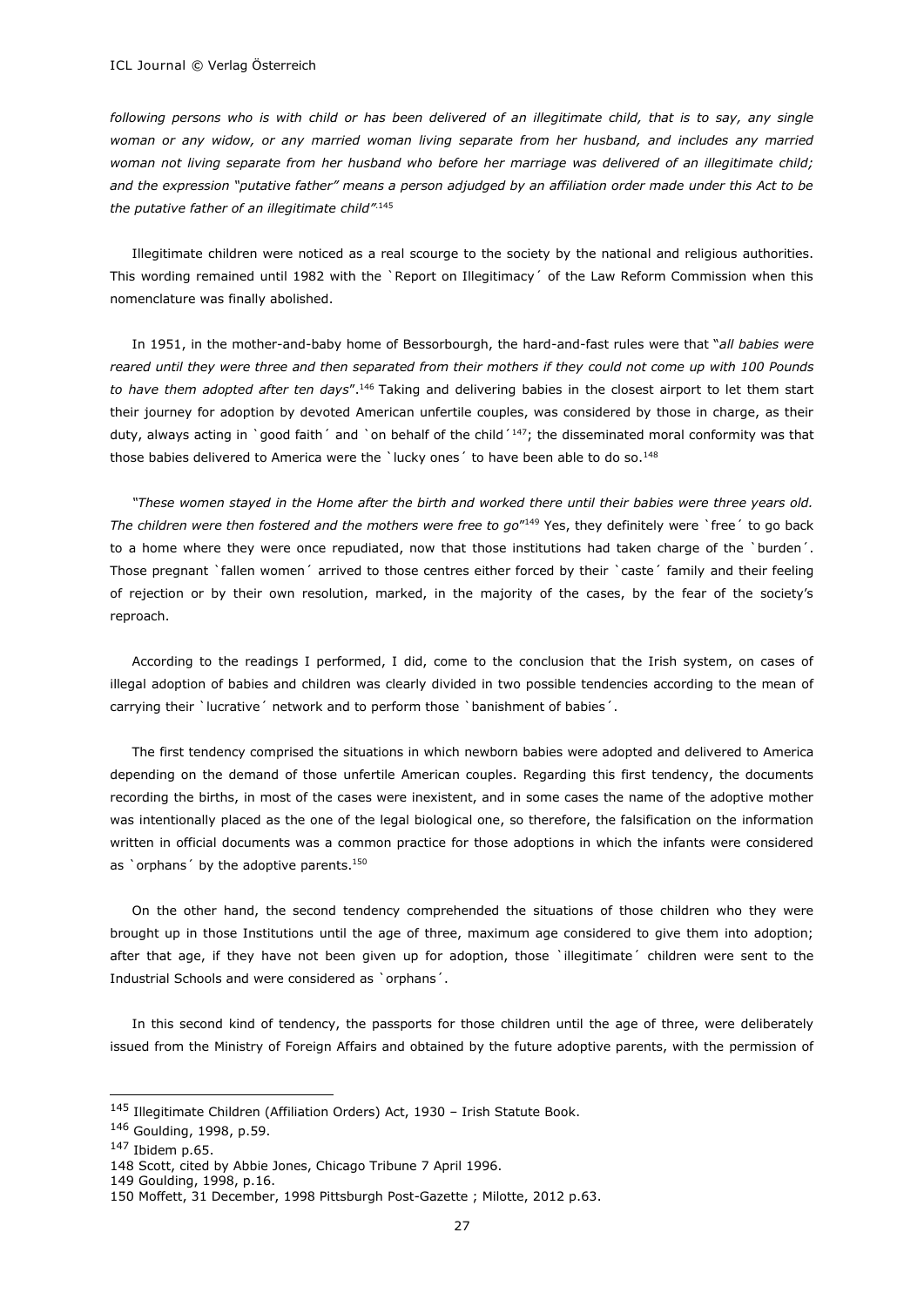the Government<sup>151</sup>, with hardly impediment until the enactment of the Adoption Act in 1952, which materialized some boundaries to those real `exports´ of children to the United States.

In both situations, the paramount point should lie down in the common despondency of those mothers who did not want to give up their children for adoption under any circumstance, who desired to keep them and educate them; but as long as they were treated as criminals, as pure sinners, they thought they have lost any right to do so, a shame that made them believe that they were not deserved to bring up their own children. Moreover, they were pressured for signing an adoption document without even knowing what about they were signing. Was the dominant power of those Sisters in charge of the Institutions enough explanation to the forced adoption of their babies? Thousands of questions unanswered, thousands of declared rights but useless without their proper recognition.<sup>152</sup>

Before 1952, the first tendency above mentioned was the methodology fairly used to accomplish those banishments of babies, "*the nuns think those babies are their own property and the poor girls have been so browbeaten into believing they are sinners that they do whatever the nuns say. Half the time, the mother superior packs the child off without even telling the mother. No consultation, no consent, no goodbyes (…)"<sup>153</sup>* There was a common believing that the enactment of the Adoption Act would change the situation and would prevent those children to be exported to America in such a vastly way. Those believers were not far from wrong as the system was too suitable for those who got a profit from those exports.

This sort of secret `bondage´ relationship was the one that Martin Sixmith analyse thoroughly in his book `The Lost Child of Philomena Lee´ (2009), the real story of the `fallen woman´ Philomena Lee who was cloistered away in Sean Ross Mother and Baby Home opened in Roscrea; her story has recently been filmed and brought to the screen by Stephen Frears, shaking therefore, the public awareness. This movie, in fact, shows the truly and spine-chilling story of a mother that incessantly tried, during the last fifty years, to locate the whereabouts of her own child who was given birth when she was a teenager.

In addition to this, the story narrated by Martin Sixmith expresses how those children were taken away from their biological mother and given up to `legal´ adoption to those Americans clearly avid of new-born acquisitions to their own family. This experience constitutes an evident example of a chronical practice of the badly misunderstood `charity' of the people who run those institutions.<sup>154</sup>

It is precisely in this case of Philomena where it is displayed the scarcity or nearly absence of kindness to the pregnant mothers in those centres of contention. The refusal given by those `Sisters´ in charge of the institution, those who would have commanded the monitoring process of those women under their `protection´ to proportionate medication and antibiotics in the moment of their childbirth, even when the mother´s or the baby's life was on risk and they needed to be intervened with surgery.<sup>155</sup>

The Roman Catholic Church in Ireland has been held accountable for the delivery

*"between the end of World War II and 1973 more than 2,132 infants who were illegally adopted out of the country to be placed with wealthy Catholic Americans",<sup>156</sup>* cruelly separated against the will of their biological

 $\overline{\phantom{0}}$ 

<sup>151</sup> Milotte, 2012 p.87.

<sup>152</sup> Milotte, 2012 p.158 ; Sixmith, 2009 pp.51-52.

<sup>153</sup> Sixmith, 2009 p.29.

<sup>154</sup> See www.irlandando.it Attualitá 9 June, 2014.

<sup>155</sup> Sixmith, 2009 p. 13.

<sup>156</sup> Adopted- Illegally Ireland, Letter to the Taoiseach Enda Kenny 19 April, 2013.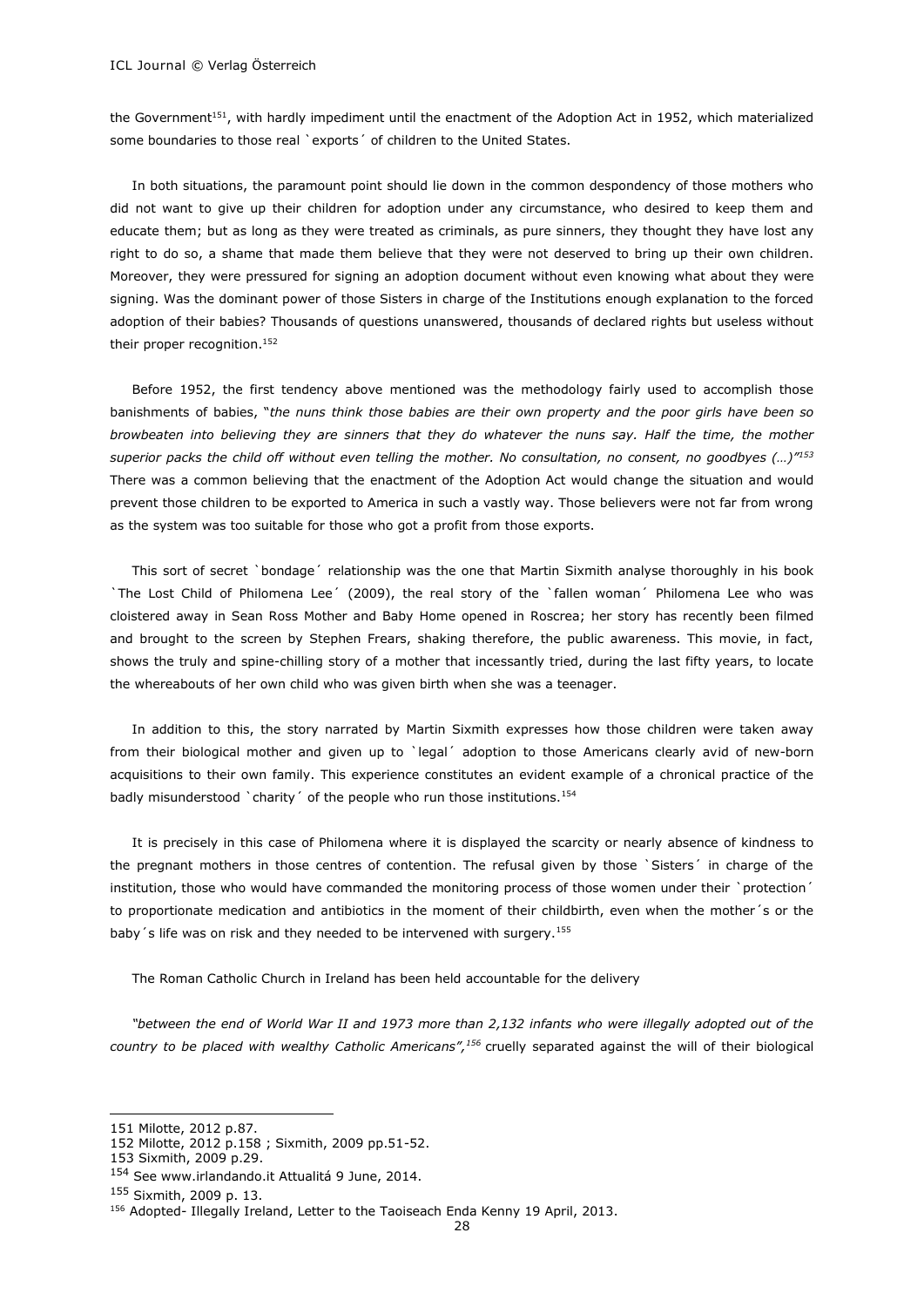mothers, for adoption between the 40´s and 70´s, in exchange of shocking sums of money clearly disguised as `donations´<sup>157</sup>

The most shocking fact here and which is paramount to address is that there were no laws in Ireland regulating adoption until 1952 when it was enacted the Adoption Act, entered final version of 1998 is the one that is in effect presently. Before the Adoption Act of 1952, it was the ideal environment for those Institutions to take away those children without any sort of reprisal for their acts.

The promulgation of the Adoption Act had not the result that was expected owe to the main necessity to stop that lucrative business and to keep it on secret. In the section 40 of the Act it is stated that: *40.—(1) No person shall remove out of the State a child under seven years of age who is an Irish citizen or cause or permit such removal.2) Subsection (1) shall not apply to the removal of an illegitimate child under one year of age by or with the approval of the mother or, if the mother is dead, of a relative for the purpose of residing with the mother or a relative outside the State.<sup>158</sup>*

As a consequence of that imposition, the forced adoptions in which the women were obliged to relinquish for their `illegitimate´ children, appeared as the new proceeding for the delivery of those children; and as it was pointing out in the `legal adoption´ form: *"I further undertake never to attempt to see, interfere with or make any claim to the said child at any future time"<sup>159</sup>*

Enshrined in section 12 (2) of that Act 1952, no adoption order could be made unless the applicants fulfil the requirement of the matched religion.—"*(1) An adoption order shall not be made unless the conditions of this section in regard to religion are fulfilled. (2) The applicant or applicants shall be of the same religion as the child and his parents or, if the child is illegitimate, his mother"<sup>160</sup> .* As we shall see in the next chapter, this situation did not change until 1988 when there is not set forth any religious or racial discrimination at the time of the election of the future adoptive parents. Whereas, until 1998 the most important characteristic in the `legal´ adoptions was the abidance of the catholic dogma in their future family; the welfare of the child is the primordial mean of the new reformed Adoption Act.

If we look in detail the new adoption policy, the agreement to place those children into adoption "*must have been made freely, with full knowledge of the consequences, and under circumstances where neither the advice of persons engaged in the transaction nor the surrounding circumstances deprived the mother of the capacity to make a fully informed free decision"<sup>161</sup> .* So therefore, it would be considered "*not valid if motivated by fear, stress or anxiety or dictated by parents or deprivations".<sup>162</sup>*

The cases related to in this thesis were mere transactions, mere sale of babies or with less of three-year-old children where the welfare of the child was placed on the background. No consent, or if given, coerced by the pressure exercised by those moral dogmas and by those bondage relationships created under the rule imposed in those confinement institutions.

Unfortunately, most of the unfertile American couples who were encouraged to adopt a new Irish daughter or son, were not totally aware neither about the truth of their `non-orphan´ origin nor the illegal sale they were paying for. However, some of them were totally conscious of the purchase they were performing and did

<sup>&</sup>lt;sup>157</sup> Banished Babies in Ireland 15 July 2010 cited TV Documentary Mike Milotte.

<sup>158</sup> Irish Statute Book (cited by Sixmith, 2009 p.47).

<sup>159</sup> Sixmith, 2009 p.52.

<sup>160</sup> Adoption Act 1952 Section 12.

<sup>161</sup> *S v EHB*, Irish High Court February 1979 ( cited by adoptionpolicy.org and Shatter 2007 p.463).

<sup>162</sup> *McF v G & G*, The Sacred Adoption Society & Anor Irish High Court 1983 3 ILRM 228 (HC) ( cited by adoptionpolicy.org Eu-Ireland).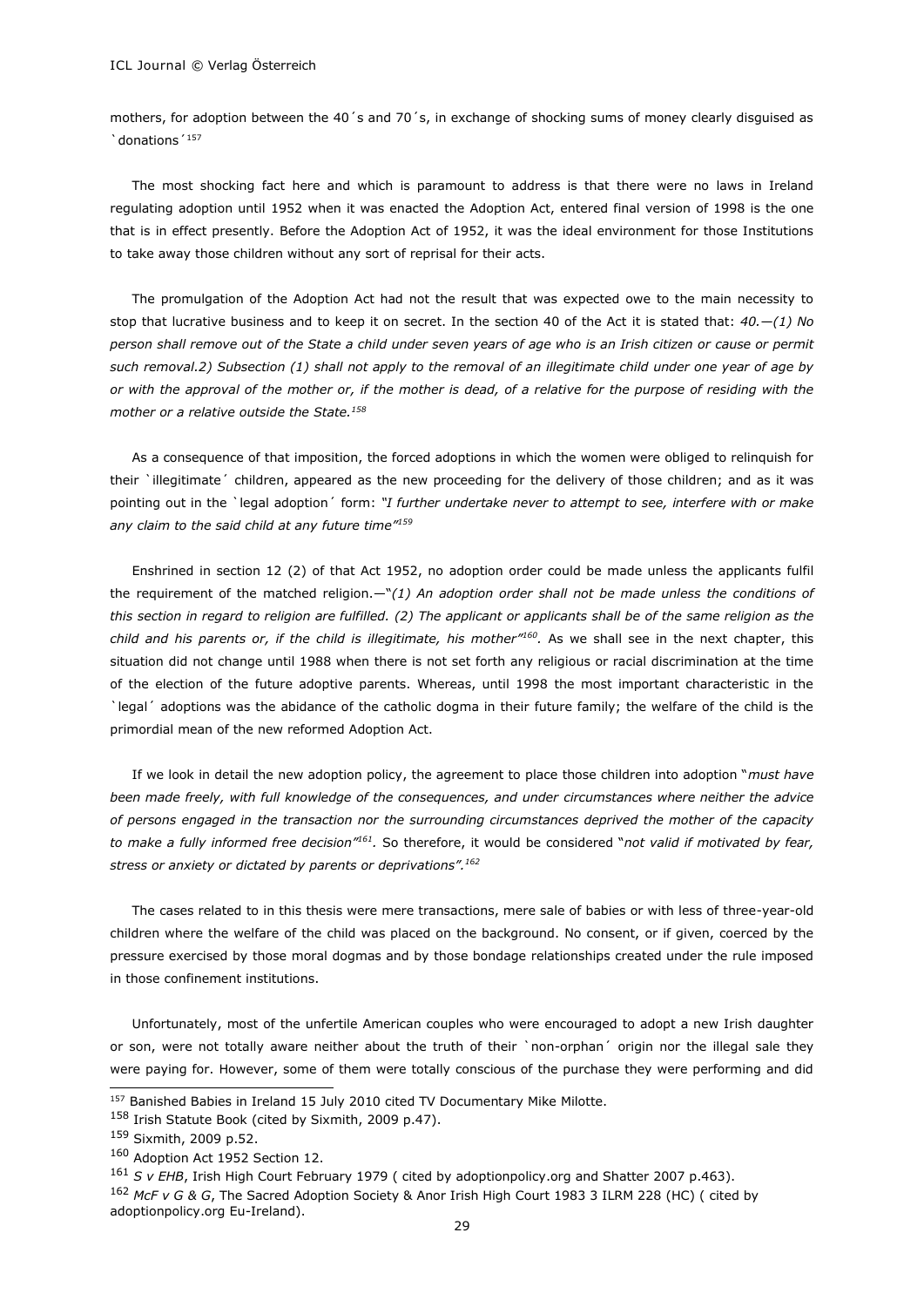not arise any sort of awareness about it in order to keep those children, in order to satisfy their own selfish hunger of becoming parents, without asking more than necessary.<sup>163</sup>Those children were escorted and delivered to those couples in America as their last choice to develop their right to have a family.

As the Reporter Mike Milotte affirmed in his 1997´s book " Banished Babies", these cases came in a time where there were brought to light numerous scandals about child abuse so maybe they did not get the attention that they deserve, and so he found that these business constituted a plot highly organized by the Catholic Church. The Church did not want to admit that those cases happened, that effectively there was carried a `black-market´ in those babies and the Government agreed with it. They were running "baby farms".<sup>164</sup>

3. On behalf of the `illegitimate´ children: Industrial Schools, the counterbalance of the adoptions-sale of children (a brief mention)

Following the thought of that severe and strict caste morality in the Irish State, it is difficult to understand the other source of abusive practices against children that were carried in institutions called Industrial Schools for `illegitimate´ children. The Industrial Schools were in their majority composed by orphans, children from poor families, and `bastards´ from unmarried women that were not given up for adoption and after the age of three years they should have abandoned the mother-and-baby homes and send to these sort of `reformatories´.

Those Industrial Schools were known as such schools to which neglected or delinquent youths are sent for habitation run by the `Christian brothers´ and `the Sisters of Mercy´. In her book " Suffer the Little Children" alongside with her production of the shocking documentary States of Fear, Mary Raftery, tried to analyse profoundly the realm in which those `illegitimate´ children were incarcerated and obliged to perform any kind of forced labour and suffered sexual harassment and massive abuses.

"*The Children themselves were repeatedly told by their religious keepers that were if not for the charity of the Catholic Church they would have left on the side of the road, abandoned and starving. In the absence of*  anyone to contradict this, the children themselves accepted it, as did the general population"<sup>165</sup> However, it was the State who was responsible for those laws stablished for the education of those children and for the financial source of those institutions.

The Commission to Inquire about Child Abuses, the so-called `Ryan Report´ highlighted the abuse children suffered in industrial schools and other institutions. "*Yet in 2,600 pages, the word "Magdalene" featured just once, in a background chapter",* James Smith said. This report had as a result, a formal and public apology by the Irish Government in 1999 for the violations of human rights committed. Furthermore, the apology of the Sisters of Mercy, pointed out that *"their orphanages were underfunded, under-staffed, and under-resourced (…) in these circumstances many sisters gave years of dedicated service. Notwithstanding these facts, clearly mistakes were made"<sup>166</sup>*

State permitted on those children confined in those industrial schools and orphanages to be part of those trials for vaccines too, as subjects for clinical trial investigations until the late 70´s. Although the official petition for the permission to keep on working on those trials in 1962 was a formal procedure, it was completely

<sup>163</sup> Milotte, 2012 p.204.

<sup>164</sup> Ibidem p.15.

<sup>165</sup> Raftery, O'Sullivan, 1999 pp.11, 53.

<sup>166</sup> Ibidem p. 91.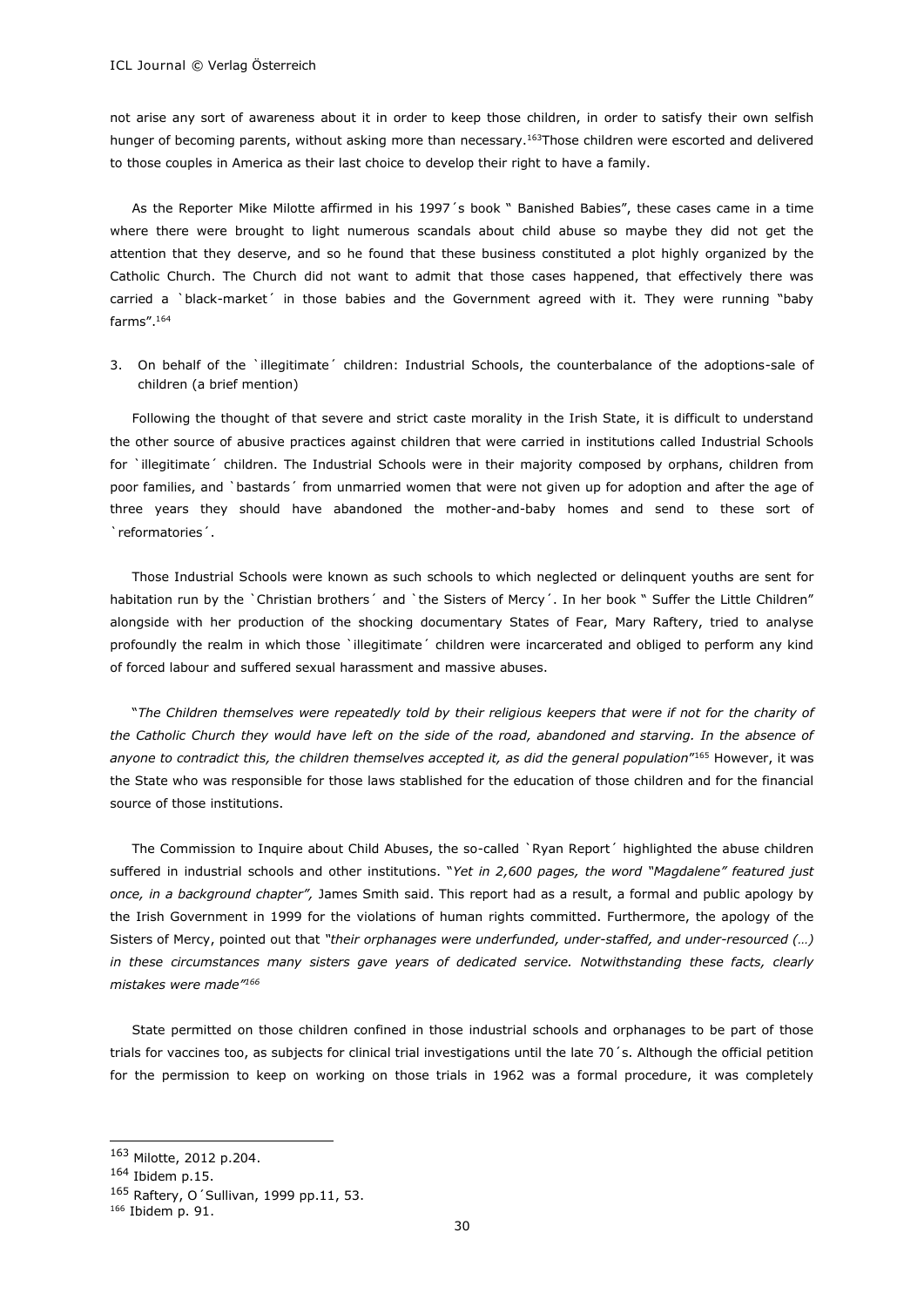rejected based on the ethics of the Nuremberg Code. But that refusal did not stop the practice because consent was never taken as a matter of consideration.<sup>167</sup>

In the Martin McAleese's report<sup>168</sup> can be found that "the ill treatment, physical punishment, and abuse that *was prevalent in the industrial school system was not something they experienced in the Magdalene Laundries".*  But what about those cases in which the unmarried women were physically punished for their acts against the rules stablished or when they were private of their food as a reprimand for trying to escape of those institutions?

### B. Conclusion: No shame, No guilty, No apologies, No will

As noted by Smith in his own book, this `architecture of containment´ *"made undesirable segments of the female population such illegitimate children, single women, and sexually promiscuous women literally invisible"<sup>169</sup>*Later on, withstanding the passing of time those institutions became more vocational and were considered only for punitive functions.

At present, these institutions continue to exist in the public mind primarily at the level of story rather than history, as the people in charge of those institutions denied and still keep denying the right to information when they refuse to open their archival records in order to follow an investigation.<sup>170</sup> The evasion has actually been considered by some scholars like Milotte, as the position taken by the State in those topics; but, as the Archbishop Desmond Tutu in 1997 declared, *"Forgiveness is not a nebulous, unpractical and idealistic (…).Amnesia is not a solution. If a nation is going to be healed, it has to come to grip with the past."*

"*By law, every birth that occurs in Ireland must be registered in the Register of Births, Deaths and Marriages, and each entry must include the name and the address of the child´s mother whether or not her child was subsequently adopted (…) giving false information (…) is a criminal offence*" said Mike Milotte ( 2012 p. 218).

Ireland is actually part on the European Convention of Human Rights, part of the United Nations Convention on the Rights of the Child and recently ratified the Hague Convention on Intercountry Adoptions (2010).

In spite of the existence of the National Adoption Contact Preference Register (2005) and the abolishment of the Non Fatal Offences Against the Person launched by the Minister of State for Children Mary Hanafin, which considered criminals those parents who tried to seek the whereabouts of their children and tried to put in contact with them; still there is no will to release their archives in order to held accountable.<sup>171</sup>

Meanwhile the formal apologize that the Government enshrined in 1999 faced the reality of the hell lived by the children in the Industrial Schools but not concerning in its extent the abuses carried on the Magdalene's or the Mother and baby homes. However, public speech of the last Minister for Education, Batt O'Keeffe, showed the denial of the State to assume those abusive practices under its own duty of protection, refuting the arguments against it concealing itself with the mere alibi of the assured privatization of those Magdalen´s and the voluntary access to those institutions, did not convince the UN Committee Against Torture (UNCAT).<sup>172</sup>

<sup>167</sup> Winterdyk, Perrin and Reichel, 2012.

<sup>168</sup> Macleese Report, Deparment of Justice and Equality.

<sup>169</sup> Review on the book James Smith (2009).

<sup>170</sup> Milotte, 2012 pp.200-225.

<sup>171</sup> Interview with Susan Lohan ( Coordinator Adopted Illegaly Ireland).12 May 2014.

<sup>172</sup> Raftery, The guardian 8 June, 2011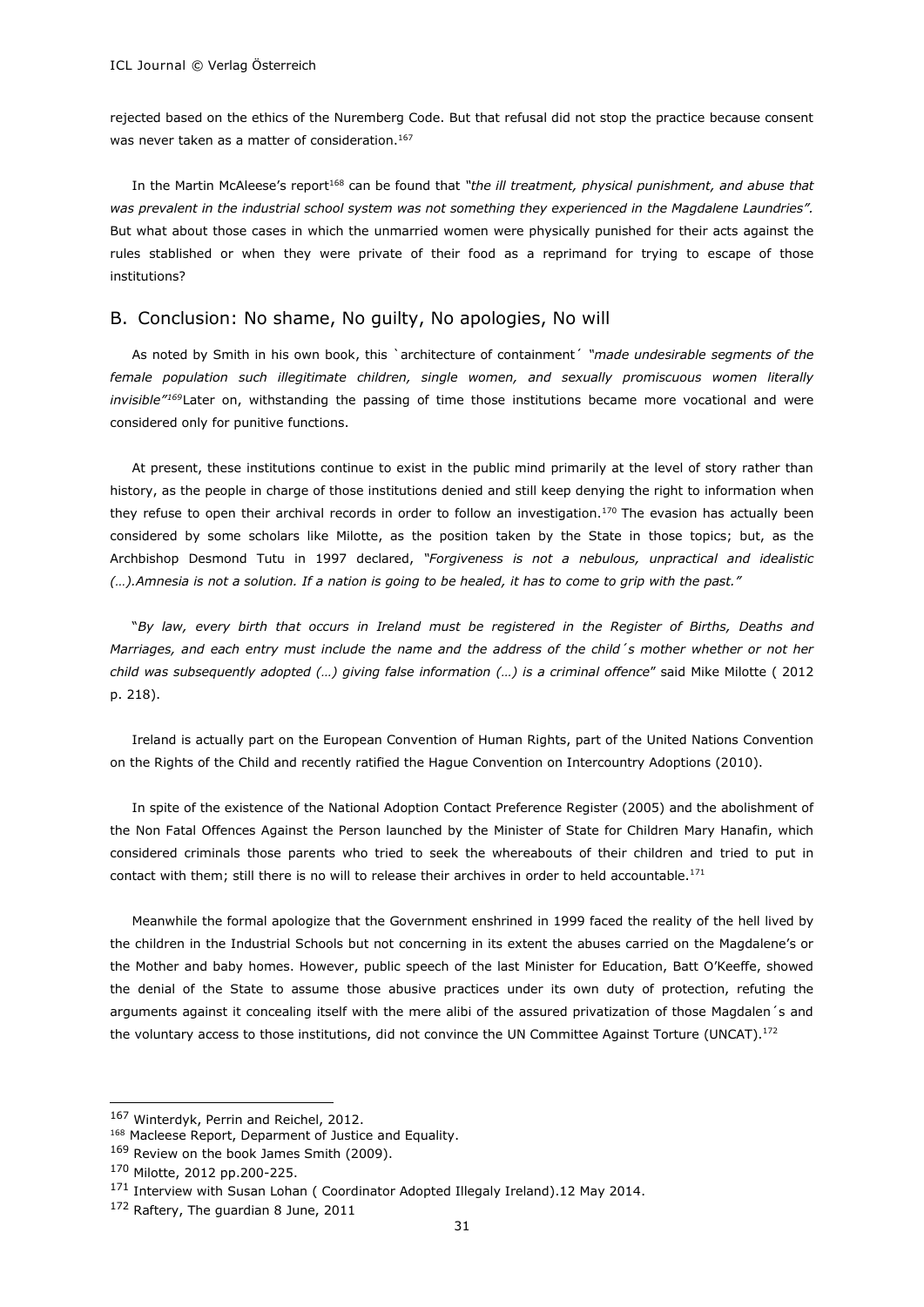#### ICL Journal © Verlag Österreich

This UNCAT criticized the acts performed by the ones in charge of those Institutions and also called for the recognition of the State in order to make the State to stop rejecting the evident abuses allowed by them during nearly fifty years. Unfortunately, this statement only came in June, 2011 and still despite the creation of a Commission of investigation on the Magdalen´s, and despite the hard advocacy work that the survival group `Justice for Magdalene´s´ (JFM) has been performing in the latest years, no closer to an apology or intention to redress has been accomplished.

Justice For Magdalen's primary goals are "*(i) to bring about an official apology from the Irish State and the Catholic Church, and (ii) the establishment of a distinct redress scheme for Magdalene survivors. Once JFM achieves these objectives, the door will be open to every survivor and/or her family and/or other groups representing Magdalene survivors to pursue their own claim for redress" (enshrined in the JFM principles)*<sup>173</sup>

Nonetheless, the common and shared attitude towards those practices, from both governmental and religious powers, rested and sadly still rests against the belief of protective charity work, *''We protect them from their passions''* , joined feeling of acting in `good faith´ Eclipsed mothers for a moment then cloistered forever<sup>174</sup>

Marie C. Carroll, a Canadian scholar who studies the Laundries, recently wrote a letter to the Irish Independent entitled *"World is Looking at You, Minister*" asking, "*How can the State openly discriminate against these women and children, as members of your nation?"<sup>175</sup>*

Bearing in mind the creation of the Commission of Children and Youth in Ireland, these last years have been existed a crescent level of pressure from the groups formed in support of the victims of those Institutions but even if during these years the Government was slightly willing to do something on the respect of the Truth, Justice and Reparation, they still keep on failing in their most important duty.

The Irish Examiner article written by Victoria White on November 7th, 2013 established that : *"The McAleese report into the Magdalene laundries was focused on the issue of redress for the women. It didn't focus on the deaths of babies. (…) We need a process which attempts to count the babies who died, and shouldn't have (…)"*

The question that remains is, what happened with those babies who instead lived? Could they reunite in a near future with his or her mother before dying? Is the constitutional right to privacy enough limitation to the right of knowing your own identity as a basic human right?

Irish society and the institutions of State, including the civil service and the professions, took their values, morality and ethics from the overpowering dogmatic influence of the Roman Catholic Church. The origin of and the perpetration of the horrendous abuses of innocent unmarried mother and their defenceless babies must be laid fairly, in my opinion squarely and honestly at the feet of those institutions and the national government in Ireland which have never atoned for its repressive actions.

All people are entitled to be treated with dignity regardless of any nonsense of supposed sins committed. "*To treat babies as the fruits of sin and without basic human rights was heinous beyond belief*".<sup>176</sup> There is a huge need to put forward the correct proceedings due to the growing seize of the problematic, it is truly required to deal with the past and a fully public accountability of the crimes committed. After numerous years

 $\overline{\phantom{0}}$ 

<sup>173</sup> Justice for Magdalenes Principles, website and Facebook page.

<sup>174</sup> Gates, New York Times 9 November, 1999.

<sup>175</sup> Klotz, 15 October, 2009 Irish Central.

<sup>176</sup> Comments to the book review of James Smith (2009).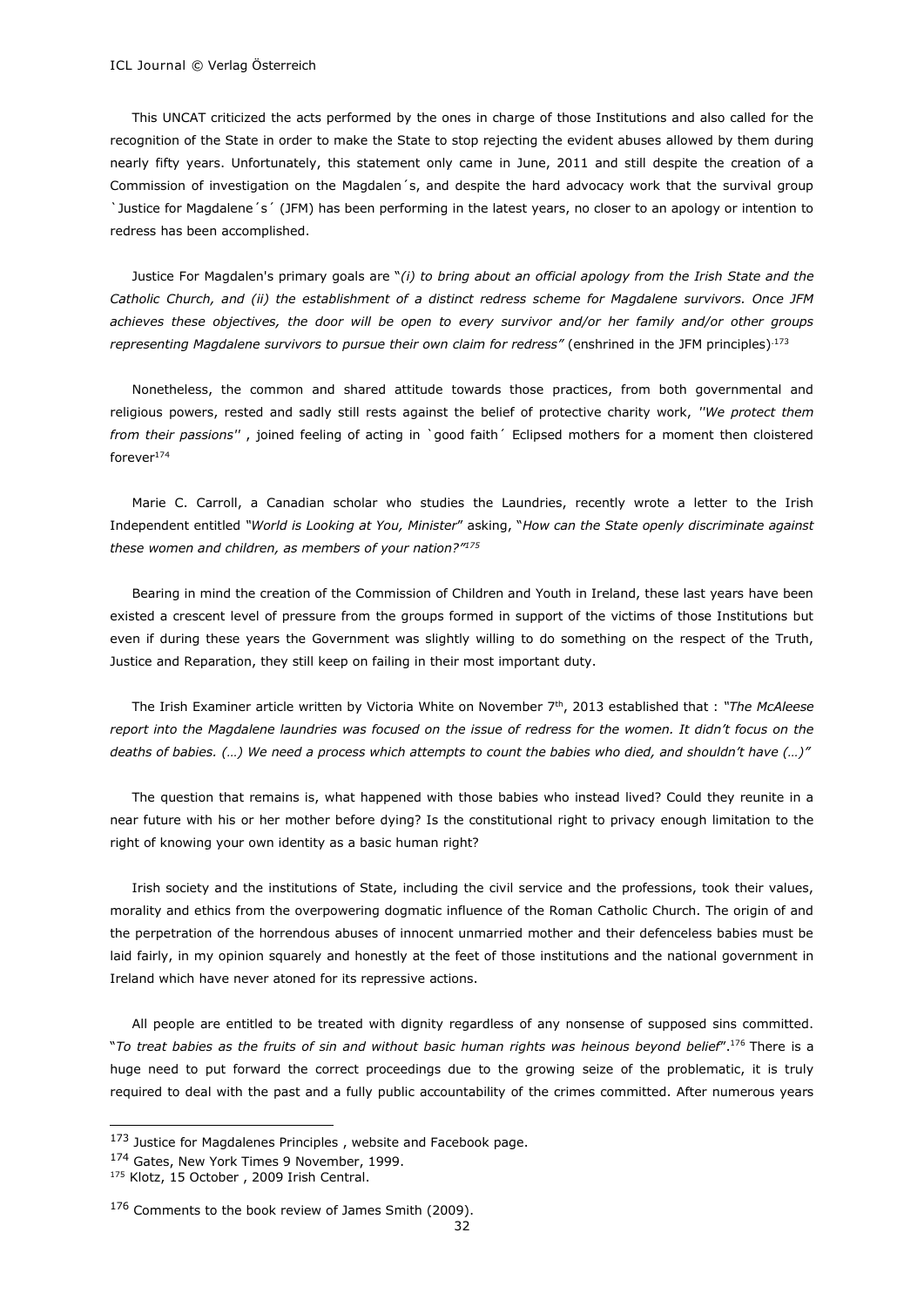under the Social Reform in Ireland, it seems the Government is taken some steps in order to come to a point in the will for addressing the issue of tracing those cases and to discover the truth. There is no time anymore to turn a blind eye on it.<sup>177</sup>

Maeve O' Rourke, a barrister who has worked with the Justice for Magdalenes' campaign in calling for reparations for survivors of the Magdalene Laundries, has highlighted that a child should be entitled to the basic human right of preserving "*her identity and family relations without unlawful interference."* She says Ireland needs to apply its "commitment to human rights standards" at home as well as abroad.<sup>178</sup>

Presently, it has been created the "Philomena Project" run by the person of Philomena Lee and her daughter working alongside with Adoption Illegally Ireland ( with Susan Lohan as representative) urging for the massive aperture of adoption files and records by the main Irish Government but also from UK and International Organizations such as United Nations.<sup>179</sup>

### V. Legal Analysis on Spanish and Irish Legal Instruments. National and International Potential custom solutions.

"In matters of truth and justice, there is no difference between large and small problems, for issues concerning the treatment of people are all the same." Albert Einstein.

### A. Up-to-date National legal frameworks established: revising the domestic spheres.

In this concluding section, there will be suggested some hypothetical and idyllic remedies to bridge the gap within the cases of the `stolen children´ after approaching the two national and international legal spheres. Certainly, it is from an utmost importance to bear in mind that in both, Spanish and Irish cases, the ultimate offence perpetrated is the same, the purchase and sale of those children with the mean of become illegally adopted. Nonetheless, it is equally important to consider that, the procedures followed in order to perpetrate that offence, vastly differ when it comes to talk about the Spanish or the Irish `stolen children´.

This section will deal in depth with the questions of, `What would be the perfect legal categorization of those offences if they would have taken place nowadays? ´ and besides that, `Did the recent legal amendments, within the national and international scopes, alter significantly the perception in which those cases on `stolen children´ are taken into consideration?

In the most recent years, the call for attention brought by those cases to the public eye has increased gradually. This fact could be granted due to the amount of new operating investigations on the topic of ` stolen children´, which also might be considered as one of the most rousing and sensitive matters of concern as once the Argentinian cases did, according to the reasoning of Michael J. Lazzara stressed in his article of Kidnapped Memories.<sup>180</sup>

Notwithstanding the fact that Lazzara in his piece of work is exclusively referring to the Argentina´s stolen babies, it could also have an enormous effect on the Spanish and Irish cases. To illustrate that fact, in the midst of his article there is a statement in which he declares that *"(…) these now-young adults were deprived of their parents, their names, and their origins.(…) their narratives, spoken in the present, are attempts to pick up the* 

<sup>177</sup> Response to Justice for Magdalens & ARA Public Inquiry- Flanagan 25 June 2014.

<sup>178</sup> Pollack, 23 January 2014 The Irish Times.

<sup>179</sup> Ídem.

<sup>180</sup> Lazzara, 2013 p.320.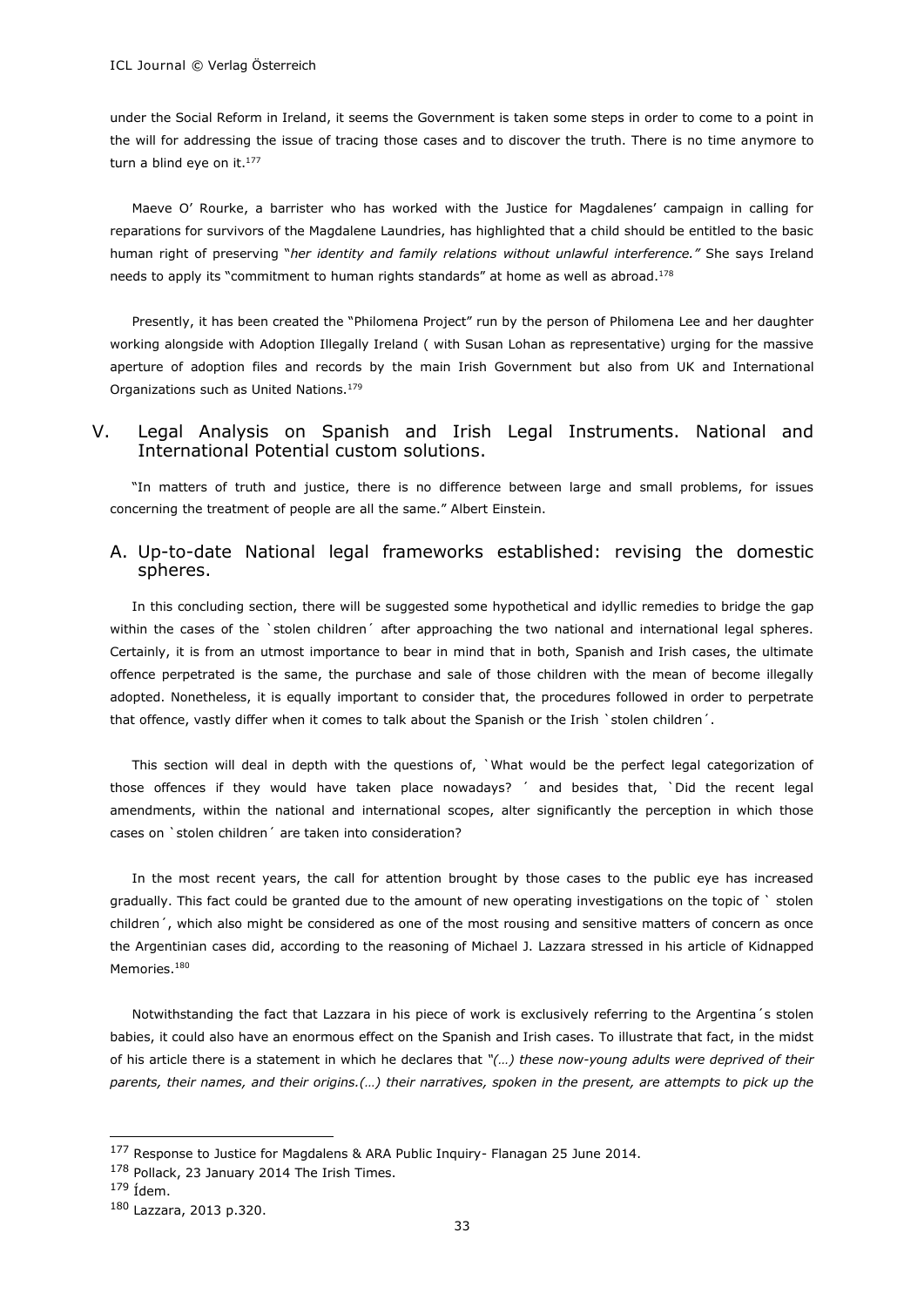*pieces of a shattered existence and to stitch together a coherent story based on minimal information and riddled with difficult questions"<sup>181</sup>*

1. Current Spanish legal proposals: Hypothetic solutions offered.

As the lawyer and victim on a personal basis, Enrique Vila Torres, pointed out at the end of his book "Bastardos"<sup>182</sup>, the Spanish Constitution genuinely shelters several rights already neglected to those `stolen children´. Naming the article 39.2, it is literally recognized the indispensable human right that belongs to each one of those `stolen children´ (now adults) to seek for their real identity, and in addition to that, there is a call of duty to the public offices, services and Registers to ease the situation about those struggling investigations.

After the Ministerial Order of November 23<sup>rd</sup> 1999, the refusal of the mothers to provide to the Civil Registers their compulsory requested personal data, was finally considered unconstitutional. No more `unknown´ mothers in the registration forms. Those mothers were fully protected under the wide extent of their statutory `Right to Privacy´ before that amendment, bearing in mind that this right yet comprehends the `right to a personal privacy and a family life<sup>'183</sup> as it is clearly enshrined in the article 18 of the Spanish Constitution. The amendments accomplished by that above mentioned Order of 1999, breathed a new life to the current circumstances of those given up for adoption, in order to permit them to be, once and for all, certain about their origins and their real identities.

At present, pursuing the arguments reported by Mar Soriano in our meeting, as the main coordinator of the Spanish Platform S.O.S Bebés Robados, it is really doubtful to find a specific *ad hoc* crime in the Spanish legal system, as a legal foresight, that would encompass those violations of basic human rights perpetrated in the commitment of these abductions or forced disappearances with the mean of illegal adoptions.<sup>184</sup> Hence, it can lead us to the inference that those cases might be considered 'on the fringes of the law' owe to the inexistence of a concrete legal scope for those `stolen children'.

Furthermore, the Roman Law Principle, " *nullum crimen nulla poena sine lege",* entails that " *no human behaviour should be considered as constitutive of a crime, even when it appears to be immoral or opposed to the collective interests, if it is not defined as such in a previous written law ( already categorized or classified in a reliable legal source) (…). The guarantee of this principle consists, therefore, not only in the necessity of a general and abstract foresight which defines prematurely a criminal concept and orders the pertinent sanctions, but also in the necessity that such foresight must be done through a written law promulgated by the competent authority". 185*

This principle of *" nullum crimen nulla poena sine lege"* could lead to presume the current necessity of the most convenient legal framework to be appointed in order to ensure the accountability of those violations perpetrated in Spain. Likewise, there is a noteworthy demand of transparency in the possible replies to the query of `What should be done when there is a need for a real reparation of a large number of victims who suffered from an offence which, strictly legally speaking, did not exist?

Numerous scholars such as Professor Margarita Martinez Escamilla<sup>186</sup>, or Professor Luz Maria Puente Alba<sup>187</sup>agreed with the point of view stressed by the lawyer Enrique Vila Torres<sup>188</sup>, on the immediate necessity

<sup>181</sup> Ibidem p.322.

<sup>182</sup> Vila Torres, 2010 p.410.

<sup>183</sup> Free translation of the author.

<sup>184</sup> Interview in Spanish Mar Soriano 7 April 2014.

<sup>&</sup>lt;sup>185</sup> Vélez Mariconde, 1986, p. 22 cited in `Diccionario legal' (Free translation of the author)

<sup>&</sup>lt;sup>186</sup> Email Prof. Margarita Martínez Escamilla ( Penal Law, UCM, Madrid, Spain) 14 May 2014.

<sup>&</sup>lt;sup>187</sup> Email Prof. Luz María Puente Alba ( Penal Law, University A Coruña, Spain) 26 May 2014.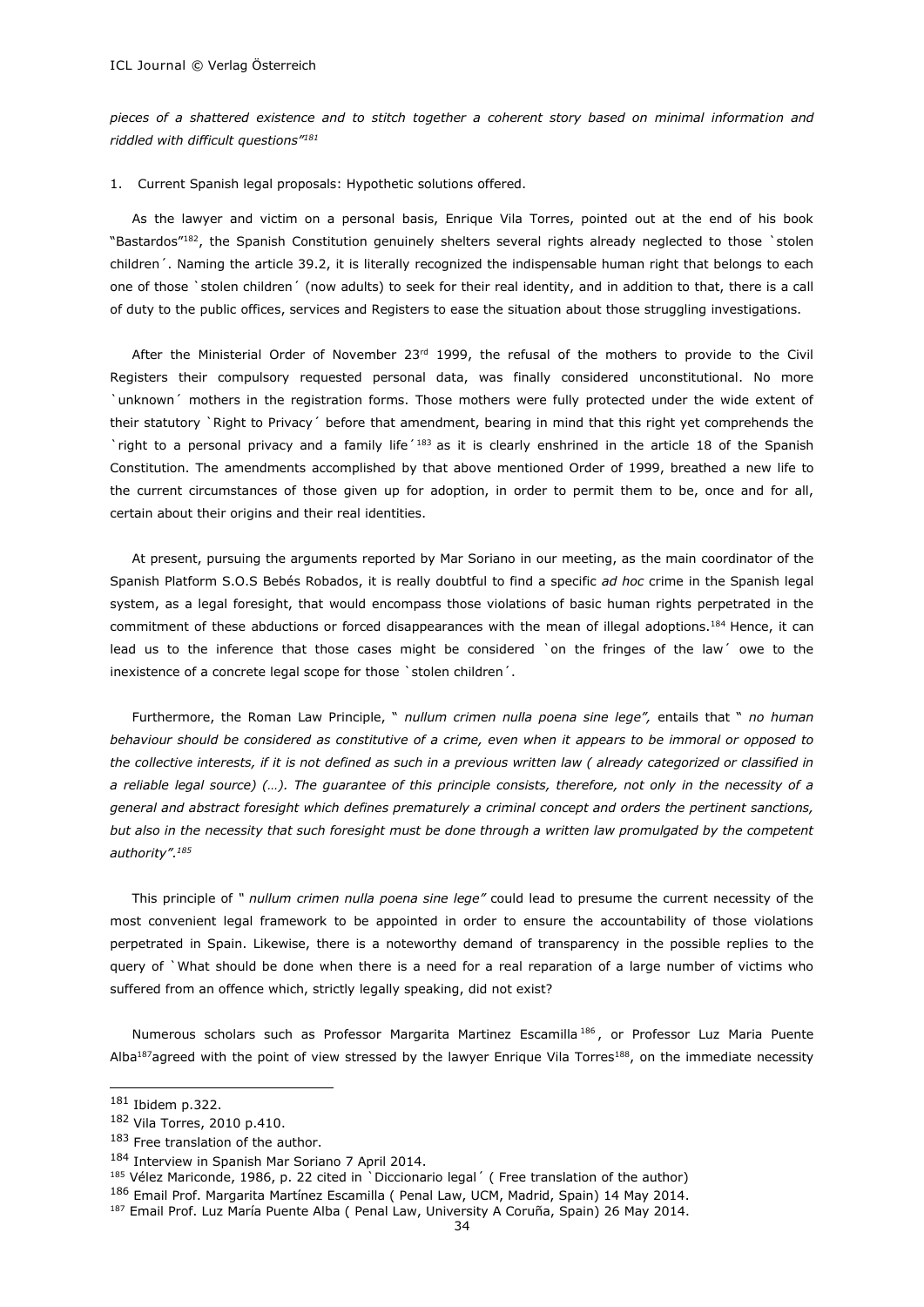to focus the attention on the details gathered by statutory rights enshrined in the Articles 220, 221 and 222 of the Spanish Penal Code (hereafter SPC). The possibility of a clear specification or conceptualization among those articles in which those cases of `stolen children´ could flawlessly fit, or at least be considered within the same wording of the articles but from an aggravated point of view caused by the defenceless situation, should be bear in mind.

Regarding the recognition of those cases in the SPC, it is therefore, highly considered the possibility of lying a larger emphasis on the offences related to the parental authority (`patria potestad´) and family relations. Those particular offences are gathered on those aforementioned articles, specifically stablishing an offence about `Supposition of childbirth´, `Alteration of paternity or the status or the conditions of the minors´.<sup>189</sup>

In accordance with the suggestion supplied by the Professor Luz María Puente Alba in our meeting, it could be commonly presumed that when a child is sold for the purpose of illegal adoption, alongside with that fact, the creation of a new action on filiation ( a new filiation proceeding) might have been accomplished. This new filiation situation in which the new adoptive parents occupy the legal custodianship, could be considered in compliance with the article 225 BIS of the SPC about `Abductions of Minors'. 190

This article, was promulgated in the SPC in order to face the realm in which several offences were performed and were not suitably categorized under the scope of the Illegal detentions e.g. if the progenitor takes the minor without the appropriate custody right to base on his or her actions; ergo, that act would be considered as an `abduction of a minor' under the present Spanish Penal Law.<sup>191</sup>

In addition to those articles, the offence of `Misrepresentation of official (public) documents<sup>'192</sup>, in our cases about falsification of birth and death certificates is widely gathered in the articles 397,398 and 399 of the SPC and plays an outstanding role in the subsequent creation of the new affiliation proceedings.

Conversely, according to the opinions provided by those professors above mentioned, the article 177BIS of the SPC<sup>193</sup>, that gathers the crime of "trata de personas" as THB, is hardly ever taken into account in the examination of the legal basis of the cases. In comparison with the crime of THB stated by the article 177 BIS, in these cases of `stolen children´ the ultimate element of exploitation will remain absent. But it is equally important not to forget that the first two elements in the definition of the THB in the Palermo Protocol, nonetheless, shows compliance with the legal grounds of the Spanish acts that tantamount such an offence.

In these Spanish cases of `stolen children´, the act of " *recruitment, transportation or transfer", "harbouring or receipt of persons" "by means of threat or use of force of other forms of coercion, of abduction, of fraud, of deception, of the abuse of power or of a position of vulnerability or of the giving or receiving of payments of benefits to achieve the consent of a person having control over another person*" <sup>194</sup> should be considered when it comes the call for a more exhaustive evaluation on the current legal possibilities to face those offences committed.

l

192 Free translation of the author.

<sup>188</sup> Vila Torres, 2011 p.273.

<sup>189</sup> Free translation of the author.

<sup>190</sup> Cfr. Supra note 187.

<sup>191</sup> Ídem.

<sup>193</sup> Martos Núñez, 2012 p.100.

<sup>194</sup> Palermo Protocol Article 3 (a).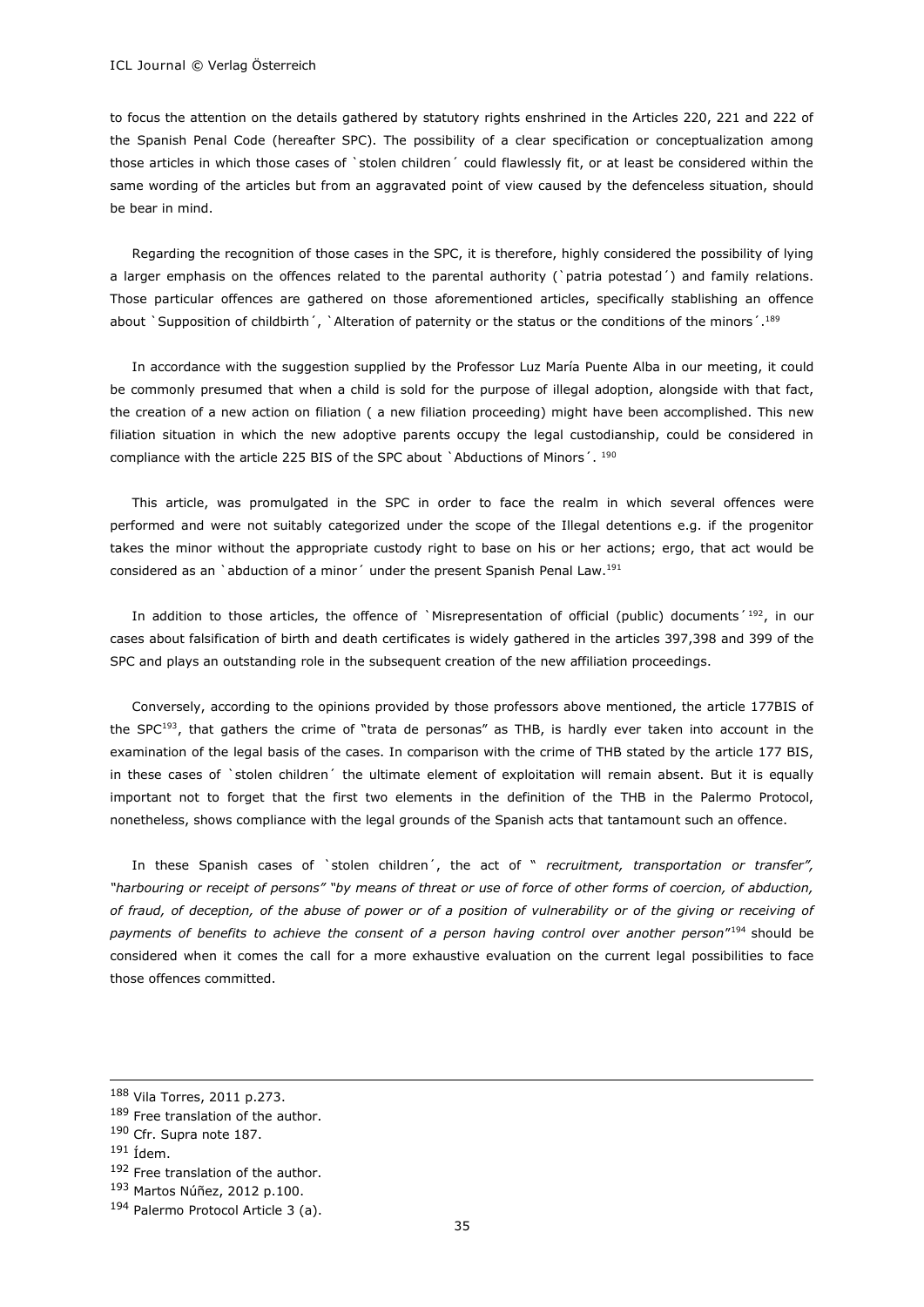Conforming to this, if it is finally considered the `illegal adoption' as a form of exploitation<sup>195</sup> and, we take into account the large number of victims who got damage (directly or collaterally) by of the commitment of those offences, we could be discussing about a sort of `crimes against humanity´<sup>196</sup>, as some scholars pointed out and as I mentioned in the first chapter. This sort of crime compiled in the Article 607 BIS of the SPC (`crimen de lesa humanidad´), is, as well, set forth in the International Public Law as directly applicable, as a crime that comprise a massive violation of the dignity and identity of those children as their own and basic human rights.

The contemplation of the Spanish cases as part of the regulation of the Legal Adoptions gathered in the Law  $21/1997$  enacted on November  $11<sup>th</sup>$  of 1997, in compliance with the International Adoptive Law (Ley de Adopción Internacional) enacted ten years later, on December 28<sup>th</sup> 54/2007<sup>197</sup>, standardize another wide possibility for creating the most suitable legal framework. From a prior consideration where the focal point was the protection of the identities of those defenceless mothers, rather in the present scenario, the law of 21/1997 highlights the significance of the recognition of the basic rights of the minors that are vulnerably considered for adoption.

But `what about those cases in which there were any official documents provided in order to demonstrate conclusively that the `real adoption´ had been successfully accomplished?´ , `what about those in which the counterfeited public documents and the `presumption of death´ of those `stolen children´ by those naïve mothers were the only evidence of the existence of the offences perpetrated?. Even when those cases are still not recognised in due form as `adoption' cases, it should be analysed the logic proposal to give them a comparable treatment. So therefore, the fact that these cases also have an appearance of illegal adoption offences and the certainty of the occurrence of a new affiliation proceeding each time an adoption is performed, should be taken into account.<sup>198</sup>

In order to strengthen the evidence-based national policies, it is from a paramount importance to execute a meticulous interpretation of all the potential offences that could emerge from those purchases and sell of minors. Furthermore, in the situations that could be highly plausible, suggest the possibility to postulate various amendments concerning the more recent law regulation, as for instance, to aggravate the typical legal nature of those offences or to enshrine fresh and original legal concepts within the broader meaning.

However, the categorization of those cases on `stolen children´ within the legal concept and procedure of Illegal Detentions, gathered from the articles 163 to 168 of the SPC, is one of the most frequent solutions in order to struggle against the prescription of the commission of the offence. Moreover, as the Illegal detention is considered under the Spanish Penal Law as a permanent felony, the prescription should start to count when the detention would have finished so therefore, the lawyers have an incentive to avoid the prescription of those crimes accomplished or at least interrupt it.<sup>199</sup>

Due to the diversity of the posing of the facts in each case, it could be considered very difficult to create a National closed legal framework, but there is still a chance to believe on the creation of a new sort of crime for `stolen children´ with a specific legal basis in the SPC. Thence, that sort of crime would entail the consideration of all the prospects mentioned in the previous paragraphs as a whole in a three-cornered scheme of legal frameworks as the one that follows:

<sup>195</sup> Smolin, 2004.

<sup>196</sup> Free translation of the author.

<sup>197</sup> BOE legislation ley 57/2007.

<sup>198</sup> Email Prof.Luz Maria Puente Alba, Penal Law University A Coruña, 26 May 2014.

<sup>199</sup> Email Prof. Margarita Martínez Escamilla, Penal Law UCM Madrid, Spain. 14 May 2014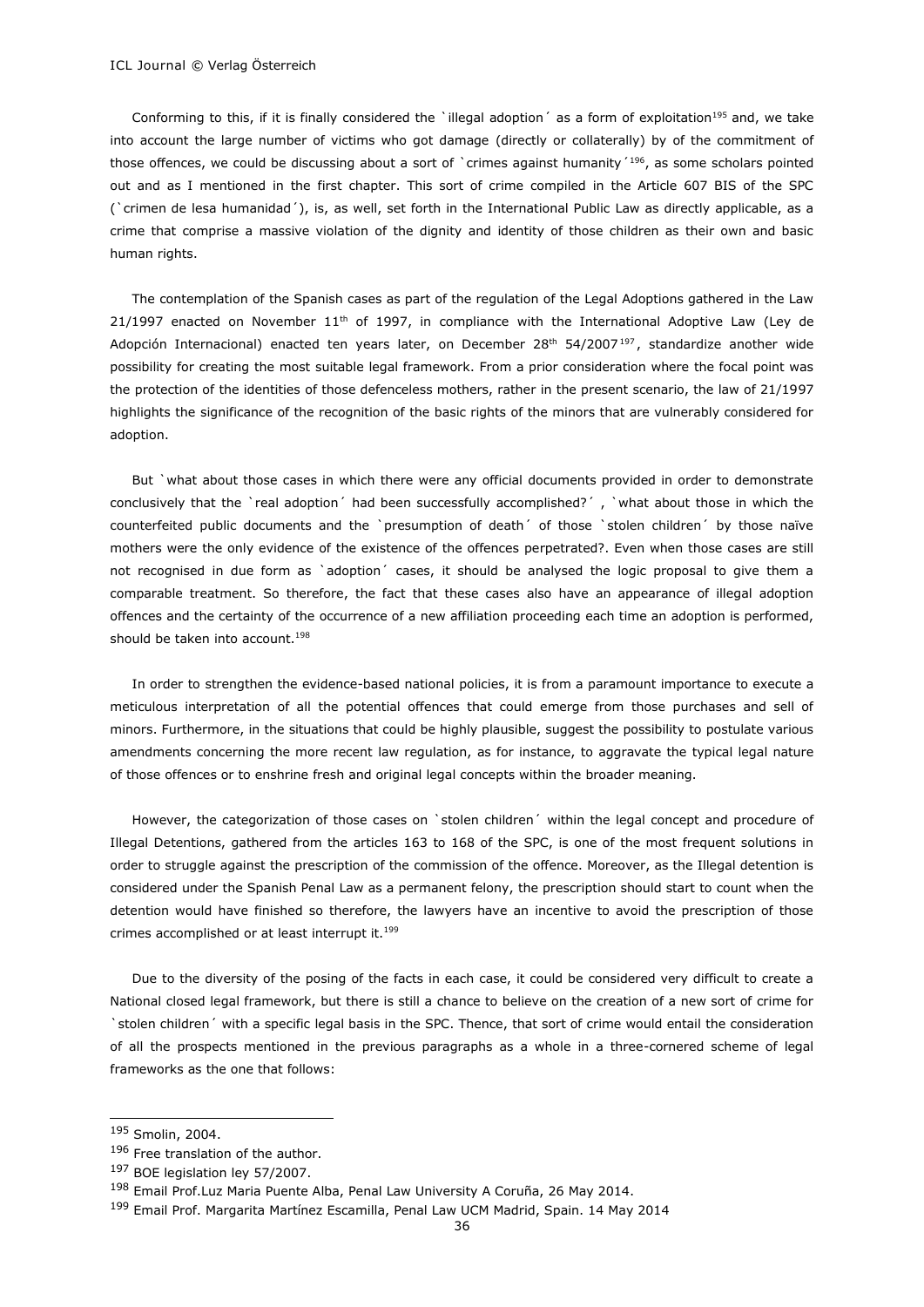Considering the possibility of trafficking (177BIS) with purpose of illegal sale of children as exploitative or at least, to raise a new concept with the same means but different purposes



Considering the aggravation of offences gathered in the Art. 220, 221,222 Along with the art 163 and the `Supposition of childbirth' and Following on Illegal and `Alteration of the paternity or the status of the minor<sup>'</sup> and arbitrary detentions along with the Arts. 397,398 and 399 about Misrepresenting public documents.<sup>200</sup>

 Considering the Art.225 about abduction of minors

Due to the likely rejection of individual suits brought to the Provincial Audiences, as the one of Antonio Barroso in Zaragoza (Director of ANADIR and victim) in order to be recognized as `stolen children´ and to call for the urgent release of his own files,<sup>201</sup> it was taken legal joint action (260 suits) on January 27<sup>th</sup> 2011 to the General Public Prosecutor´s Office (Fiscalía General). It was conferred credibility to the `possible´ existence of the offences of `stolen children´ perpetrated, and even if the Public Prosecutor Mr. Conde Pumpido himself dismissed an state-investigation, it was ordered to each of the Provincial Public Prosecutors, the duty to investigate not only the cases already brought to the court but also the future possible ones.<sup>202</sup>

2. Current Irish Legal Proposals: Hypothetic Solutions offered.

"I don't have a case, I have half a life. I don't have an issue, I have a life that is incomplete due to the actions of your predecessors and compounded by current agency, state and church personnel. I don't have a query, I have a right I don't have a file, I have a history, an identity and a heritage which I cannot access"*<sup>203</sup>*

In the Irish cases, which were accomplished by means of forced adoptions, as we remarked in the first chapter, some scholars such as Smolin, firmly believe that those illegal and forced adoptions reflected as the ultimate purpose, should be considered as a `form of exploitation´ and so therefore, completely encompassed within the crime of THB. By now, Ireland has enclosed in its own Penal legislation the "Trafficking in Persons and Sexual Offences Bill" in 2006 and the "Human Trafficking Bill" in 2007.

Regarding the Irish Constitution, we should pay attention to the Fundamental Rights enshrined among the Articles 40 to 44, and in which the first of them includes in its third part that "1. The State guarantees in its laws to respect, and, as far as practicable, by its laws to defend and vindicate the personal rights of the citizen. 2. The State shall, in particular, by its laws protect as best it may from unjust attack and, in the case of injustice done, vindicate the life, person, good name, and property rights of every citizen".<sup>204</sup>

<sup>200</sup> Torres Fernández, 2003; Email Prof. Alba Villanueva Fernández (International Law, University of Granada, Spain) 26 May 2014.

<sup>&</sup>lt;sup>201</sup> Conversation with Antonio Barroso, Director of ANADIR. 31 March 2014.

<sup>202</sup> Quílez, El Mundo Niños Robados.

<sup>&</sup>lt;sup>203</sup> Murphy, 2001 cited by Adoption Rights Alliance ( last accessed 10 June 2014).

<sup>&</sup>lt;sup>204</sup> BUNREACHT NA hÉIREANN - Constitution of Ireland. See further information in www.taoiseach.gov.ie.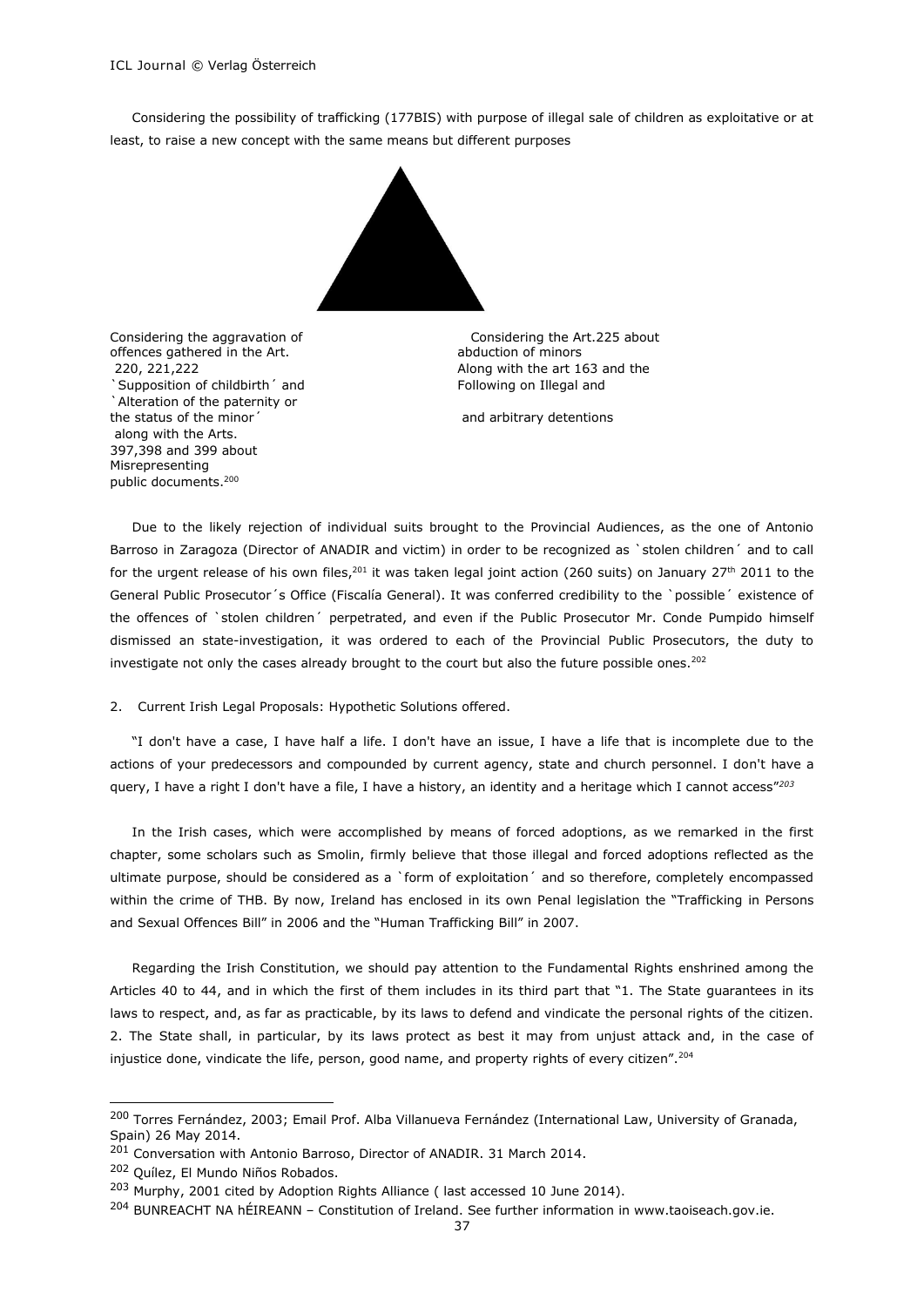One of the biggest differences between Spanish and Irish cases, is that in Ireland, those women who were sheltered in those living-working Mother-and-baby Homes or in those Magdalene´s laundries, ultimately added their signature to the consent form, under a tangible coercion, of the adoption of their children.

So therefore, if, in the situations that preceded the enactment of the Adoption Act in 1952, those children could had been reflected on the public society as victims of abduction or illegal export to USA without any reliable adoptive certificate to rely on; immediately after the proclamation of the Act, the original context of Irish adoptions was covered-up by a legal appearance.

As Ms Susan Lohan, Adoption Illegally Ireland, stated and was published for the Irish Examiner that "Illegal birth registrations are a small part of the illegal adoptions that need to be investigated. We also need to examine those rendered illegal as the mother was under the age of consent, where surrender forms were signed before babies had reached the legal date of six weeks, where adoptions were signed off to couples who were not ordinarily resident in the State, and where signatures were routinely forged and consent not freely given."*<sup>205</sup>*

Working alongside with Justice for Magdalene's Research ( hereafter JFMR) and Adoption Rights Alliance ( hereinafter ARA), it is important to emphasize the work accomplished by the Irish Research Council (IRC) in order to appoint an independent Commission for the Investigations into Mother and Baby Homes and subsequently , investigate in a further and deeper way those violations perpetrated in the Magdalene's laundries.

As they showed in their Inquiry to the Minister of Children and Youth Affaires Charlie Flanagan TD that "JFMR and ARA suggest that the Commission of Investigation should focus on the issue of children born out of wedlock in Ireland since 1922 rather than institutions per se. We understand that this issue gives rise to six distinct fields of inquiry (…) ii. Adoption practices; (…) iv. Forced labour and incarceration of unmarried girls and women who gave birth to babies or were seen to be 'at risk' of becoming mothers; v. Conditions in the institutions, including neglect, denial of adequate medical care and cruel punishment of unmarried mothers and their infants and children;(…)"*<sup>206</sup>*

In order to fully comply with the well-known principles of European and international human rights law (HRL), the investigation suggested by JFMR and ARA, should be performed by an `independent and impartial´ Commission which simultaneously shows the independence of its members (isolated from any sort of relation with any institution) and which also provides the involvement of an `independent international expert´. This new Commision will have the duty to "obtain all information necessary to the inquiry" so therefore the Commission would comply, in an easier manner, with the obligation to take accountability of the violations of human rights carried out.<sup>207</sup>

The operational policy inquiry will rely on the supply of previously estimated "budgetary and technical resources" for the future calls of appealing in courts of those who are considered as contributors to the specific case, and for the "demand the production of evidence". Such investigation must be managed and transmitted in a prudential lapse of time, highlighting the paramount importance of the public thorough examination for the transparency of the procedures and the responsibility for the outcomes. The results to which the Commission investigation will reach, will be widely diffused to those victims of the cases above mentioned and to the public sphere, for a more profound concern and understanding.<sup>208</sup>

<sup>205</sup> O´Sullivan,; Ó Fatharta, The Irish Examiner Ms. Susan Lohan Statement. 7 July 2014.

<sup>206</sup> Submission to Mother and Baby Homes Inquiry p. 2. June 2014

<sup>207</sup> Ibidem p.9

<sup>208</sup> Submission to Mother and Baby Homes Inquiry p. 9. June 2014.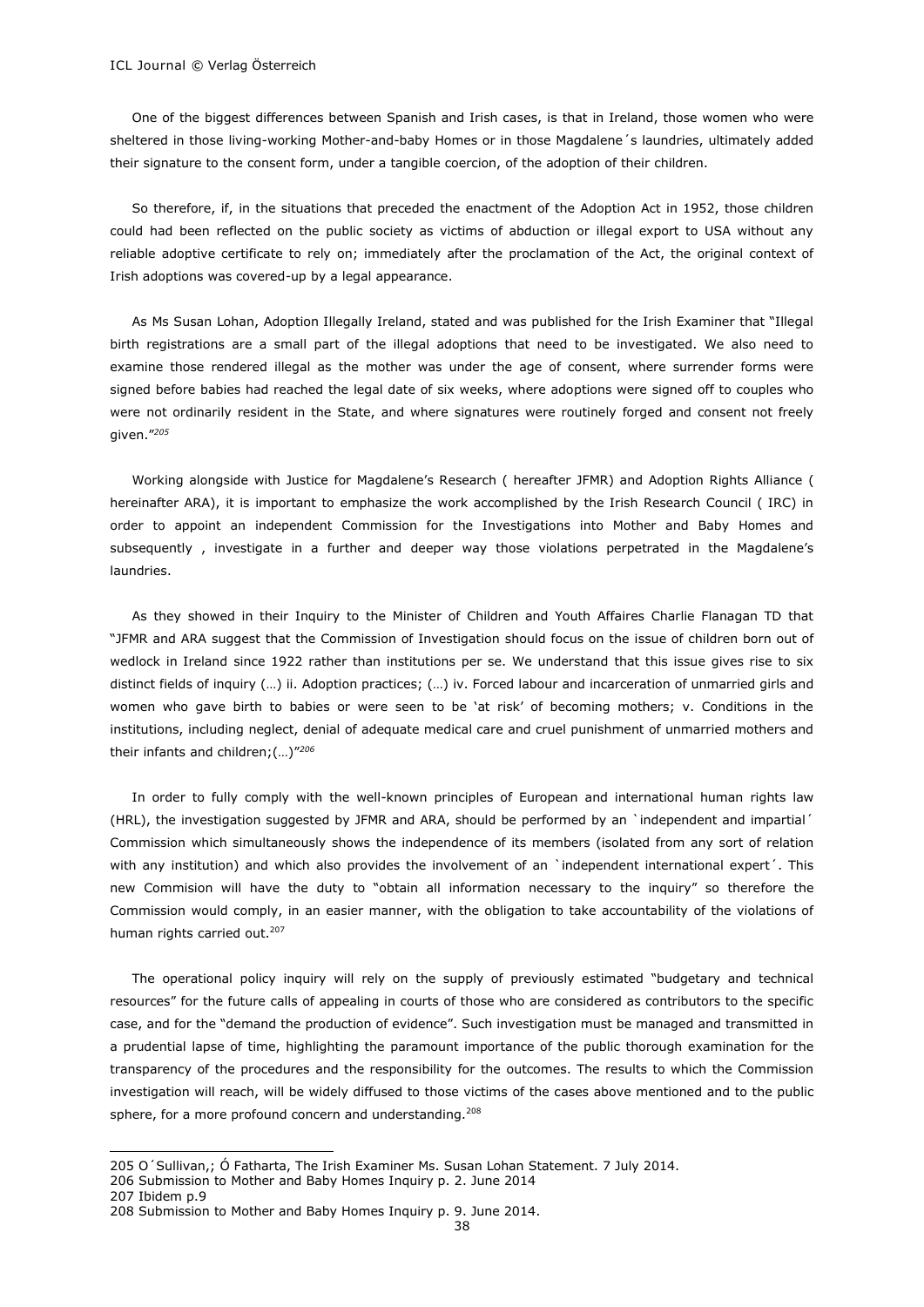One of the most paramount points of this policy inquiry is the fact that it should " $($ ... $)(q)$  involve children born out of wedlock, natural mothers, next-of-kin and representative groups in the procedure such that they are informed of and have access to any hearing and all information relevant to the investigation, and that they have the opportunity to provide evidence and comment on the evidence being examined;(…)"*<sup>209</sup>*

About this Inquiry made by ARA and JFMS, the Minister of Children and Youth affaires, Flanagan has very recently admitted in a public discourse the necessity of that Independent Commission "I am deeply aware that there are people living with the daily reality of these painful experiences, so establishing an appropriate inquiry which is capable of effectively addressing these important matters in a sensitive and timely manner is my primary concern (…)"*<sup>210</sup>*

Numerous groups or coalitions of victims have been working hard in the recent years in order to get an Inquiry to redress the violations suffered for a wide range of their members admitting that "timing is of the essence in ensuring that every living victim can avail of redress without further delays"<sup>211</sup>

Coalitions such as the one formed the  $3<sup>rd</sup>$  of August of 2012, Adoption Rights Now, introduce in their agenda, also the claim for a Public Inquiry to raise awareness about the gross violations of human rights suffered by the helpless mothers and their children who lived-worked in those Mother and Baby homes, a call of attention to the necessity of the releasing of `adoption records´ under the provision established on the Article 7 of UNCRC.<sup>212</sup>

Adoption Rights Now has stressed the primordial importance of a "sincere, genuine, heartfelt, unqualified apology by both the Catholic and Protestant churches and the State."; likewise, there is necessity to shed the light on the article 9 and 10 to regulate and of the UNCRC. And finally to get "A good faith attempt by all churches and their staff, and the Government, to hand over every scrap of paper relating to historical adoption and the M&B homes in Ireland to a neutral third party until the future of such records can be agreed and legislated upon." $213$ . So therefore, the ultimate goal of this Inquiry should be creation of an appropriate legislation in order to do not allow those Irish cases remain unpunished.

The Adoption Board and the Information and Tracing Service providers are supposed to work together to develop those inquiries but "The Board may, on occasions, decide not to release a birth certificate in cases where a natural mother has been consulted, is opposed to its release, and where the Adoption Board considers a natural mother's privacy or safety might be put at risk by the release of the document."*<sup>214</sup>*

In the Penal Code of Ireland the right to have "access to one's birth certificate is a matter of dignity – in short, it proves that you were born, that you exist" do not exist as an automatic and basic statutory right. "It is possible to apply to the Adoption Authority (AAI), however the AAI and accredited bodies (previously known as adoption agencies) insist upon seeking the permission of natural mothers before releasing birth certificates."*<sup>215</sup>*

"Despite being the regulatory body for adoptions, the Adoption Authority of Ireland (AAI) has repeatedly refused to deal with the issue of illegal adoptions, stating that because no adoption order existed, no adoption

 $\overline{\phantom{0}}$ 

<sup>&</sup>lt;sup>209</sup> Ídem.

<sup>210</sup> Minister Charlie Flanagan 1st July 2014.

<sup>211</sup> Cfr. Supra note 197, p. 13.

<sup>212</sup> Adoptions Rights Now Presentation Facebook website.

<sup>213</sup> Ídem.

<sup>214</sup> Protocol November 2007 National Information and Tracing Service p.31.

<sup>&</sup>lt;sup>215</sup> Adoption Rights Alliance Campaigns and Policies. See further info in

http://www.adoptionrightsalliance.com/campaigns.htm.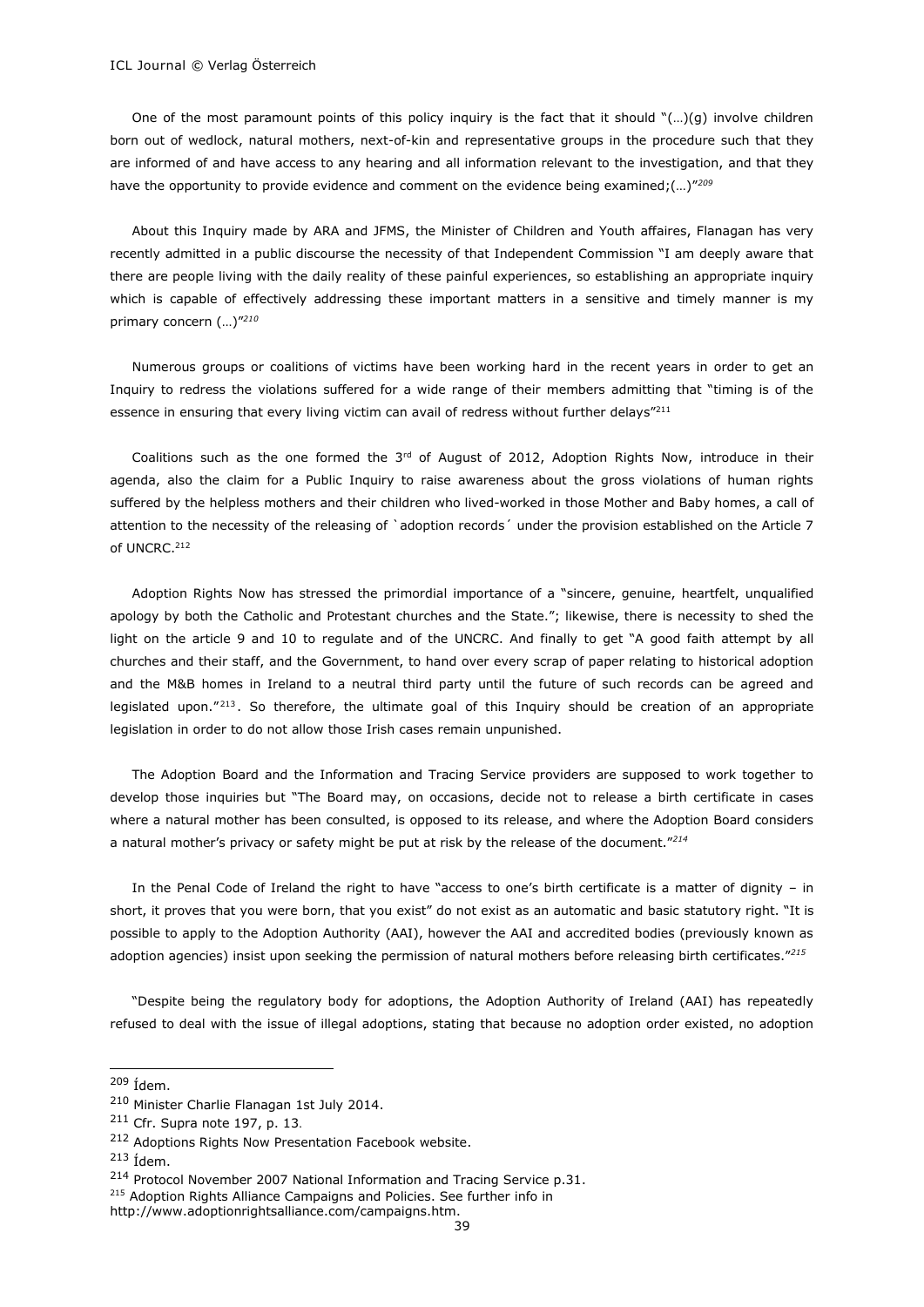took place and it therefore has no jurisdiction, maintaining this position even when an adoption agency registered by them was proven to have arranged the illegal adoption".<sup>216</sup>

So therefore, Does in Ireland the right to the natural´s mother´s privacy weight more than the basic right to an identity of those stolen children (now adults) in research of their real origins?. In the judgment on IOT v B 1998 is stated that "Clearly, since both rights are not absolute, the Court must seek to strike a balance of them (…) the effect on the respective parties in the event of the vindication of one right rather than of the other"*<sup>217</sup>*

"Successive Irish governments have argued that a 1998 Supreme Court ruling prevents them from automatically opening adopted people's birth files because it emphasized the mother's right to privacy, and said mothers should be consulted"<sup>218</sup>. However, in the comments by to that IO T v B judgement in 1998 is highlighted that, "the Irish High Court held that the Irish constitution entitles an adopted child to know the identity of his or her biological parents. The case also established that biological mothers do not have an absolute right to anonymity, but that they should be given an opportunity to assert a claim of privilege and any other claim to privacy under the Irish Constitution or laws before having their identities disclosed." *<sup>219</sup>*

Even the President of Ireland Mr Michael D. Higgings admitted months ago that " (…) It is "horrific" that basic information is denied to adopted people (…)" and moreover, he said "there was a "responsibility" on the State and other institutions involved in adoption to provide adequate information to people seeking their identities".<sup>220</sup>

Despite the fact to the public apology stressed by Enda Kenny in 2013 against the abuses in the baby homes and the will of the Minister for Justice and Equality, Frances Fitzgerald TD, to establish a new DNA Database System to assist the Garda Síochána in tackling crime as an example of the Government commitment, there are still several future acts of engagement to fulfil.

Since the first petitions on 1996 to the Government for working devoutly in Public Inquiries about those cases, it was not until the current days that the Adoption Authority Ireland (AAI) recognized, as the Irish Examiner stressed, that "Thousands of Irish people must have been illegally adopted, with many taken out of the country". The article keeps on saying that "The controversial claims clash with statements from the then children's minister and now justice minister, Frances Fitzgerald, who told the Dáil last year that every adoption carried out by the State was legal"*<sup>221</sup>*

The problem following the point of view on the matter of Adoption Rights Alliance, is that"(…) there is no statutory mechanism under which to complain about the AAI. The Authority is not covered under the Freedom of Information Acts 1997 to 2003 or the Ombudsman's Act 1980"

### B. Realm in an International scale: proposing the most suitable international legal framework

Bearing in mind that the Universal Declaration of Human Right states in its article 1 that "*All human beings are born free and equal in dignity and rights*", I will introduce this last section of the fourth chapter recovering from the first chapter, the primordial articles gathered in the UNCRC (1989) about the Right to Identity, those

 $216$  Idem.

<sup>&</sup>lt;sup>217</sup> Barron, J, on the Courts judgment IOT v B 1998

<sup>218</sup> Crimmins; Halpin Omagh, Northern Ireland 27 February

<sup>&</sup>lt;sup>219</sup> Overview of Irish Adoption Law - Center for Adoption Policy p.9 (based on Irish High Court Judgement IT'O v B April 3rd, 1998)

<sup>&</sup>lt;sup>220</sup> Ó Fátharta, The Irish Examiner 18 February 2014.

<sup>&</sup>lt;sup>221</sup> O'Sullivan; Ó Fátharta, The Irish Examiner 7 July 2014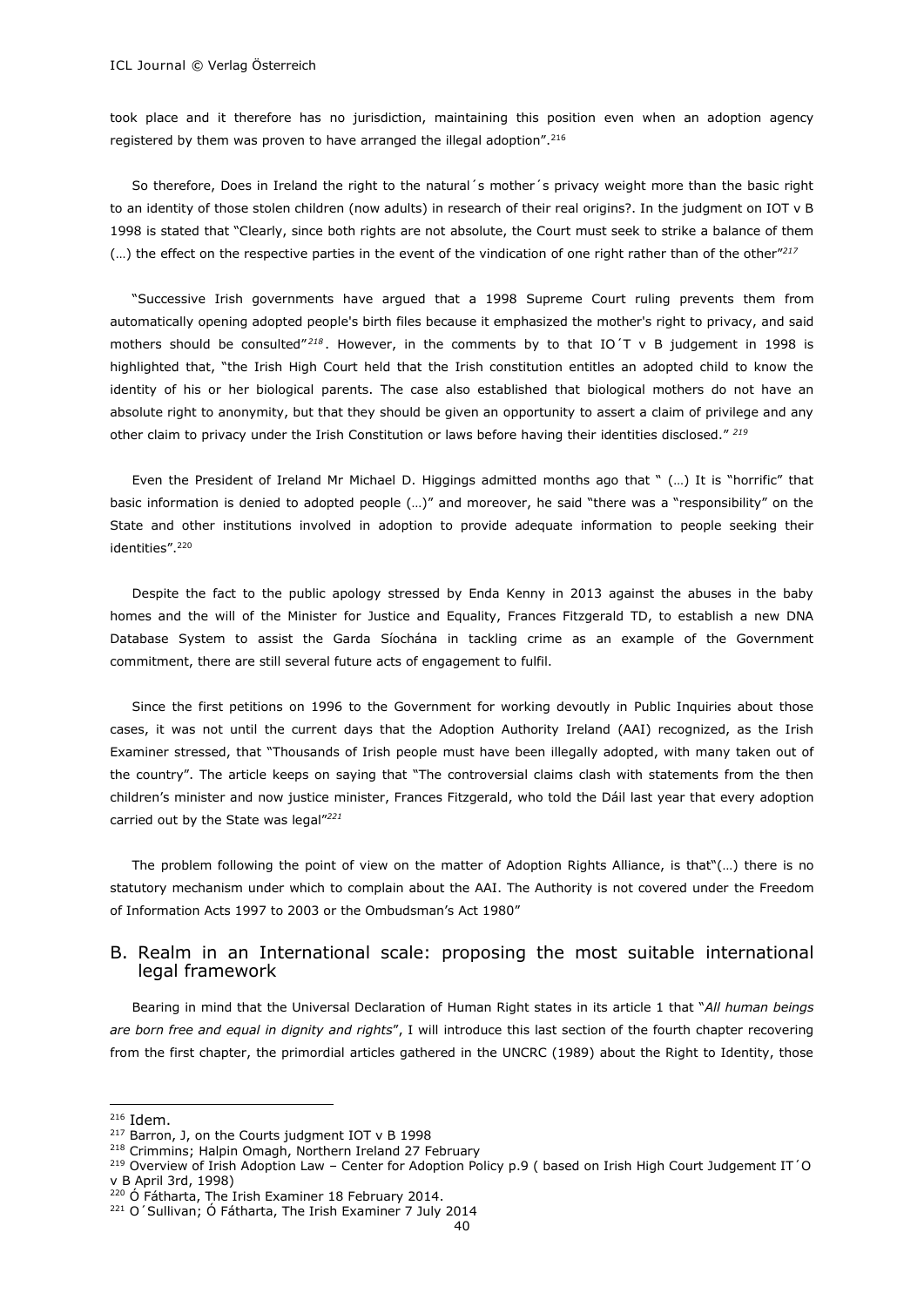so-called `artículos argentinos' <sup>222</sup> numbers 7, 8 and 11 (included in 1998). These articles, alongside with the number 9 and 10 can be used as fundamental basis and source for the present and future acknowledgement of the violations of rights accomplished by the perpetrators of the offences committed in Spain and Ireland.

Not only is important to consider the undeniable basic rights of the child enshrined in the UNCRC, but as well as the offences perpetrated showed several similarities with the crime of `Forced Dissapearances´, as I pointed out in the first chapter of this paper work, it is equally important to raise awareness in base on the ICCPED.

The first paragraph of the Article 7 UNCRC emphasizes the obligation for both, the parents or guardians, and for the civil servants, of the registration of the children "(…)*immediately after birth (…)"* ; in the same way, this article stresses the legitimate entitlements that are interwoven to that registration, such as the *"(…) right to a name, the right to acquire a nationality and, as far as possible, the right to know and be cared for by his or her parents*".

In the second paragraph of this article 7, it gives prominence to the recognition and to the reliable application of these mentioned rights by the National legal systems; nevertheless, also the compliance with those obligations are subject of the international regulation scrutiny.<sup>223</sup> In both, Spanish and Irish cases, as we have been able to notice during the previous chapters, the registration of the child-birth was in the vast majority, inexistent, and when those babies were registered `in due form', according to that present law, in most of the documents the biological´s mothers name were replaced with the adoptive ones.

The Article 8 of the UNCRC, enhances firstly the minor´s entitlement "(…) *to preserve his or her identity including nationality, name and family relations (…)"* and secondly, it remarks the duty of the National State in the recuperation of the lost identity in case the child was *"(…) illegally deprived of some or all of the elements*  of his or her identity (*...*)"<sup>224</sup>. Further, the Article 11, impose a severe obligation on the States members which ratified the UNCRC on tackling the complications produced by the *"(…) illicit transfer and non-return of children abroad. (…)"*and the duty to prevent the children to be targeted as victims of abduction or forced disappearances with the generation of diverse sorts of national and international protective instruments.<sup>225</sup>

In the Spanish and Irish cases, those children were totally deprived of their Right to an Identity by illegal means; besides that, it is equally important to mention the fact that in the Irish cases, not only those stolen children were private of their right to an identity but also, they were illegally sold to USA through the management of a real business of illegal adoptions.

Not included by the necessity of enshrinement of the Right to Identity, but, nonetheless clearly important in the implementation of the three articles mentioned above, the Article 9 in its first part, points out the obligation of the State to ensure that "*a child shall not be separated from his or her parents against their will, except when competent authorities subject to judicial review determine, in accordance with applicable law and procedures, that such separation is necessary for the best interests of the child".* In these cases enshrined in this thesis, the children were `stolen´, were taken without their mother or parents' permission, or with the coerced consent; but even what is more impressive, is the fact that in several cases those mothers were told by the civil and church servants, that their children had died in the moment of their birth or in the following days, so therefore they were not even aware of their real existence.<sup>226</sup>

<sup>222</sup> Guinzberg, 2007.

<sup>223</sup> UNCRC 1989 – Article.7.

<sup>224</sup> Ibidem Article. 8. <sup>225</sup> Ibidem Article 11.

<sup>226</sup> Ibidem Article 9.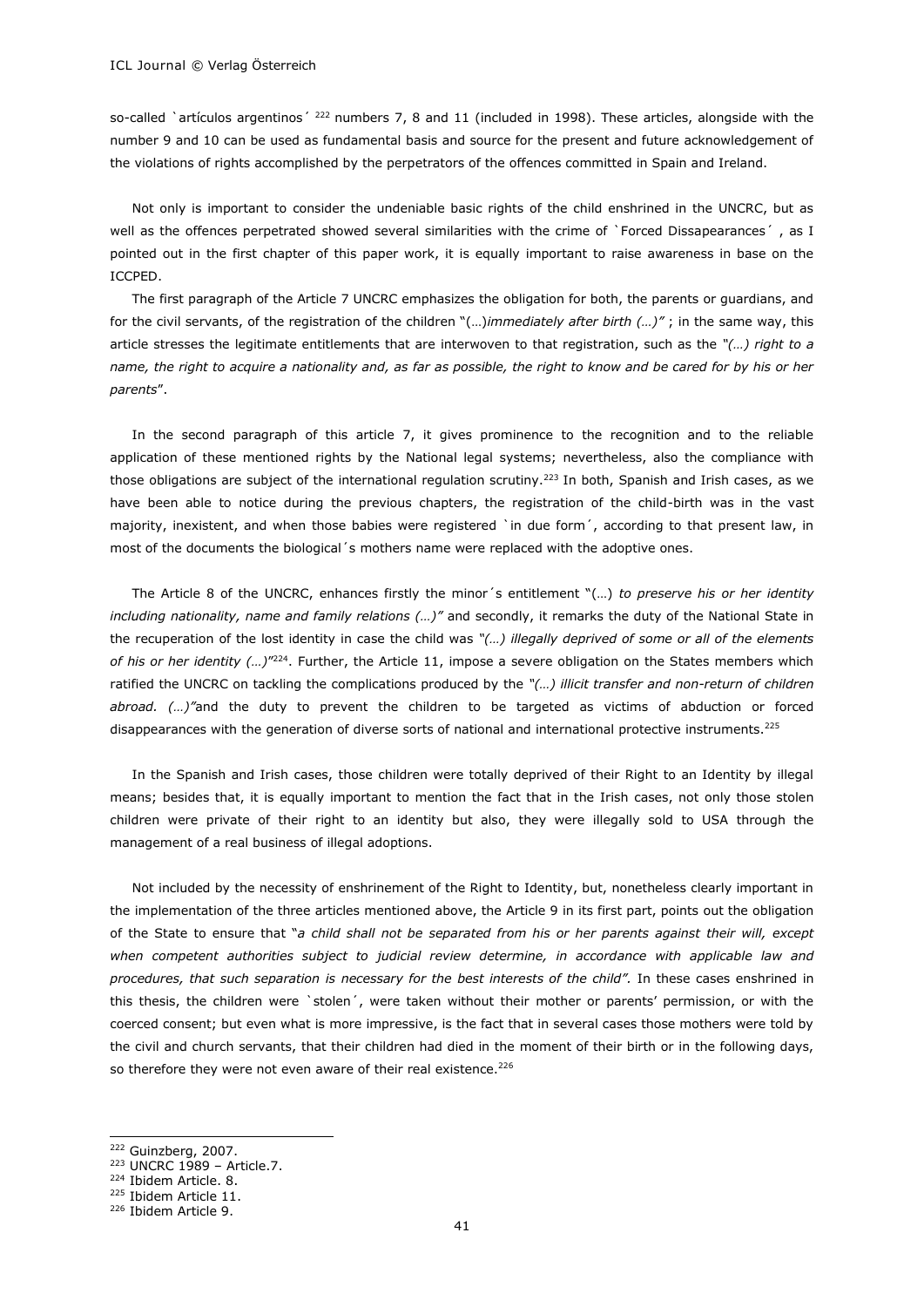#### ICL Journal © Verlag Österreich

In the third paragraph of the article 9 it is stated that *"States Parties shall respect the right of the child who is separated from one or both parents to maintain personal relations and direct contact*". For instance, in the Irish cases, the majority of the mothers were coerced and forced to sign a relinquishment of the child for adoption that included the promise to "(…) never attempt to see, interfere with or make any claim to the said child at any future time (…)"<sup>227</sup>

The last article of the UNCRC to which I am referring to in this section, is the Article 10, which highlights, alongside with the first paragraph of the article 9 above mentioned, that the State should put at the service of all the victimized children and families the necessary steps to ease their future reunification. But there are also imposed "(…) *restrictions as are prescribed by law and which are necessary to protect the national security, public order (ordre public), public health or morals or the rights and freedoms of others and are consistent with the other rights recognized in the present Convention"<sup>228</sup>*

Going through the Spanish and Irish cases aforementioned by the second and third chapter of this thesis, it is assimilable why those victims are still seeking for the addressing of Truth, Justice and Reparation, due to the fact that the violation of those rights of the child gathered in the articles 7, 8, 9, 10 and 11 of the UNCRC have not been still recognized and taken sufficiently into account.

The current domestic spheres and subsequently, the present policies adopted, as we shall keep in mind, are joining efforts in order to investigate those practices, to identify those `stolen children´ and to reunite them with their origins. The relevance of those cases in the International realm, under the scope of the security and the importance of the child welfare against any tendency that violates their basic rights, has been enshrined in the last Report of the UN Commission on the Rights of the Child of 25<sup>th</sup> February 2014 in the Concluding observations on the second periodic report of the Holy See<sup>229</sup>.

In this document it is stated that there is a need to recognize those crimes performed by the catholic congregations in which there were babies forcibly removed from their biological , mothers and urged the Vatican to assist those investigations releasing all the helpful files under their own property and to proportionate light about the actual whereabouts of those `stolen´ children.<sup>230</sup>

The former Special Rapporteur on the sale of children, child prostitution and child pornography, Najat Maalla M'jid, has stressed in the Report to the Human Rights Council at its twenty-fifth session, pursuant to Council resolutions 7/13 and 19/37 that: "Illegal adoption is also an extremely hidden phenomenon. However, a review of the situation of intercountry adoption points to heightened risks of illegal adoption due to the conjunction of various factors. Existing records suggest that there has been an increase in intercountry adoptions worldwide between 2000 and 2004, followed by a significant decrease. Demand for adoption has continued to increase, while supply decreases, creating the conditions for abuse, corruption, excessive fees amounting to the sale of children, and the illegal adoption of children. This phenomenon will require ongoing attention in coming years to ensure that adequate governance frameworks are put in place to prevent and combat illegal adoption" <sup>231</sup>

The hypothetic solutions that could bring some light to the regulation of these cases, should take into account another three-cornered situation.<sup>232</sup> Bearing in mind the considered solutions in the different Domestic spheres, there is an urgent need to find a legal framework in which the characteristics and circumstances of

ī

<sup>227</sup> Sixmith, 2009 p.52.

<sup>228</sup> UNCRC 1989 Article 10

<sup>229</sup> UNCRC CRC/C/VAT/CO/2 25 February 2014

<sup>&</sup>lt;sup>230</sup> Reuters document UNCRC 25 February 2014

<sup>231</sup> A/ HRC/ 25 / 48 UNGA p.7 of 23 December 2013.

<sup>&</sup>lt;sup>232</sup> Interview in Spanish with Prof. Alba Villanueva Fernández 16 June 2014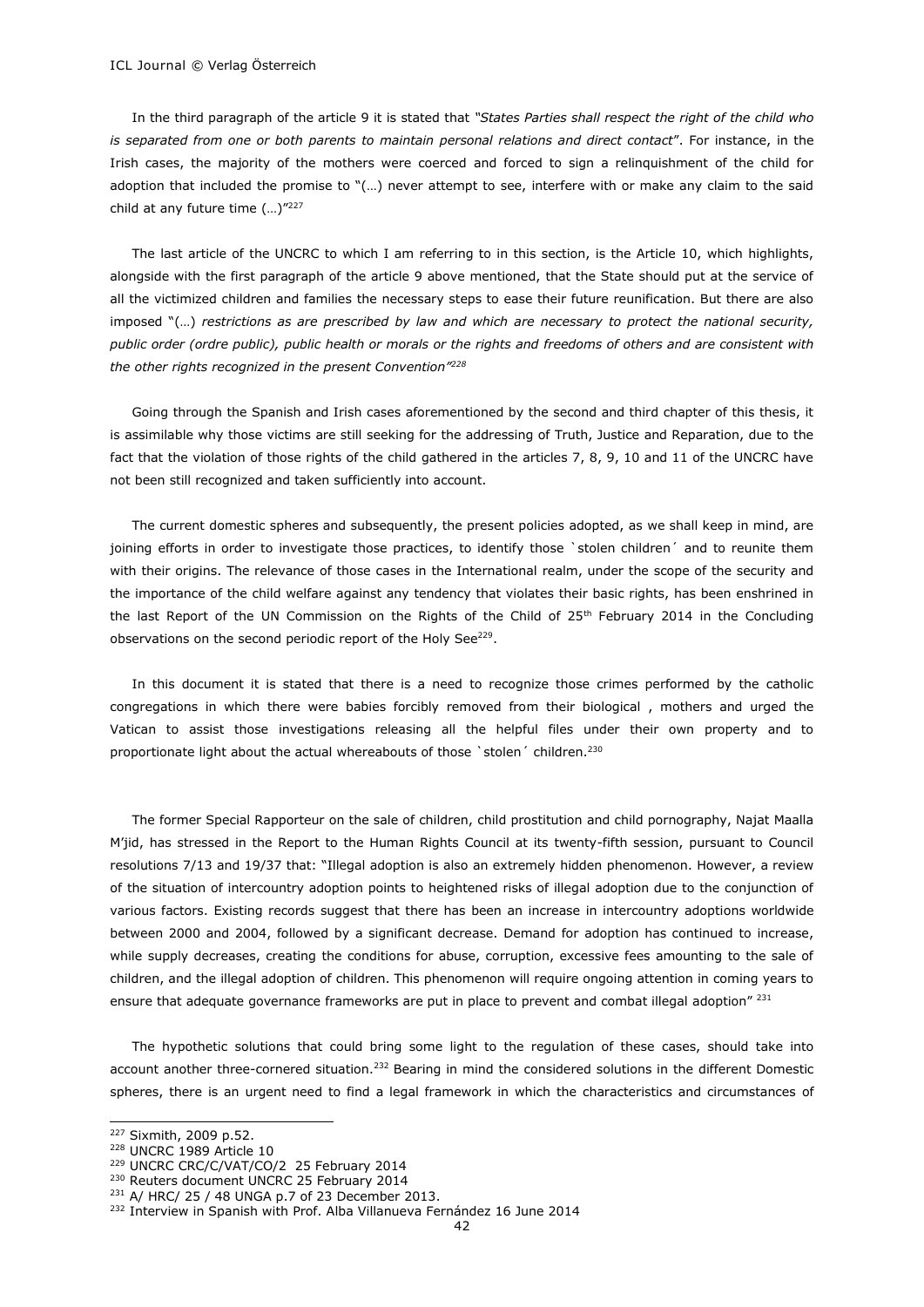both legal instruments, the Palermo´s Protocol (2000) and the Hague Convention on the Inter-Country adoptions (1993), pool resources in order to find the most suitable and approachable legal framework to categorize those cases of `stolen children´ without denature those crimes individually considered.

Considering the Domestic legislations and provisions enshrined on the UNCRC on the Right to Identity



Considering the legislation enshrined in Palermo´s Protocol about TBH

Considering the legislation enshrined in The Hague Convention on Intercountry Adoptions

**Marta Trenado Díaz** : c/ Coalición N.29 3.A 28041 Madrid ( Spain) marta\_trenado\_diaz@hotmail.com

#### **Reference List**

BOOKS AND ARTICLES (PERIODICAL REVIEWS, JOURNAL ARTICLES AND SCIENTIFIC ONES)

"2,000 Irish children were illegally adopted in US from Magdalene Laundries" IrishCentral Staff Writers. 5 February 2013. Available at [http://www.irishcentral.com/news/2000-irish-children-were-illegally-adopted-in-us-from-](http://www.irishcentral.com/news/2000-irish-children-were-illegally-adopted-in-us-from-magdalene-laundries-189789961-237563011.html) [magdalene-laundries-](http://www.irishcentral.com/news/2000-irish-children-were-illegally-adopted-in-us-from-magdalene-laundries-189789961-237563011.html)[189789961-237563011.html.](http://www.irishcentral.com/news/2000-irish-children-were-illegally-adopted-in-us-from-magdalene-laundries-189789961-237563011.html) Consulted on 18 June 2014.

Adopted Illegally Ireland. Letter to Taoiseach Enda Kenny. 19 April 2013. Available at [http://www.adoptedillegally](http://www.adoptedillegally-ireland.com/latest-news)[ireland.com/latest-news.](http://www.adoptedillegally-ireland.com/latest-news) Consulted on 20 March 2014.

Amnesty International, "Ireland: 'Tuam babies' mass grave allegations must spark urgent investigation" Press Release 5 June 2014. Available at [http://www.amnesty.org/en/for-](http://www.amnesty.org/en/for-media/press-releases/ireland-tuam-babies-mass-grave-allegations-must-spark-urgent-investigation-) [media/press-releases/ireland-tuam-babies-mass-grave-allegations-must](http://www.amnesty.org/en/for-media/press-releases/ireland-tuam-babies-mass-grave-allegations-must-spark-urgent-investigation-)[spark-urgent-](http://www.amnesty.org/en/for-media/press-releases/ireland-tuam-babies-mass-grave-allegations-must-spark-urgent-investigation-) [investigation-.](http://www.amnesty.org/en/for-media/press-releases/ireland-tuam-babies-mass-grave-allegations-must-spark-urgent-investigation-) Consulted on 17 June 2014.

Andrees, Beate. *Forced Labour and trafficking in Europe: how people are trapped in, live through and come out.* Geneva : ILO ( International Labour Organization) Working Paper 57, 2008 Available at http://www.ilo.org/sapfl/Informationresources/ILOPublications/WCMS\_090548/lan g--en/index.htm. Consulted on 20 March 2014.

Arditti, Rita; Brinton Lykes, M. *La labor de las Abuelas de Plaza de Mayo. Restitución de niños* Buenos Aires, (Abuelas de Plaza de Mayo, ed.) Eudeba,1997.

Aronowitz, Alexis. A. "Smuggling and Trafficking in Human Beings: The Phenomenon, The Markets that Drive It and the Organisations that Promote It" European Journal on Criminal Policy and Research, Volume 9, Issue 2, 163-195.

Badaloni, Piero. *Una Memoria Squilibrata: I desaparecidos e I niños robados: Le vittime innocenti del Regime Franchista.* Ariccia RM: Editori Internazionali Riuniti, 2012.

Bales, Kevin. *Ending Slavery: How We Free Today's Slaves*. University California Press 2007.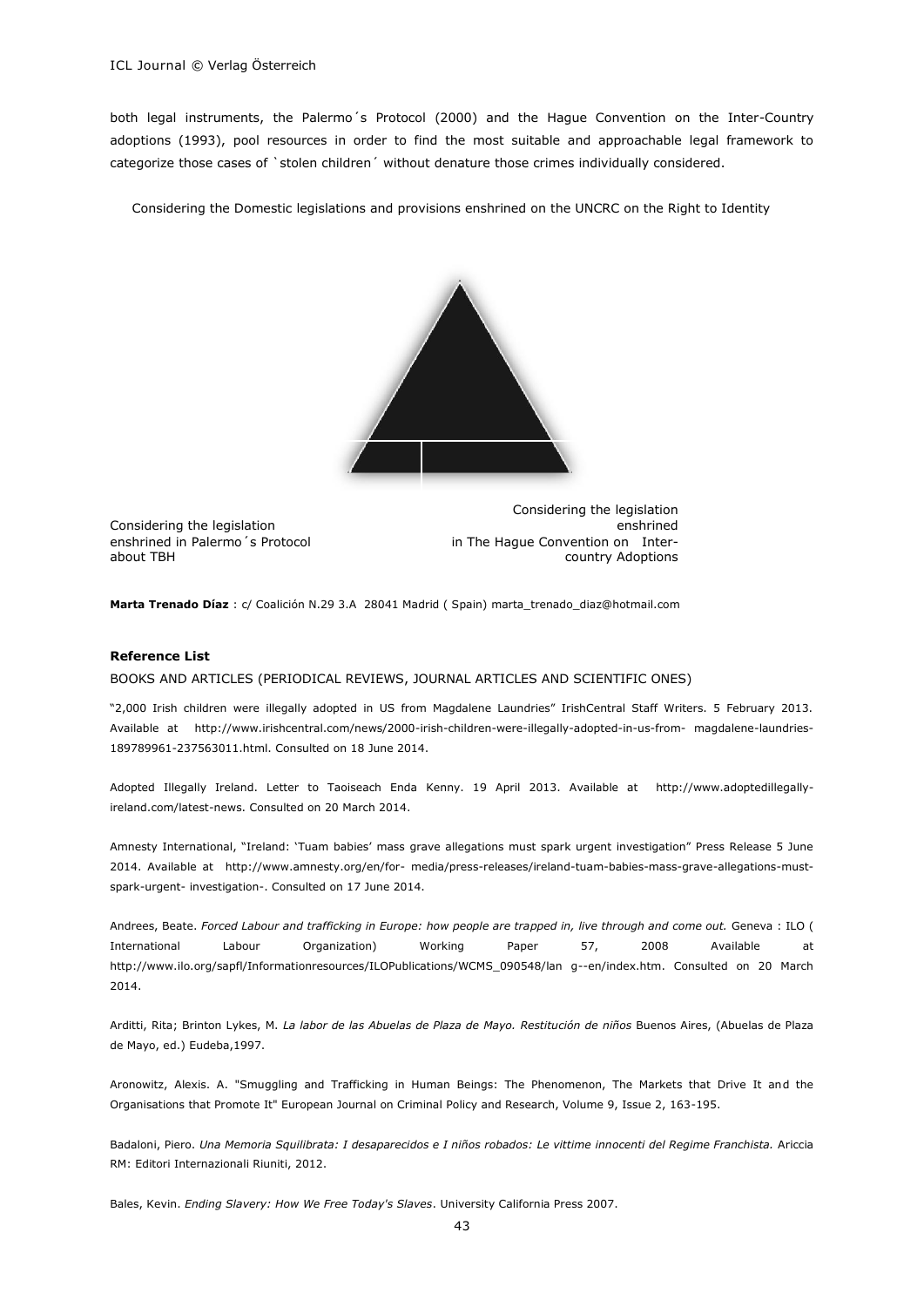Barron, J . Comentary on the case on the Courts judgment IOT v B 1998. Available at http://www.adoptionrightsalliance.com/IOT%20v%20B%201998.pdf . Consulted on 27 May 2014.

Brysk, Alison; Choi-Fitzpatrick, Austin. *From Human trafficking to human rights: reframing contemporary slavery.* Philadelphia: University of Pennsylvania Press. Pennsylvania Studies in Human Rights. 2011.

" Calls for independent investigation into Ireland's illegal adoptions" The Journal Ireland, 20 September 2013, available in http://www.thejournal.ie/illegal-adoptions-ireland-1093408-Sep2013/. Consulted on 16 May 2014.

Cardarello, A. "The right to have a family: 'legal trafficking of children', adoption and birth control in Brazil." *Anthropology & Medicine* 225-240. 2012.

Clayton, Tracy. " The Bodies Of 800 Babies Were Found In The Septic Tank Of A Former Home For Unwed Mothers In Ireland" Buzz Feed News. 3 June 2014. Available at http://www.buzzfeed.com/tracyclayton/the-bodies-of-800-babies-were-found-inthe-septic-tank-of-a. Consulted on 4 June 2014.

Contadini, Luigi " El Cuerpo y la ausencia: la obra literaria de Enrique J. Vila Torres" Universitá di Bologna, Revista Kamchatka Nº 3, pp. 119-139, 25 March 2014.

Cooper, Rachel. "The forgotten women of Ireland's Magdalene Laundries." *The Telegraph* 4 February 2013. Available at http://www.telegraph.co.uk/women/womens-life/9844412/The-forgotten-women-of-Irelands-Magdalene-Laundries.html. Consulted on 17 May 2014.

Crimmins, Carmel; Halpin, Padraic. "Adopted children fight Irish state secrecy to find parents" Reuters, OMAGH, Northern Ireland 27 February, 2014. Available at http://www.reuters.com/article/2014/02/27/us-ireland-adoption-insightidUSBREA1Q1H920140227. Consulted on 17 May 2014.

Crowley, Una, and Rob Kitchin. "Producing `decent girls´: governmentality and the moral geographies of secual conduct in Ireland ( 1922.1937)." *Gender, Place & Culture : A Journal of Feminist Geography 15 :4* , July 21: 355-372, 2008.

Cullingford, Elisabeth B. "Our nuns are not a nation: Politicizing the Convent in Irish Literature and Film." *Éire-Ireland*, Volume 41:1&2, Earrach/Samhradh / pp. 9-39, Spring/ Summer 2006.

De Sousa Mendes, Paulo. "Tráfico de pessoas ." *Revista CES Lisboa ISSN 1645-829 X nº eSP* 167-178, 2008 Dennis, Michael J. "Newly Adopted Protocols to the Convention on the Rights of the Child." *American Society of International Law Vol. 94, No. 4*, October: 789-796 , 2000 available at http://www.jstor.org/stable/2589806 . Consulted on 26 May 2014.

Diario La Ley, Nº 8316, LA LEY 120368/2014, Sección Hoy es Noticia, 22 May 2014, `La Conferencia Episcopal Española dice que colaborará con la Justicia y los afectados por casos de bebés robados´, Editorial LA LEY available at http://diariolaley.laley.es. Consulted on 23 May 2014.

Diario La Ley, Nº 8285, LA LEY 78903/2014 Sección Hoy es Noticia, 3 April 2014, `Protección de Datos no puede garantizar la información sobre niños robados´ Editorial LA LEY available at http://diariolaley.laley.es. Consulted on 23 May 2014.

Dunbar, Polly. "300,000 babies stolen from their parents - and sold for adoption: Haunting BBC documentary exposes 50-year scandal of baby trafficking by the Catholic church in Spain." *The Daily Mail UK* , 16 October 2011.available at http://www.dailymail.co.uk/news/article-2049647/BBC-documentary- exposes-50-year-scandal-baby-trafficking-Catholicchurch-Spain.html. Consulted on 20 March 2014.

Duva, Jesús; Junquera, Natalia. "Una exmonja denuncia el tráfico de niños." *El País* 27 March 2011.available at http://elpais.com/diario/2011/03/27/sociedad/1301180402\_850215.html. Consulted on 8 May 2014.

Duva, Jesús; Junquera, Natalia. *Vidas Robadas.* Madrid, Spain: Aguilar, Santillana Ediciones Generales S.L. 2011.

Esteso Poves, María José. *Niños Robados : de la represión franquista al negocio.* Madrid : Diagonal Periódico.2012.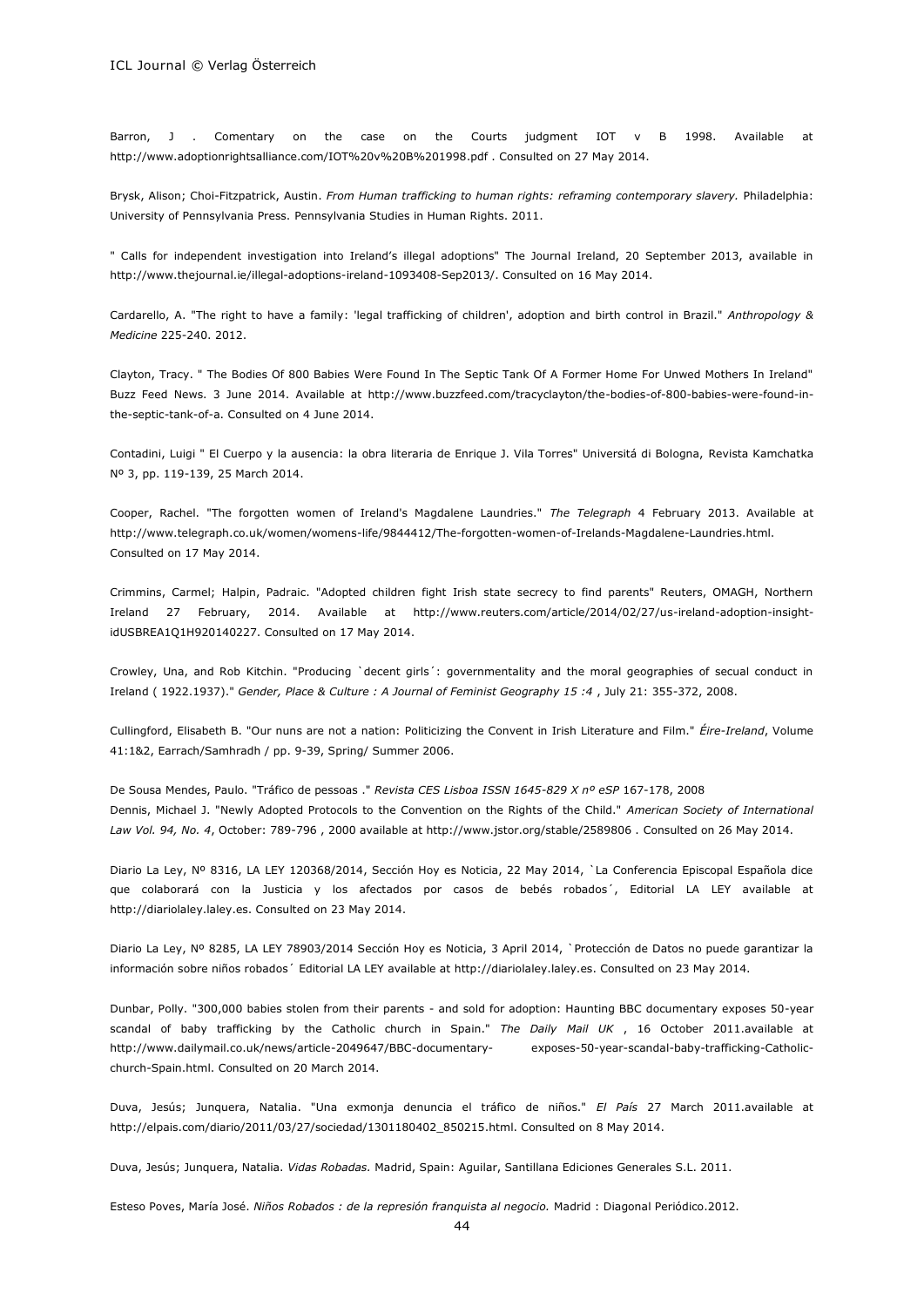" Fallece sin ser juzgada 'Sor María', imputada por el robo de bebés" Público/ EFE. 24 January 2013. Available at http://www.publico.es/actualidad/449470/fallece-sin-ser-juzgada-sor-maria-imputada-por-el-robo-de-bebes. Consulted on 3 June 2014.

Fieweger, Mary Ellen. "Stolen Children and International Adoptions." *Child Welfare* 285-291.1991.

Fitchelberg, A. *Crime without borders: An introduction to international criminal justice*. Upper Saddle River, NJ: Pearson 2008. Mentioned in Winterdyk and Reichel text in the European Journal of Criminology January 2010 vol.7 nº1,5-10, 2008.

Flynn, Mannix " The Politics of Philomena" New Independent Councillor, Pembroke South Dock, Dublin City Council, 20 October 2013. Available at http://mannixflynn.wordpress.com/2013/10/20/the-politics-of-philomena/. Consulted on 22 May 2014.

Fouce Fernández, José Guillermo. "El robo de niños en España." *El Plural/ Tribuna Libre* 2009 available at http://earchivo.uc3m.es/bitstream/handle/10016/13172/robo\_fouce\_PLURAL\_2009

.pdf?sequence=1. Consulted on 15 May 2014.

Foucault, Michel. *The History of the Sexuality Vol. 1. An Introduction.* Vintage; Reissue edition . 14 April, 1990.

Gates, Anita. "THEATER REVIEW; Mothers for a Moment, Then Cloistered Forever" The New York Times, 9 November 1999, available at http://www.nytimes.com/1999/11/09/theater/theater-review-mothers-for-a-moment-then-cloistered-forever.html. Consulted on 25 March 2014.

González Duro, *Los psiquiatras de Franco: los rojos no estaban locos.* Barcelona, Ediciones Península, 2008.

González García, Roberto. " El escándalo de los bebés robados en España." *Suite 101*, 14 March 2011. Available at http://sites.middlebury.edu/span220bc/files/2012/11/El-esca%CC%81ndalo-de-los-bebe%CC%81s-robados-en-Espan%CC%83a-Suite101.net\_.pdf. Consulted on 12 May 2014.

Goulding, June. *The Light in the Window.* Ireland: Poolbeg Press Ltd.1998.

Graff, E. "Hijos de la Mentira." *AIBA ASSOCIACIÓ ILLES BALEARS D'ADOPCIONS.*

December- January.2009. http://www.aiba.cat/www.aiba.cat/Noticies\_generals\_1\_files/Hijos%20de%20la%2 0mentira.pdf. Consulted 25 March 2014.

Graff, E.J. "International Adoption or Child Trafficking?" *The American Prospect* 6 January 2012. Available at http://prospect.org/article/international-adoption-or-child-trafficking. Consulted on 30 April 2014.

Guede, Araceli. ""Siempre sospeché que me habían mentido"." *El País, Sociedad* 2 November 2012. Available at http://sociedad.elpais.com/sociedad/2012/11/02/actualidad/1351859918\_350686.ht ml. Consulted on 25 March 2014.

Guinzberg, Victoria. "Abuelas de Plaza de Mayo: 30 años de lucha" 30 September 2007.

Inglis, Tom. *Truth, Power and Lies: Irish society and the case of the Kerry Babies.* Dublin: Dublin University College Press.2003.

Internationalist, Radio New. "Trafficked." *New Internationalist Blog : People, ideas and action for global justice.* September 2007.available at http://newint.org/blog/radio/2007/09/19/trafficked/. Consulted on 30 April 2014.

Jani, Nairruti. "Analyzing Legal paradoxes in anti-trafficking policies." *Journal of Comparative social welfare volume 26* 27-42 2010 available at http://www.tandfonline.com/doi/abs/10.1080/17486830903190004#.U74uZ\_nUaB w. Consulted on 5 March 2014.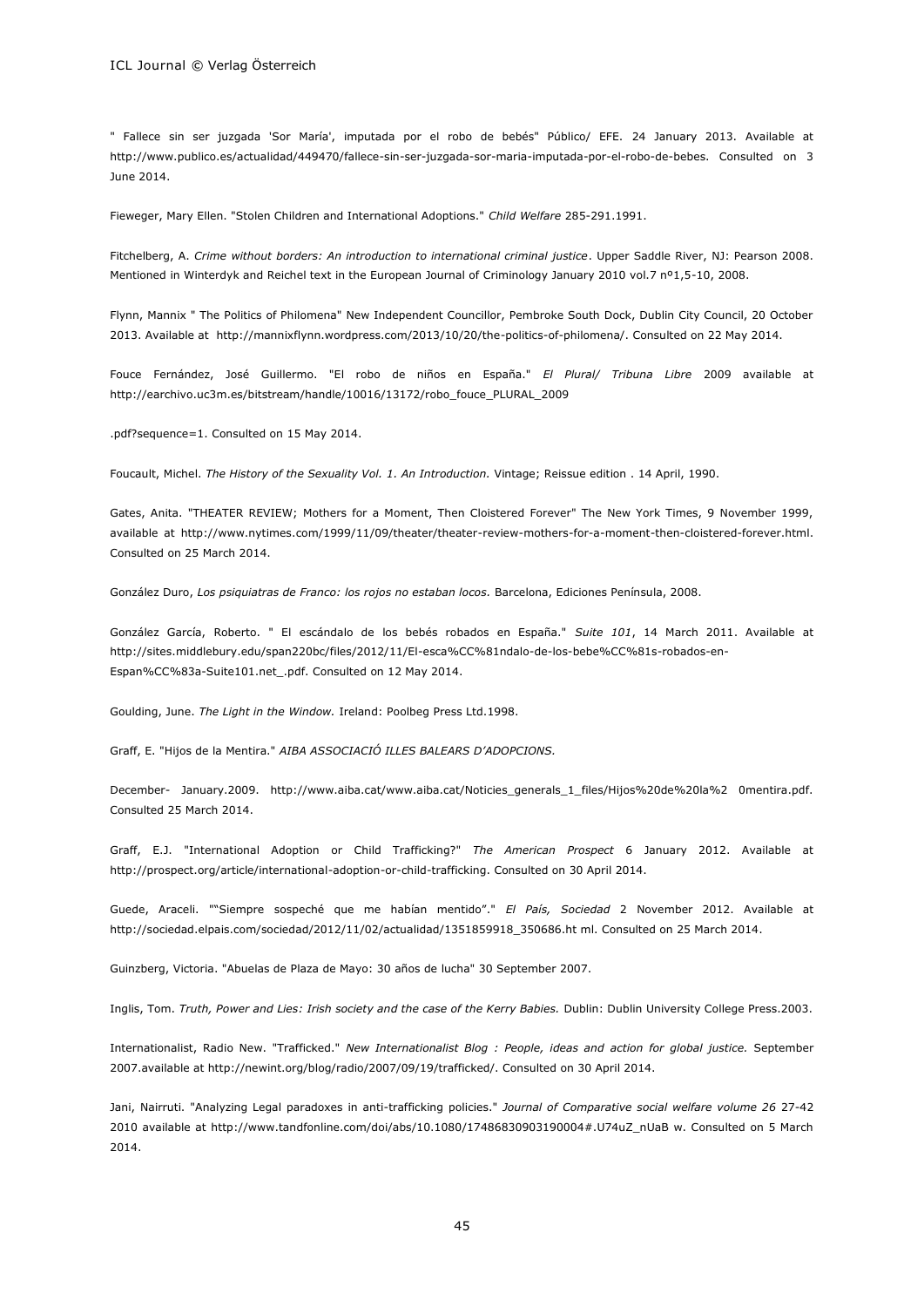Jones, Abbei. "2,000 Babies Left Their Moms In Ireland" Special to Tribune, mentioning Helen Scott, a spokeswoman for the Adoptive Parents Association, The Chicago Tribune, 7 April 1996. Available at http://articles.chicagotribune.com/1996-04- 07/features/9604070268\_1\_adoptive-parents-birth-mothers-unwed. Consulted on 3 March 2014.

Jones, Arthur. "Ireland´s struggle to become a `mature society´." *National Catholic Reporter* 14., 11 October 2011.

Joyce, Kathryn. *The Child Catchers : Evangelical and the fake-orphan racket.* New York: PublicAffairs, 2013.

Junquera, Natalia. ""Recé para que no muriera; quería verla derrumbarse y confesar"." *El País. 24 January 2013* available at http://sociedad.elpais.com/sociedad/2013/01/24/actualidad/1359013050\_505509.ht ml. Consulted on 3 March 2014.

Junquera, Natalia. "1.500 casos, tres tumbas vacías y ningún imputado por robar bebés." *El País, Sociedad* 27 January 2012, available at http://sociedad.elpais.com/sociedad/2012/01/26/actualidad/1327607586\_304898.ht ml. Consulted on 3 March 2014.

Kenny, Mary. "Revisiting the illegal adoption case" The Irish Catholic, 26 September 2013, available at http://www.irishcatholic.ie/article/revisiting-illegal-adoption-case. Consulted on 17 May 2014.

"Kevin Rudd's national apology to Stolen Generations" News Australia, 13 February 2008, available at http://www.news.com.au/national/pm-moves-to-heal-the-nation/story-e6frfkw9-1111115539560. Consulted on 20 May 2014.

King, Gilbert. *Woman, child for sale: the new slave trade in the 21st century.* New York: Chamberlain Bros.,2004.

Klotz, Frieda. "Irish-American activists pressure government over Magdalene Laundries." *Irish Central* 15 October 2009 .Available at http://www.irishcentral.com/news/irish-american-activists-pressure-government -over-laundries-64420237- 237664811.html?page=1. Consulted 17 May 2014.

"La plataforma de niños robados crea una web para localizar a sus familiares." *Europa Press, El Mundo* 20 March 2012. Available at http://www.elmundo.es/elmundo/2012/03/20/espana/1332239940.html. Consulted on 3 March 2014.

Lazzara, Michael J. "Kidnapped Memories: Argentina´s Stolen Children Tell Their

Stories." *Journal of Human Rights 12:3* , August 24: 319-332, DOI: 10.1080/14754835.2013.812420, 2013.

Lee, Maggie. *Trafficking and global crime control.* Los Angeles: Sage publications, 2010.

Lewis, Jane E. *Lone Mothers in European Welfare Regimes: Shifting Policy Logics.* Jessica Kingsley Publishers. 1997.

Loftus, Belinda. "Images for Sale: Government and Security Advertising in Northern Ireland 1968- 1978." *Oxford Journals , Oxford University Press, Oxford Art Journal, Vol. 3, No. 2, Propaganda*, October : 70-80, 1980, available at http://www.jstor.org/stable/1360221. Consulted: 26 May 2014.

López Arnal, Salvador. Entrevista a Miguel Ángel Rodríguez Arias, Desaparecidos del franquismo, trato inhumano a las familias e impunidad.Papeles de relaciones ecosociales y cambio global, Nº 108, pp. 133-143, 2009.

López López, Pedro. " El derecho a saber y la aberrante historia de España". Rebelión. 20 January 2010. Available at http://www.rebelion.org/noticia.php?id=99531. Consulted 5 July 2014.

Luddy, M. "Moral rescue and unmarried mothers in Ireland in the 1920s." *Women´s Studies : An Interdisciplinary Journal 30 no 6* 797-817.2001.

Martos Nuñez, Juan Antonio. "El delito de la trata de seres humanos : Análisis del Artículo 177 BIS del Código Penal." *Estudios Penales y Criminológicos, vol. XXXII . ISSN 1137-7550*, December: 97-130, 2012.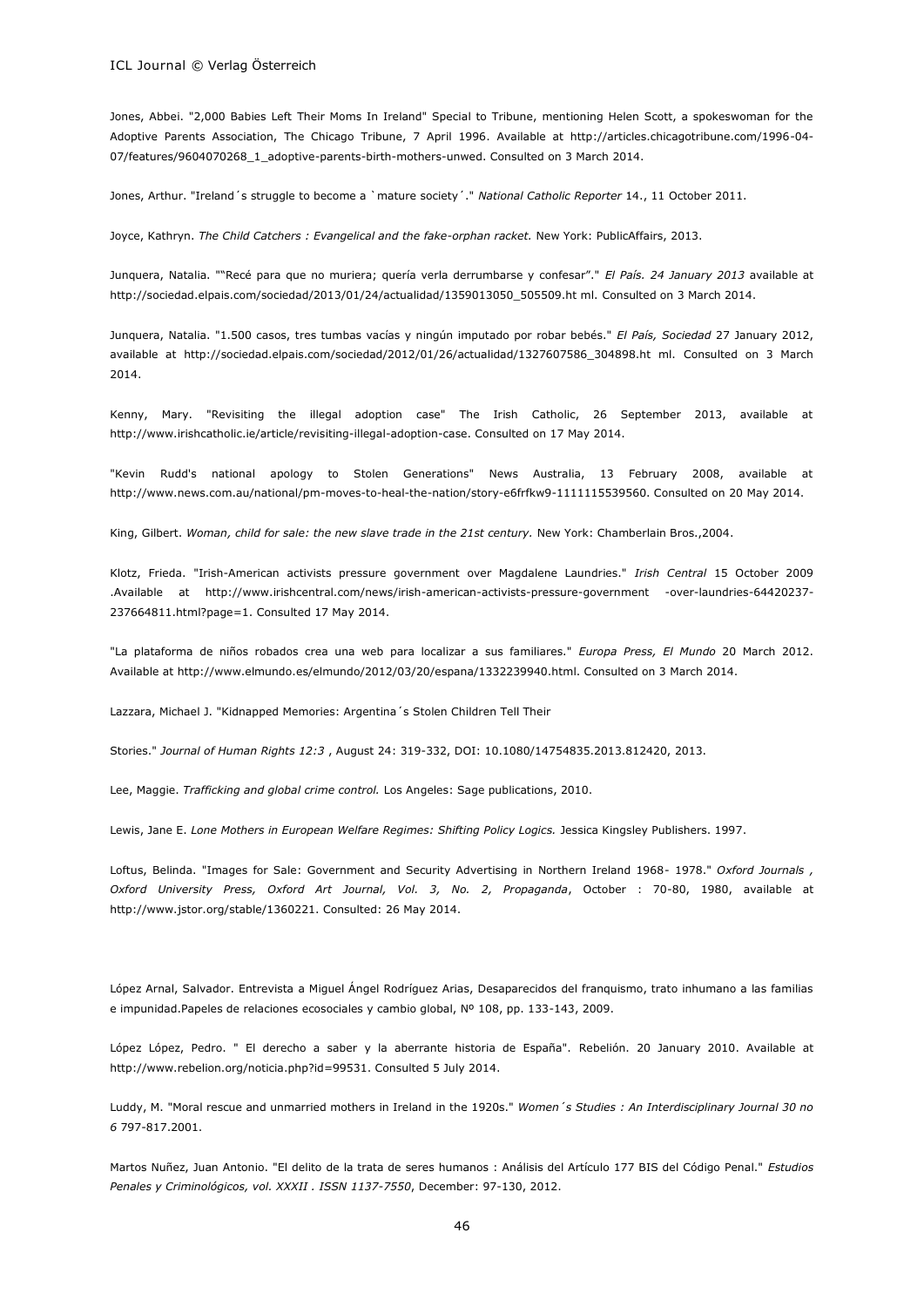McCoy, Terrence. "Grave holds 800 babies born out of wedlock in Ireland" Pittsburgh Post-Gazette, 3 June 2014. Available at http://www.post-gazette.com/news/world/2014/06/04/Mass-grave-for-Irish-babies-born-out-of-wedlock-draws-scrutiny-Graveholds-800-babies-born-out- of-wedlock-in-Ireland/stories/201406040062. Consulted 17 June 2014.

Milotte, Mike. *Banished Babies : the Secret History of Ireland´s Baby Export Business.*

Dublin, Ireland: New Island, 2012.

Moffet, Dan. "How one `banished baby´ found his Irish mother ." *Pittsburgh Post- Gazzette* 31 December 1998, available at http://news.google.com/newspapers?nid=1129&dat=19981231&id=mdBRAAAAIB AJ&sjid=km8DAAAAIBAJ&pg=6734,5544988.

Montero, Luis Miguel. "Demasiadas vidas robadas" Crónicas de archivo. 26 May 2012. Available at http://blogs.interviu.es/cronicasdearchivo/2012/05/26/demasiadas-vidas-robadas/. Consulted on 3 March 2014.

Murphy, Sean D. *Contemporary practice of the United States Relating to International Law*

92 AJIL pp.734, 735. 1998.

Ngozi Ezeilo, Joy, Special Rapporteur on trafficking in persons, especially women and children. 20 September 2013 Rome, Italy. "UN Special Rapporteur urges Italy to "rekindle its fight to end human trafficking"." *OHCHR Independent Expert* available at http://www.ohchr.org/EN/NewsEvents/Pages/DisplayNews.aspx?NewsID=13762& LangID=E. Consulted on 3 May 2014. "Nuns Caugh Trafficking with thousand of babies from Ireland to USA." *Are your children protected.org* 30 May 2013. Available at http://www.vaticancrimes.us/2013/05/nuns-caught-trafficking-thousands-of.html. Consulted on 20 March 2014.

O´Brien, Valerie. "Adopt an open approach to historic secret: Irish-American child legacy needs state help to unravel." *The Sunday Times, 17 November 2013. A*vailable at http://www.thesundaytimes.co.uk/sto/news/ireland/article1341254.ece. Consulted on 17 June 2014.

O´Conell Davidson, Julia. "Telling tales : child migration and child trafficking." *CHIABU, Child Abuse and Neglect, University of Nottingham* 1069-79 , 2013, available at http://www.academia.edu/5182566/Telling\_Tales\_Child\_Migration\_and\_Child\_Tra fficking\_Stories\_of\_trafficking\_obscure\_the\_realities\_for\_migrant\_children. Consulted on 3 May 2014.

O´Fátharta, Conall. "Denying adoption records 'horrific'" The Irish Examiner, 18 February 2014. Available at http://www.irishexaminer.com/ireland/denying-adoption-records-horrific-259130.html. Consulted on 17 June 2014.

O´Fátharta, Conall. " Illegal adoptions: Exposing the pain of one of Ireland's hidden scandals" The Irish Examiner, 30 June 2014. Available at : http://www.irishexaminer.com/ireland/illegal-adoptions-exposing-the-pain-of-one-of- irelands-hiddenscandals-273840.html#.U7GNF8O8\_OQ.twitter. Consulted on 1 July 2014.

O´Gorman, Colm. *Beyond belief. Ireland* Hodder & Stoughton Paperbacks 2010.

O´ Meara, Rachel. Posted Poem by Paula McCudden in Facebook page Justice for Magdelenes. Available at https://www.facebook.com/groups/justiceformagdalenes/?fref=ts. Consulted on 1 July 2014.

O'Sullivan, Claire; Ó Fátharta, Conall. "Authority admits thousand of adoption illegal." *The Irish Examiner* 7 July 2014. Available at http://www.irishexaminer.com/ireland/authority-admits-thousands-of-adoptions-illegal-274574.html. Consulted on 8 July 2014.

Odette Canivell, Maria. *Review: "Los renglones torcidos de Dios" (God's Crooked Penmanship)*. Vida Universitaria. Guatemala, GTM: Editorial Universidad Rafael Landivar, 1982.

Pearce, Jenny J.; Hynes, Patricia; Bovarnick, Silvie *Trafficked Young People: Breaking the Wall of Silence* United Kingdom, Taylor Francis Ltd, 2013.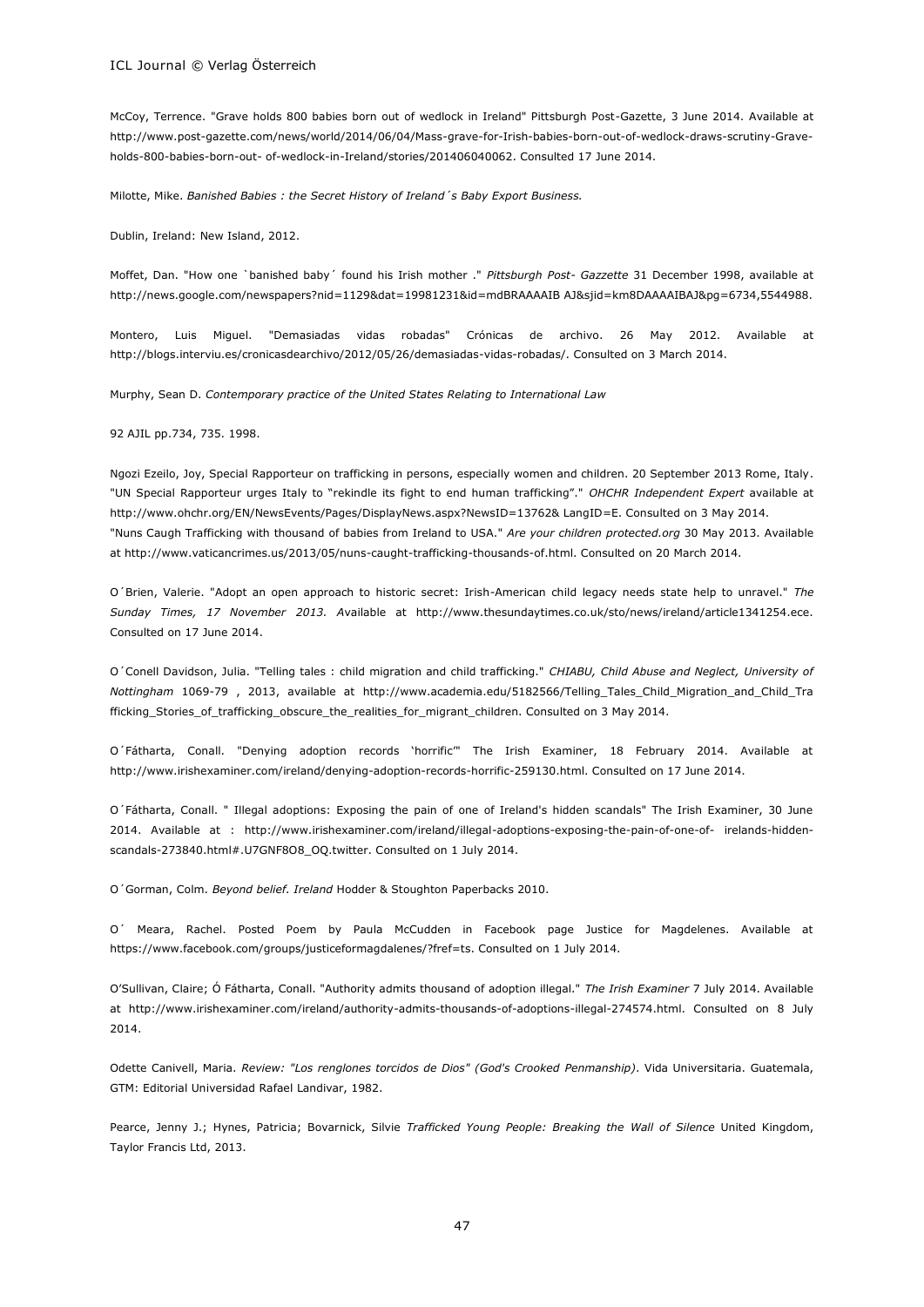Pollack, Sorcha. "Magdalene Laundries: Irish Report Exposes a National Shame." *World.time.* February 7, 2013. Available at http://world.time.com/2013/02/07/the-magdalene-laundries-irish-report-exposes-a-national-shame/. Consulted on 17 May 2014.

Pollack, Sorcha. "Government urged to release secret adoption files " The Irish Times, 23 January 2014. Available at http://www.irishtimes.com/news/social-affairs/government-urged-to-release-secret-adoption-files-1.1665404. Consulted on 3 March 2014.

Quílez, Raquel. n.d. "Familias ficticias, vidas robadas." *El Mundo / Especiales* available at http://www.elmundo.es/especiales/2010/09/espana/ninos\_robados/vidas\_ficcion.ht ml. Consulted on 17 June 2014.

Raftery, Mary."Ireland´s Magdalene Laundries scandal must be laid to rest." *The Guardian.* June 8, 2011. Available at http://www.theguardian.com/commentisfree/2011/jun/08/irealnd-magdalene-laundries-scandal-un. Consulted on 3 May 2014.

Raftery, Mary; O´Sullivan, Eoin. *Suffer the Little Children : The Inside Story of Ireland Industrial Schools .* Dublin, Ireland : New Island Books,1999.

Rao, Smriti; Presenti, Christina. "Understanding Human Trafficking Origin: A Cross - Country Empirical Analysis." *Feminist Economics; Special Issue Gender and International Migration Volume 18 issue 2* 231-263, 2012.

Righs, FRA European Union Agency for the Fundamental. July 2009 . "Child Trafficking in the EU - Challenges, perspectives and good practices." http://fra.europa.eu/en/publication/2009/child-trafficking-eu-challenges-perspectives-and-good-practices. Consulted on 3 March 2014.

" Ritrovamento shock in Irlanda: scoperta una fossa con i corpi di 800 bambini" Attualitá Irlandando, 4 June 2014 available at http://www.irlandando.it/17181-ritrovamento-shock-in-irlanda-scoperta-una-fossa-con-i-corpi-di-800-bambini/. Consulted on 17 June 2014.

Rodríguez Arias, Miguel A. "70 aniversario de la ley de desapariciones infantiles de Franco" Nueva Tribuna, 4 December 2011. Available at http://www.nuevatribuna.es/articulo/sociedad/70-aniversario-de-la-ley-de-desaparicionesinfantiles/20111204225601066953.html. Consulted on 3 March 2014.

Ruzik, Anna. "Research Note Adoption in the European Union." *Centre for Social and Economic Research (CASE)* 1-22 ,2008.

Sawyer, Sidonie. "The True Scandal of the Magdalene Laundries ." *The Huffington Post.* 30 December , 2013. Available at http://www.huffingtonpost.com/sidonie-sawyer/-the-true-scandal-of-the-\_b\_4509415.html. Consulted 30 April 2014.

Serra, Carlos; Macamo, Elísio. *Tatá papá, tatá mamá : ( tráfico de menores em Moçambique).* Imprensa Universitária, 2006.

Siegal, Erin. *Finding Fernanda* : *Two Mothers, One Child, and a Cross-Border Search for Truth.*Beacon Press 15 May, 2012.

Silver Spring, MD; Coday, Dennis. "World : Nuns apologize for Irish Laundries." *National Catholic Reporter* 6. 2003.

Sixmith, Martin. *The Lost Child of Philomena Lee.* London/Basingstoke/ Oxford: Macmillan, 2009.

Sixmith, Martin. "I thought I'd seen it all. Then I found nuns´ secret grave for 800 babies" Daily Mail Online News. 7-8 June 2014. Available at http://www.dailymail.co.uk/news/article-2651484/I-thought-Id-seen-Philomena-And-I-nuns-secret-grave-800-babies-By-Martin-Sixsmith-exposed-Sisters-sold-children-fallen-girls.html#ixzz37OMjlG93. Consulted on 1 July 2014.

Smith, James M. *Ireland's Magdalen Laundries and the Nation's Architecture of*

*Containment.* Manchester, U.K: Manchester University Press, 2008.

Smolin, David M. "Intercountry adoptions as child trafficking." *Valparaiso University Law Review, The Berkeley Electronic Press*, Winter: 281-325 2004, available at http://scholar.valpo.edu/vulr/vol39/iss2/1. Consulted 30 April 2014.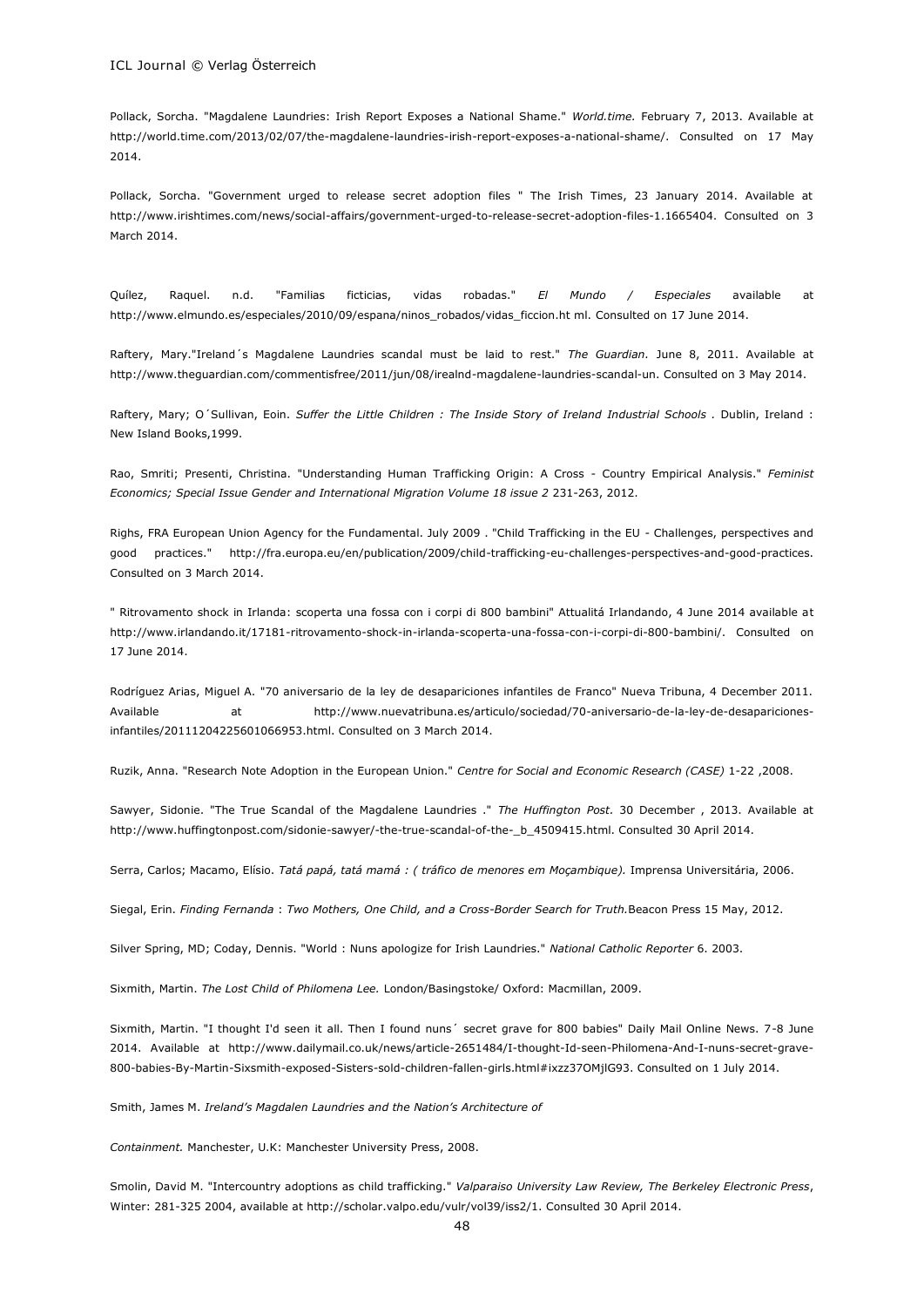Smolin, David M. "Child Laundering As Exploitation: Applying Anti -Trafficking Norms to Intercountry Adoption Under the Coming Hague Regime" ExpressO, 2007,Available at: http://works.bepress.com/david\_smolin/4. Consulted 30 April 2014.

"The Spanish civil war: Bones of Contention" The Economist, Madrid, 25 September 2008. Available at http://www.economist.com/node/12304721. Consulted on 20 May 2014.

Torres Fernández, María Elena. "El tráfico de niños para su adopción ilegal" Madrid, Spain, Dykinson S.L. 2003. Available at : http://f3.tiera.ru/1/genesis/575-579/579000/0bc02f466ef05c29e891e6f4c52b193c. Consulted on 4 June 2014.

Tremlett, Giles . " Victims of Spanish 'stolen babies network' call for investigation" The Guardian 27 January 2011. Available at http://www.theguardian.com/world/2011/jan/27/spain-alleged-stolen-babies-network. Consulted on 20 March 2014.

Unclassified, State Government. *FACT SHEET: Distinctions between Human Smuggling and Human Trafficking.* United States: Human Smuggling and Trafficking Center.2006.

Unknown. " Sexualising emigration: discourses of Irish female emigration in the 1930´s ."

*Women´s Studies International Forum 25, no 1* 51-65, 2002.

Vallejo-Nájera, Antonio. *Eugenesia de la Hispanidad y Regeneración de la raza.* Burgos, Spain, 1937.

Van Bueren, Geraldine, and Council of Europe. *Child rights in Europe: convergence and divergence in judicial protection (Europeans and their rights).* Council of Europe; Europeans and their rights edition.2008.

Vélez Mariconde, Derecho Procesal Penal, tomo II, Ed. Marcos Lerner Editora Córdoba SRL, 3º Ed., 2º Reimpresión, 1986, p. 22, cited by Diccionario legal available at http://www.significadolegal.com/2009/06/que-significa-el-principio-nulla-poena.html Consulted on 4 June 2014.

Vila Torres, Enrique J. *Historias Robadas.* Madrid, Spain: Ediciones Temas de Hoy, Planeta Madrid S.A.2011

Vila Torres, Enrique.J. *Bastardos.* Spain: ArcoPress Producciones S.L. 2010.

Vinyes, Richard; Armengou, Montse; Belis, Ricard *Los niños perdidos del franquismo* Barcelona, Debolsillo, 2003.

White, Victoria " Ireland's generation of stolen children deserve to know who they are" The Irish Examiner, 7 November 2013. Available at http://www.irishexaminer.com/viewpoints/columnists/victoria-white/irelands-generation-of-stolen-childrendeserve-to-know-who-they-are-248731.html. Consulted on 20 March 2014.

Winterdyk, John; and Perrin, Benjamin; Reichel, Philip *Human Trafficking : exploring the international nature, concerns, and complexities.* Boca Raton: CRC Press. 2012. Consulted on 3 March 2014.

#### LEGAL INSTRUMENTS

Adoption Policy in Ireland available at [http://www.adoptionpolicy.org/pdf/eu-ireland.pdf.](http://www.adoptionpolicy.org/pdf/eu-ireland.pdf) Consulted on 20 May 2014.

Amnesty International, "Truth, Justice and Reparation: Establishing an Effective Truth Commission" POL 30/009/2007, 11 June 2007, available at<http://www.amnesty.org/en/library/info/POL30/009/2007/en> consulted on 16 June 2014.

Amnesty International " El tiempo pasa, la impunidad permanence: La jurisdicción universal, una herramienta contra la impunidad para las víctimas de la Guerra Civil y el franquismo en España" June 2013. Available

at [https://www.es.amnesty.org/uploads/media/AIEl\\_tiempo\\_pasa\\_\\_la\\_impunidad\\_permane](https://www.es.amnesty.org/uploads/media/AIEl_tiempo_pasa__la_impunidad_permanece._Resumen_ejecutivo.pdf) [ce.\\_Resumen\\_ejecutivo.pdf.](https://www.es.amnesty.org/uploads/media/AIEl_tiempo_pasa__la_impunidad_permanece._Resumen_ejecutivo.pdf) Consulted on 25 March 2014.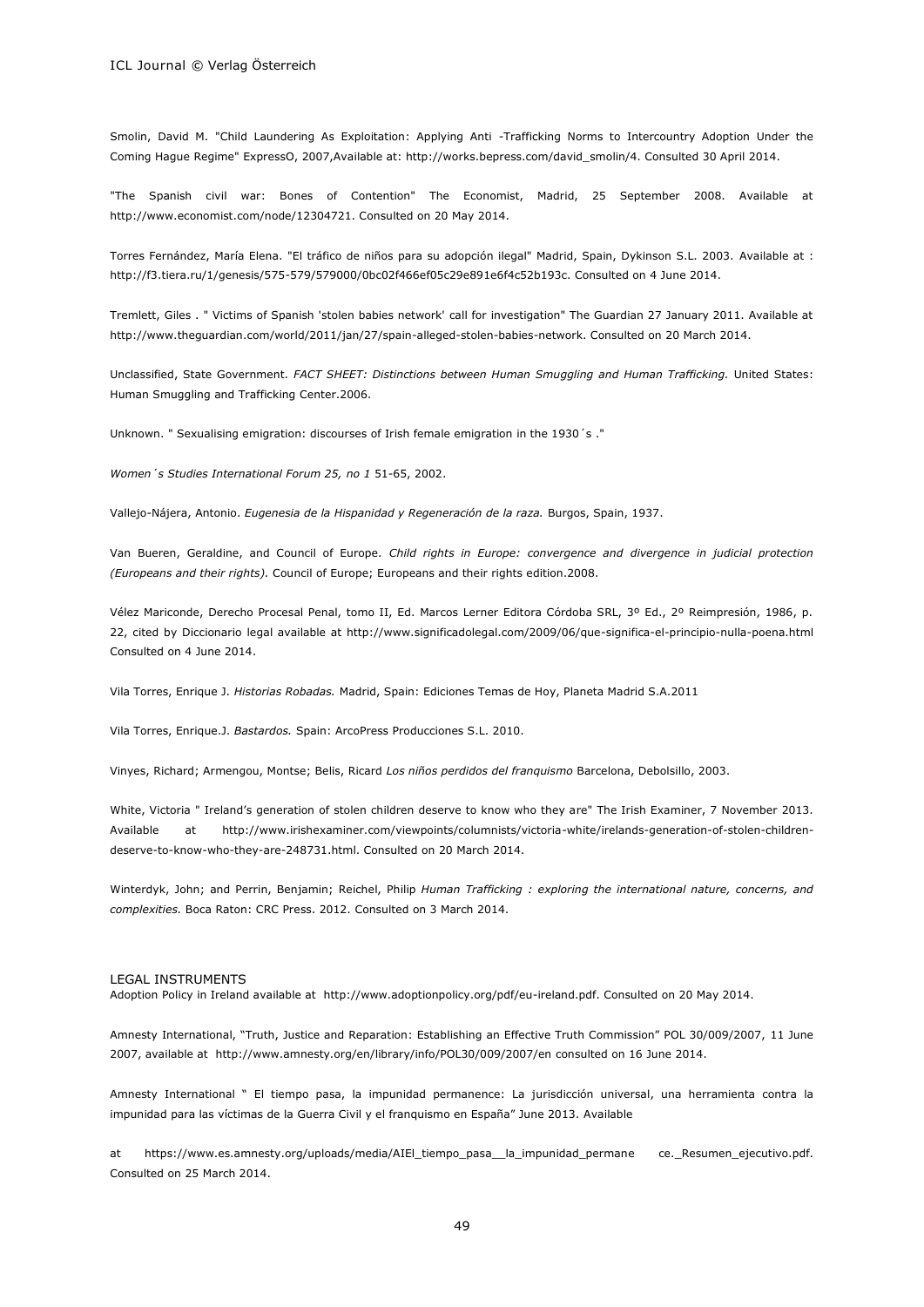Adoption Rights Alliance Protocol for "Framework for the Provision of a National Information & Tracing Service" 20 November 2007 available at<http://www.adoptionrightsalliance.com/I&T%20Protocols%20Final%20Nov%2007.pdf> . Consulted on 20 May 2014.

Convention on Protection of Children and Co-operation in Respect of Intercountry Adoption, The Hague Convention. 29 May 1993. Available http://www.hcch.net/index\_en.php?act=conventions.text&cid=69. Consulted on 3 May 2014.

Committee on the Rights of the Child, Concluding observations on the second periodic report of the Holy See\*CRC/C/VAT/CO/2, 25 February 2014 available at [http://tbinternet.ohchr.org/Treaties/CRC/Shared%20Documents/VAT/CRC\\_C\\_VAT\\_CO\\_2](http://tbinternet.ohchr.org/Treaties/CRC/Shared%20Documents/VAT/CRC_C_VAT_CO_2_16302_E.pdf)  [\\_16302\\_E.pdf.](http://tbinternet.ohchr.org/Treaties/CRC/Shared%20Documents/VAT/CRC_C_VAT_CO_2_16302_E.pdf) Consulted on 20 March 2014.

Council of Europe Convention on Action against trafficking in Human Beings. 2005 Available at [http://conventions.coe.int/Treaty/en/Treaties/Html/197.htm.](http://conventions.coe.int/Treaty/en/Treaties/Html/197.htm) Consulted on 3 March 2014.

European Parliament and Council, Directive 2011/ 36/UE, on preventing and combating trafficking in human beings and protecting its victims, and replacing Council Framework Decision 2002/629/JHA of 5 April

2011, [http://europa.eu/legislation\\_summaries/justice\\_freedom\\_security/fight\\_against\\_traffi](http://europa.eu/legislation_summaries/justice_freedom_security/fight_against_trafficking_in_human_beings/jl0058_en.htm)  [cking\\_in\\_human\\_beings/jl0058\\_en.htm.](http://europa.eu/legislation_summaries/justice_freedom_security/fight_against_trafficking_in_human_beings/jl0058_en.htm) Consulted on 3 March 2014.

European Council Resolution 1736 in 17 March 2006. Available at [www.refworld.com.](http://www.refworld.com/) Consulted on 3 March 2014.

EU Serious and Organised Crime Threat Assesment ( SOCTA) 19 March 2013. Available at [https://www.europol.europa.eu/content/eu-serious-and-organised-crime-threat-](https://www.europol.europa.eu/content/eu-serious-and-organised-crime-threat-assessment-socta) [assessment-socta.](https://www.europol.europa.eu/content/eu-serious-and-organised-crime-threat-assessment-socta) Consulted on 20 March 2014.

Flanagan, Charlie. Minister of Child and Youth Affaires of Ireland Statement by the Minister for Children & Youth Affairs Update on Mother & Baby Home Commission of Investigation 1 July 2014. Available at[: http://dcya.gov.ie/viewdoc.asp?DocID=3211&ad=1.](http://dcya.gov.ie/viewdoc.asp?DocID=3211&ad=1) Consulted on 2 July 2014.

FRA, Report on Child Trafficking in the EU - Challenges, perspectives and good practices, July 2009 available at [http://fra.europa.eu/sites/default/files/fra\\_uploads/529-](http://fra.europa.eu/sites/default/files/fra_uploads/529-Pub_Child_Trafficking_09_en.pdf) [Pub\\_Child\\_Trafficking\\_09\\_en.pdf.](http://fra.europa.eu/sites/default/files/fra_uploads/529-Pub_Child_Trafficking_09_en.pdf) Consulted on 3 March 2014.

H.O. -v- Refugees Appeals Tribunal & ors High Court, 21 March 2014, 2014 IEHC 144 available at [http://www.bailii.org/ie/cases/IEHC/2014/H144.html.](http://www.bailii.org/ie/cases/IEHC/2014/H144.html) Consulted 17 May 2014.

IHRC, Irish Human Rights Commission, Assessment of the Human Rights Issues Arising in relation to the "Magdalen Laundries" November 2010, available at [http://www.ihrc.ie/download/pdf/ihrc\\_assessment\\_of\\_the\\_human\\_rights\\_issues\\_arising\\_in](http://www.ihrc.ie/download/pdf/ihrc_assessment_of_the_human_rights_issues_arising_in_relation_to_the_magdalen_laundries_nov_2010.pdf)  [\\_relation\\_to\\_the\\_magdalen\\_laundries\\_nov\\_2010.pdf.](http://www.ihrc.ie/download/pdf/ihrc_assessment_of_the_human_rights_issues_arising_in_relation_to_the_magdalen_laundries_nov_2010.pdf) Consulted on 25 March 2014.

`Illegitimate Children (affiliation orders) Act´ in 1930. Irish Statute Book. Available at http://www.irishstatutebook.ie/1930/en/act/pub/0017/index.html Consulted on 3 May 2014.

International Convention for the Protection of All persons from Enforced Dissapearances 20 December 2006

McAleese Report. Report of the Inter-Departmental Committee to establish the facts of State involvement with the Magdalen Laundries Department of Justice and Equality Available at [http://www.justice.ie/en/JELR/Pages/MagdalenRpt2013.](http://www.justice.ie/en/JELR/Pages/MagdalenRpt2013) Consulted on 22 May 2014.

McF v G & G, The Sacred Adoption Society & Anor Irish High Court 1983 3 ILRM 228 (HC) and S v EHB, Irish High Court February 1979. Overview of the Irish Adoption Law. [http://www.adoptionpolicy.org/pdf/eu-ireland.pdf.](http://www.adoptionpolicy.org/pdf/eu-ireland.pdf) Consulted 20 May 2014.

Non- Fatal Offences Against the Person Act 1997, Irish Statute Book, available

at<http://www.irishstatutebook.ie/1997/en/act/pub/0026/> Consulted on 8 April 2014.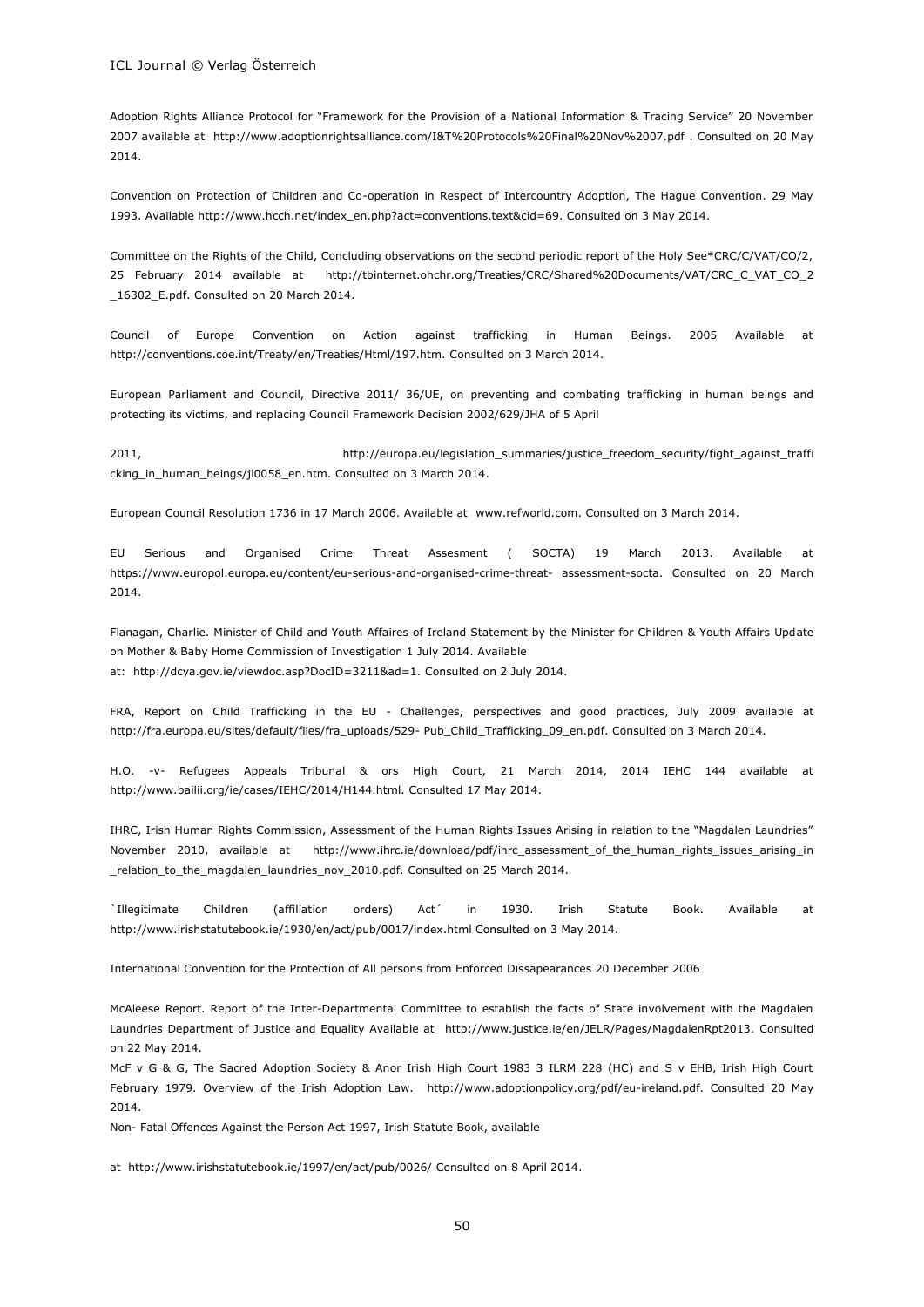Orden de 4 Diciembre de 1941´ (BOE n. 350 de 16/12/1941) reference available in [http://www.nuevatribuna.es/articulo/sociedad/70-aniversario-de-la-ley-de-](http://www.nuevatribuna.es/articulo/sociedad/70-aniversario-de-la-ley-de-desapariciones-infantiles/20111204225601066953.html)<br> [infantiles/20111204225601066953.html](http://www.nuevatribuna.es/articulo/sociedad/70-aniversario-de-la-ley-de-desapariciones-infantiles/20111204225601066953.html)

Optional Protocol to the UNCRC on the Sale of Children, Child prostitution and Child pornography, OP-CRC by Resolution A/RES/54/263 of 25 May 2000 .Available at: Available at [http://www.un-documents.net/a54r263.htm.](http://www.un-documents.net/a54r263.htm) Consulted on 3 March 2014.

Parto Anónimo´ (`Law on Anonymous Birth´) in 1997 (21/1997)

Protocol November 2007 National Information and Tracing Service. Available

at [http://www.adoptionrightsalliance.com/I&T%20Protocols%20Final%20Nov%2007.pdf.](http://www.adoptionrightsalliance.com/I&T%20Protocols%20Final%20Nov%2007.pdf) Consulted on 30 April 2014.

Spanish International Adoption Act (Law 54/2007, of December 28), Available at http://www.hcch.net/upload/wop/adop2010\_es1.pdf Consulted on 15 March 2014.

Spanish Penal Code. Ley Orgánica 10/1995. Available

at [http://noticias.juridicas.com/base\\_datos/Penal/lo10-1995.html.](http://noticias.juridicas.com/base_datos/Penal/lo10-1995.html) Consulted on 17 May 2014.

STC 101/2012 Supreme Spanish Court 27 February 2012, available

at [http://www.poderjudicial.es/cgpj/es/Poder\\_Judicial/Tribunal\\_Supremo/Sala\\_de\\_prensa/](http://www.poderjudicial.es/cgpj/es/Poder_Judicial/Tribunal_Supremo/Sala_de_prensa/Documentos_de_Interes/Tribunal_Supremo__Sentencia_del_caso__Manos_Limpias_y_Asociacion_Libertad_e_Identidad_vs_Baltasar_Garzon__por_prevaricacion_judicial__STS_101_2012)  [Documentos\\_de\\_Interes/Tribunal\\_Supremo\\_\\_Sentencia\\_del\\_caso\\_\\_Manos\\_Limpias\\_y\\_As](http://www.poderjudicial.es/cgpj/es/Poder_Judicial/Tribunal_Supremo/Sala_de_prensa/Documentos_de_Interes/Tribunal_Supremo__Sentencia_del_caso__Manos_Limpias_y_Asociacion_Libertad_e_Identidad_vs_Baltasar_Garzon__por_prevaricacion_judicial__STS_101_2012) ociacion\_ociacion\_ [Libertad\\_e\\_Identidad\\_vs\\_Baltasar\\_Garzon\\_\\_por\\_prevaricacion\\_judicial\\_\\_STS\\_1 01\\_2012.](http://www.poderjudicial.es/cgpj/es/Poder_Judicial/Tribunal_Supremo/Sala_de_prensa/Documentos_de_Interes/Tribunal_Supremo__Sentencia_del_caso__Manos_Limpias_y_Asociacion_Libertad_e_Identidad_vs_Baltasar_Garzon__por_prevaricacion_judicial__STS_101_2012) Consulted on 30 April 2014.

State Department, 2005 Trafficking in Persons Report. Available

at [http://www.state.gov/documents/organization/47255.pdf.](http://www.state.gov/documents/organization/47255.pdf) Consulted on 3 March 2014.

UNCRC, OHCHR Convention on the Rights of the Child, Resolution 44/25, 20 November 1989 of the UN General Assembly. Available at [http://www.ohchr.org/en/professionalinterest/pages/crc.aspx.](http://www.ohchr.org/en/professionalinterest/pages/crc.aspx) consulted on 20 March 2014

UNRC A/RES/44/25. Convention on the Rights of the Child , 29 November

1989[. http://www.un.org/documents/ga/res/44/a44r025.htm.](http://www.un.org/documents/ga/res/44/a44r025.htm) Consulted on 20 March 2014.

UNGA, Human Rights Council A/HRC/24/42 on the Report of the Special Rapporteur on the promotion of truth, justice, reparation and guarantees of non-recurrence, Pablo de Greiff, 28 August 2013, available at http://www.ohchr.org/EN/HRBodies/HRC/RegularSessions/Session24/Pages/ListReports.a spx. Consulted on 3 March 2014.

UNGA Human Rights Council A/HRC/25/48 on the Report of the Special Rapporteur on the sale of children, child prostitution and child pornography, Najat Maalla M'jid, 23 December 2013, available at [http://ap.ohchr.org/documents/dpage\\_s.aspx?m=102.](http://ap.ohchr.org/documents/dpage_s.aspx?m=102) Consulted on 20 March 2014.

UN Protocol to Prevent, Suppress and Punish Trafficking in Persons, 2000. Palermo Protocol available

at [http://www.uncjin.org/Documents/Conventions/dcatoc/final\\_documents\\_2/convention\\_](http://www.uncjin.org/Documents/Conventions/dcatoc/final_documents_2/convention_%20traff_eng.pdf) [%20traff\\_eng.pdf](http://www.uncjin.org/Documents/Conventions/dcatoc/final_documents_2/convention_%20traff_eng.pdf) Consulted 3 March 2014.

Worst forms of Child labor Convention 1999 C182 - (No. 182)Convention concerning the Prohibition and Immediate Action for the Elimination of the Worst Forms of Child Labour (Entry into force: 19 Nov 2000) Available

at [http://www.ilo.org/dyn/normlex/en/f?p=NORMLEXPUB:12100:0::NO::P12100\\_ILO\\_C ODE:C182.](http://www.ilo.org/dyn/normlex/en/f?p=NORMLEXPUB:12100:0::NO::P12100_ILO_CODE:C182) Consulted on 30 April 2014.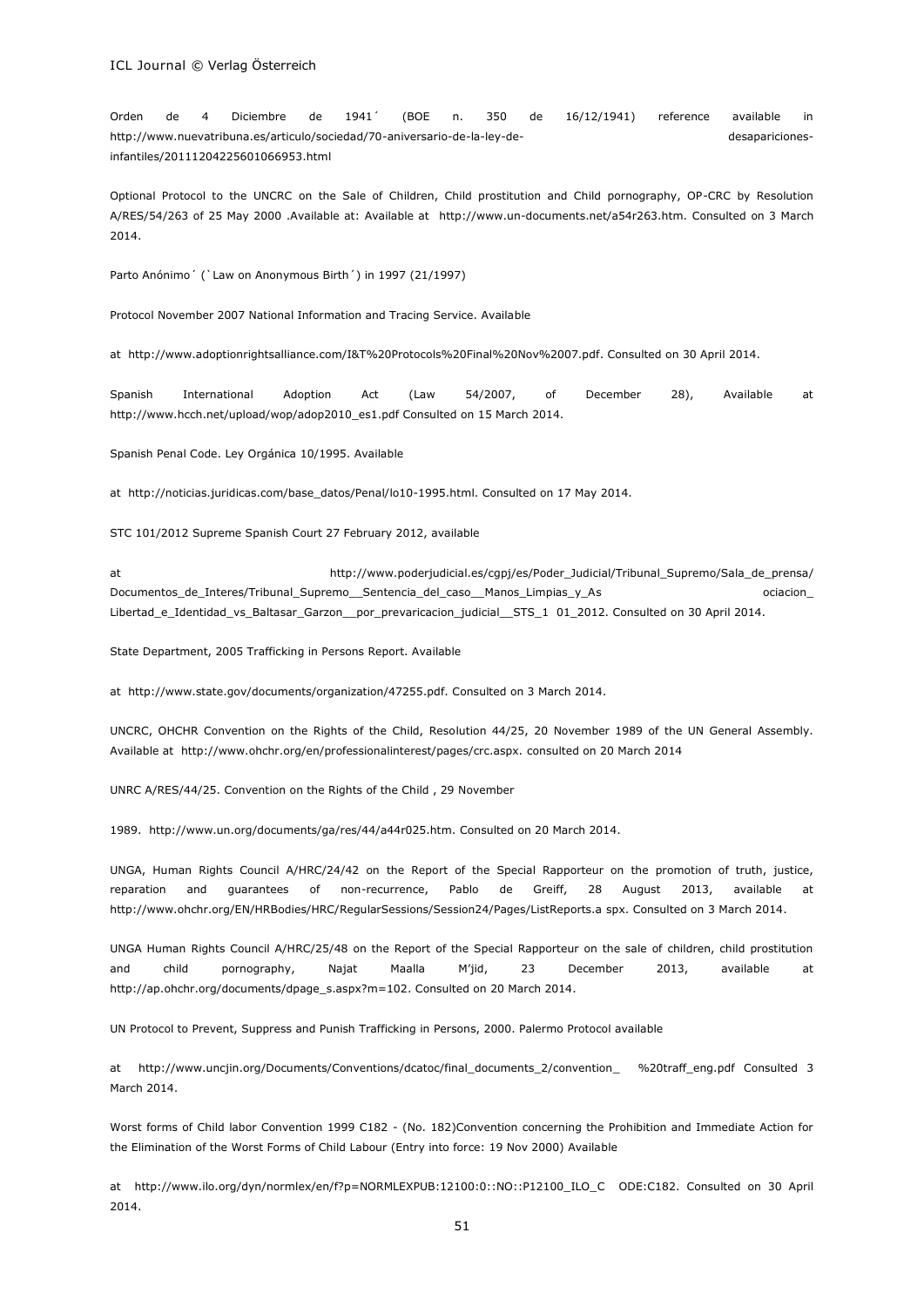#### INTERNET WEBSITES ( Random research, no specific date)

Abandoned Ireland available at [http://www.abandonedireland.com/mc.html.](http://www.abandonedireland.com/mc.html)

Abuelas de Plaza de Mayo, available at [http://www.abuelas.org.ar/areas.php?area=psicologica.htm&der1=der1\\_psi.php&der2=der2 \\_areas.php](http://www.abuelas.org.ar/areas.php?area=psicologica.htm&der1=der1_psi.php&der2=der2_areas.php) .

Address by Alan Shatter TD Minister for Justice, Equality and Defence on the publication of the Report of Mr Justice Quirke. Available at [http://www.justice.ie/en/JELR/Pages/SP13000257.](http://www.justice.ie/en/JELR/Pages/SP13000257) Consulted on 4 June 2014. Adoption Authority of Ireland available at [http://www.aai.gov.ie/.](http://www.aai.gov.ie/)

Adoption Illegally Ireland available at http://www.adoptedillegally-ireland.com/.

Adoption Rights Alliance available at http://www.adoptionrightsalliance.com/. Adoption Rights Alliance Campaigns and Policies See further info in [http://www.adoptionrightsalliance.com/campaigns.htm.](http://www.adoptionrightsalliance.com/campaigns.htm)

Adoption Rights now Facebook website https://www.facebook.com/groups/486967967999213/?fref=ts.

Irish Adoption Law – Center for Adoption Policy www. Adoptionpolicy.org.

Banished Babies available in Vatican Crimes [http://www.childrensprotection.info/2011/11/baby-trafficking-carried-by](http://www.childrensprotection.info/2011/11/baby-trafficking-carried-by-catholic.html)[catholic.html.](http://www.childrensprotection.info/2011/11/baby-trafficking-carried-by-catholic.html)

Council of Europe, Action against Trafficking in Human Beings, available at [http://www.coe.int/t/dghl/monitoring/trafficking/default\\_en.asp.](http://www.coe.int/t/dghl/monitoring/trafficking/default_en.asp)

FTAI, Family Therapy Association in Ireland, available in [www.familytherapyireland.com.](http://www.familytherapyireland.com/) History of Adoption in Ireland, available at http://www.adoptionloss.ie/history.htm.

JFMR Justice For Magdalenes Research website<http://www.justiceformagdalenes.com/>

Human Trafficking, Web Resource for Combating Human Trafficking, available at [http://www.humantrafficking.org/.](http://www.humantrafficking.org/)

Human Trafficking in Ireland, available at [http://www.coistine.ie/trafficking.](http://www.coistine.ie/trafficking)

INTERIRIGHTS Case law data base, the international centre for the legal protection of Human Rights available at [http://www.interights.org/commonwealth-and-international-law-](http://www.interights.org/commonwealth-and-international-law-database/index.html) [database/index.html.](http://www.interights.org/commonwealth-and-international-law-database/index.html)

IOM, International Organization for Migration available at http://www.iom.int/cms/idm.

La Strada International, European Network Against Trafficking in Human Beings available at [http://lastradainternational.org/.](http://lastradainternational.org/)

Observatory on Trafficking in Human Beings, consulted on 28 May 2014. Available at http://www.otsh.mai.gov.pt/?lg=uk.

OSCE, Organisation for security and Coo-peration in Europe, Combating trafficking in Human Beings, available at [http://www.osce.org/secretariat/trafficking.](http://www.osce.org/secretariat/trafficking)

Protect Your Children Foundation, Nuns tortured thousands in Magdalene Laundries - Justice for Magdalenes Report May 2011 , Available at http://es.scribd.com/doc/57324915/Nuns-tortured-thousands-in-Magdalene-Laundries-Justice-for-Magdalenes-Report-May-2011

Savethe children- Trafficking in Children available at [http://resourcecentre.savethechildren.se/search/library/trafficking%20in%20children.](http://resourcecentre.savethechildren.se/search/library/trafficking%20in%20children)

SOS Bebés Robados, ¿ Quiénes somos? Available at [http://www.sosbebesrobados.es/quienes-somos/.](http://www.sosbebesrobados.es/quienes-somos/)